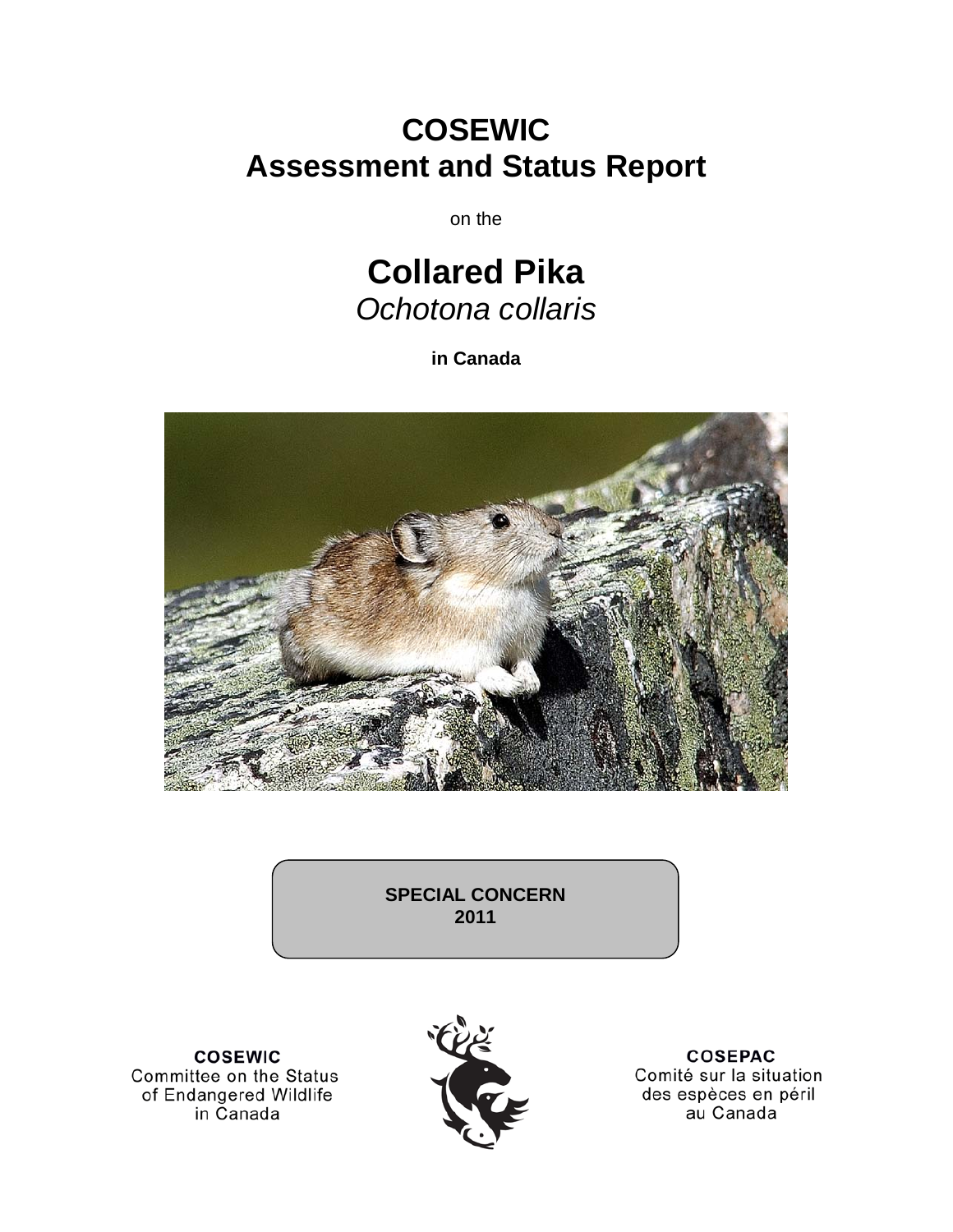COSEWIC status reports are working documents used in assigning the status of wildlife species suspected of being at risk. This report may be cited as follows:

COSEWIC. 2011. COSEWIC assessment and status report on the Collared Pika *Ochotona collaris* in Canada. Committee on the Status of Endangered Wildlife in Canada. Ottawa. x + 50 pp. (www.registrelep-sararegistry.gc.ca/default\_e.cfm).

Production note:

COSEWIC would like to acknowledge David Hik, Jessie Zgurski, Kieran O'Donovan, and Shawn F. Morrison for writing the status report on the Collared Pika *Ochotona collaris* in Canada, prepared under contract with Environment Canada. This report was overseen and edited by Justina Ray, Co-chair of the COSEWIC Terrestrial Mammals Specialist Subcommittee.

For additional copies contact:

COSEWIC Secretariat c/o Canadian Wildlife Service Environment Canada Ottawa, ON K1A 0H3

Tel.: 819-953-3215 Fax: 819-994-3684 E-mail: COSEWIC/COSEPAC@ec.gc.ca http://www.cosewic.gc.ca

Également disponible en français sous le titre Ếvaluation et Rapport de situation du COSEPAC sur lePica à collier (*Ochotona collaris*) au Canada.

Cover illustration/photo: Collared Pika — © John Nagy.

Her Majesty the Queen in Right of Canada, 2012. Catalogue No. CW69-14/645-2012E-PDF ISBN 978-1-100-20220-4

Recycled paper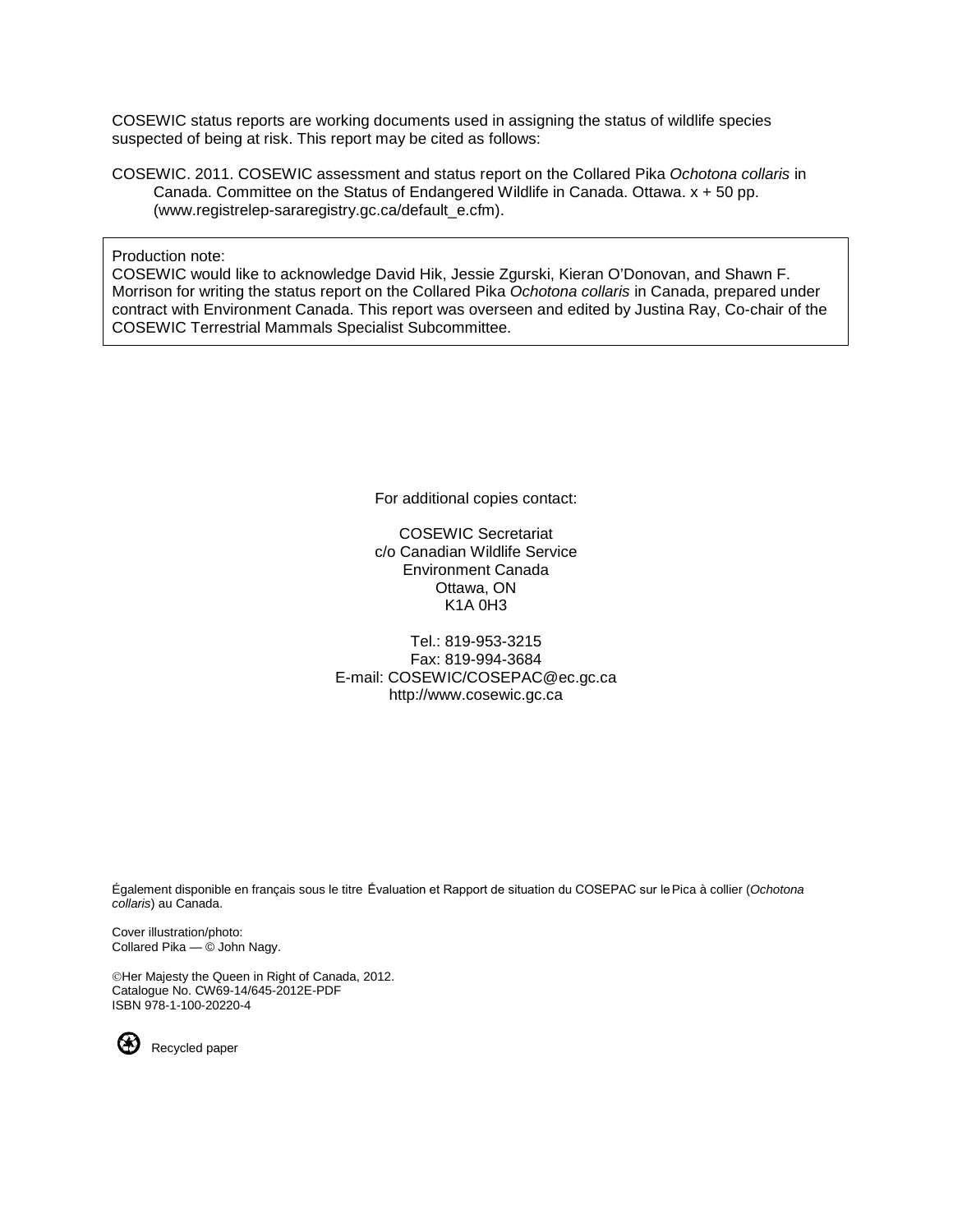

#### **Assessment Summary – November 2011**

**Common name** Collared Pika

**Scientific name** *Ochotona collaris*

**Status** Special Concern

#### **Reason for designation**

This small rabbit-relative is a Beringian relict that is restricted to talus slopes in alpine areas in northern west British Columbia, Yukon, and Northwest Territories. This region comprises over half the global range of this species, and is witnessing climate-driven shifts in habitat, temperature, and precipitation at faster rates than elsewhere in Canada. A demonstrated sensitivity to climate variability, coupled with poor dispersal ability and the naturally fragmented nature of its populations, heightens the vulnerability of this small mammal to climate change. The species is well-studied in a very limited portion of its range, but baseline information on population trends at the range level, and a clear understanding of the extent and severity of climate impacts to this species and its habitat in the coming decades is limited. However, the best available information suggests that this species may be particularly sensitive to a changing climate, including concomitant increases in precipitation variability, leading to reductions in habitat availability. The potential of negative impacts of climate change to the persistence of this species over the long term is substantial.

#### **Occurrence**

British Columbia, Yukon, Northwest Territories

#### **Status history**

Designated Special Concern in November 2011.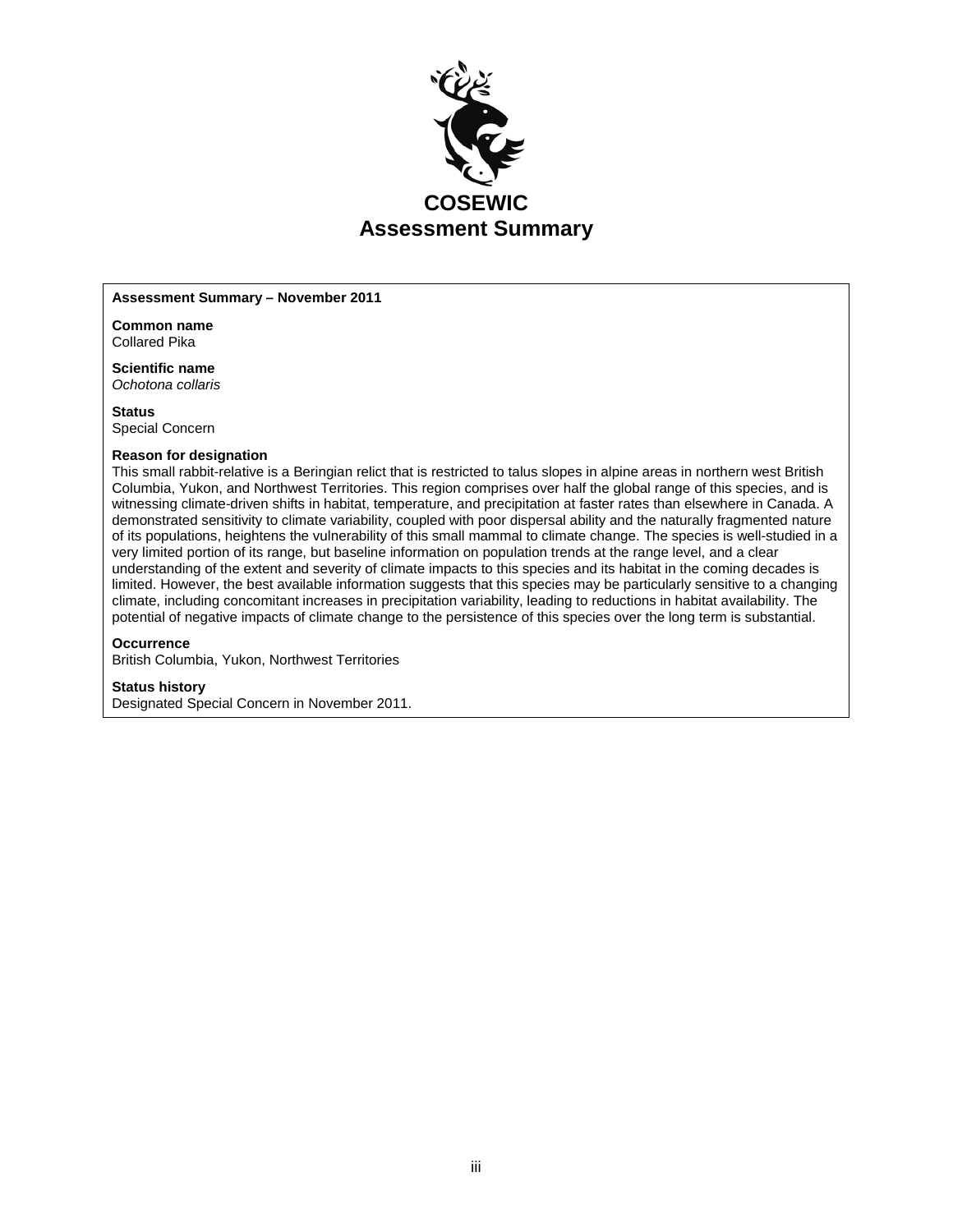

# **Collared Pika**

*Ochotona collaris*

# **Wildlife species description and significance**

The Collared Pika (*Ochotona collaris*) is a small (~160 g), asocial, alpine-dwelling lagomorph. It is one of two pika species in North America, along with American Pika (*O. princeps*). Collared Pikas are dull grey with pale grey patches on their napes and shoulders, which form a partial collar around the neck. They display no obvious sexual dimorphism. Pikas have been deemed 'harbingers of climate change' because of their demonstrated sensitivity to climate patterns .

# **Distribution**

In Canada, the Collared Pika occurs primarily in the mountainous regions of Yukon Territory, extending into northern British Columbia and into Northwest Territories west of the Mackenzie River. Outside Canada, Collared Pikas occur in southern and central Alaska. There is one designatable unit for Collared Pika in Canada.

# **Habitat**

Collared Pikas inhabit primarily alpine boulder fields (talus) that are interspersed with meadow. This talus-meadow combination offers access to forage (meadow) and shelter from predators and weather (talus). Collared Pikas are behaviorally restricted to talus patches and typically remain within 10 metres of the talus edge when foraging in meadows. Population densities are generally higher on south-facing slopes presumably because of their higher primary productivity.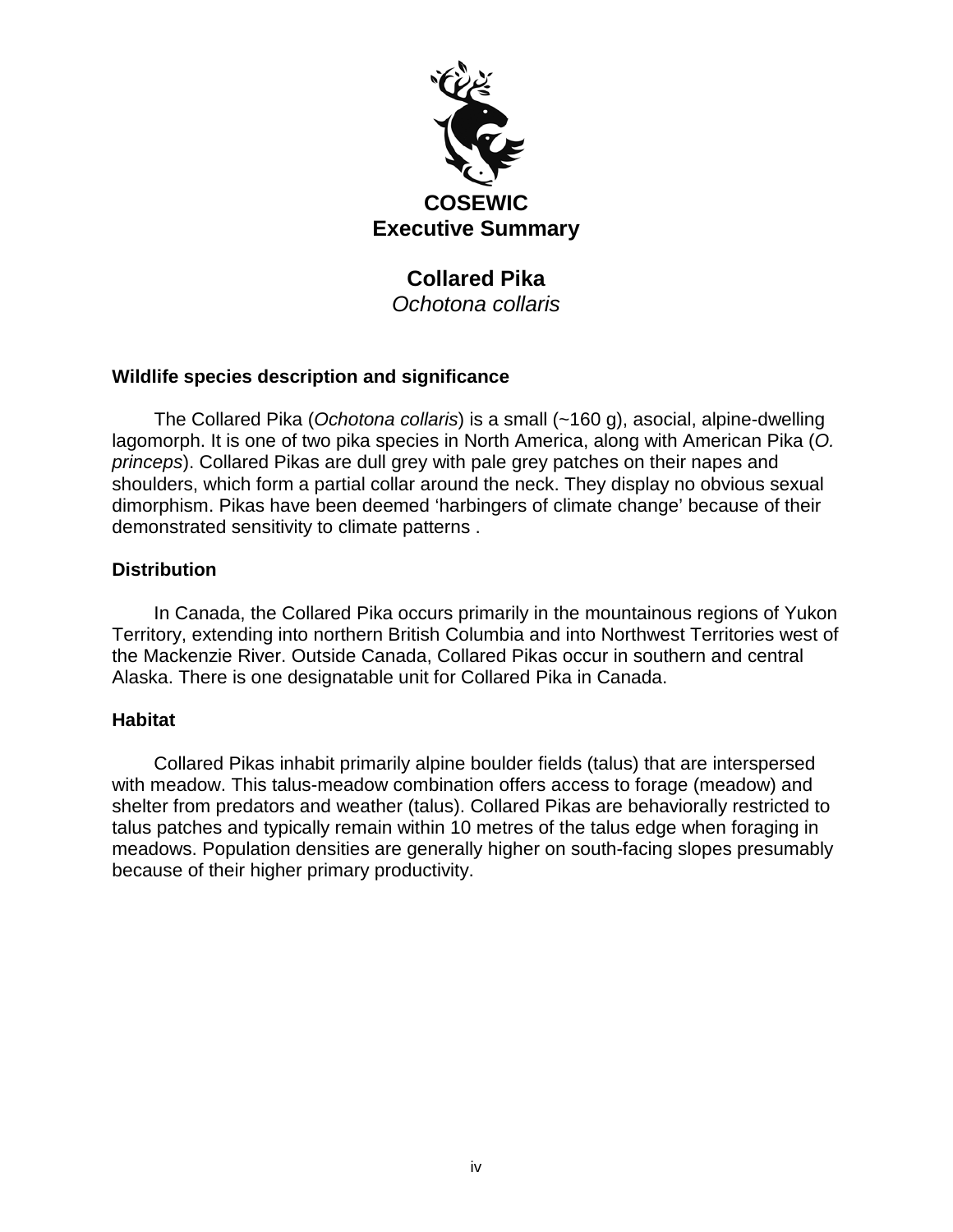## **Biology**

Collared Pikas are generalist herbivores that collect two diets during summer. The first is consumed immediately, while the second is stored in 'haypiles' within the talus matrix for consumption during winter. Pikas defend individual territories (about 15-25 m radius) and have a promiscuous mating system. Pikas become sexually mature after their first winter and, after a 30-day gestation, produce a litter of 3-4 offspring in a nest located within the talus. Most litters are produced in mid-June. Juveniles emerge to the surface 30 days later and disperse within days. Juveniles grow to near-adult size during their first summer and must establish a territory and a haypile before winter. Adults exhibit high site fidelity once a territory is established.

Annual survival has been linked to both winter climate and the timing of spring haypile initiation. The primary predator of Collared Pikas is the Short-tailed Weasel, and occasionally Red Foxes and raptors. Pikas generally do not live longer than 4 years and generation time is just over 2 years.

#### **Population sizes and trends**

A study of Collared Pika populations in a single location in the Ruby Ranges Ecoregion of southwestern Yukon showed that the population size fluctuated considerably over time. Although there are no other empirical data available on population sizes and trends elsewhere and almost no directed surveys, Collared Pikas are believed to be otherwise widespread and may be locally abundant within the species' range.

#### **Threats and limiting factors**

Due to the remote nature of its range in Canada, direct disturbance to Collared Pika habitat and populations has been minimal and is expected to remain so in the coming decades. The greatest threat to Collared Pika populations is most likely to be from climate warming, the effects of which are already known to be occurring in this northern region that is characterized by a dry, subarctic climate. Local extirpations and upslope range retraction of American Pika has been documented in the interior Great Basin of the U.S., but the extent to which this condition is applicable to Collared Pika is unknown, given some differences in habitat and other uncertainties. The most likely risks to Collared Pika persistence are related to the direct effects of temperature, moisture or weather conditions and habitat changes. Pikas survive best under cool, dry conditions, and changes in either direction (i.e., higher temperatures, or cold wet conditions) leave them susceptible to death through exposure. Loss of suitable alpine habitat may occur through a) changes in the species composition of alpine vegetation communities, b) a direct loss of habitat due to treeline advance, or c) climate becoming physiologically intolerable. A loss of alpine habitat would increase distances between suitable patches, possibly reducing gene flow, rescue effects, and regional persistence.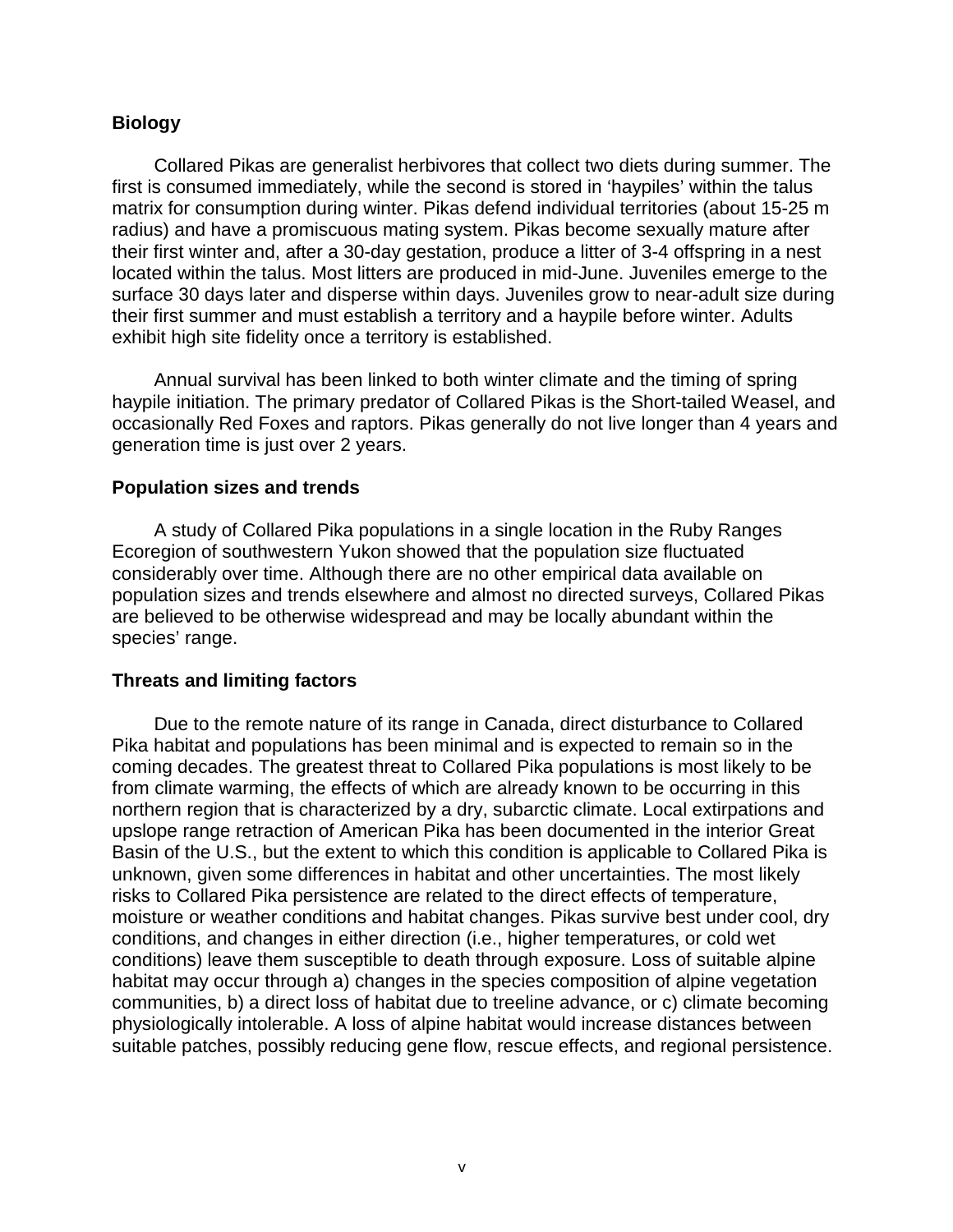#### **Protection, status, and ranks**

Currently, the Collared Pika is not listed under the Canadian *Species at Risk Act*, the United States *Endangered Species Act* or under the *Convention on International Trade in Endangered Species of Wild Fauna and Flora*. The International Union for the Conservation of Nature lists the Collared Pika as "Lower Risk/Least Concern." The NatureServe conservation status ranks are Globally Secure, Nationally Secure in both Canada and the United States, and Secure in Alaska. Under the national General Status program, they are listed as Sensitive in Northwest Territories. The draft conservation status ranks for both Yukon and British Columbia were uplisted from Secure to Sensitive between the 2005 and 2010 assessments, and they are listed nationally as Sensitive.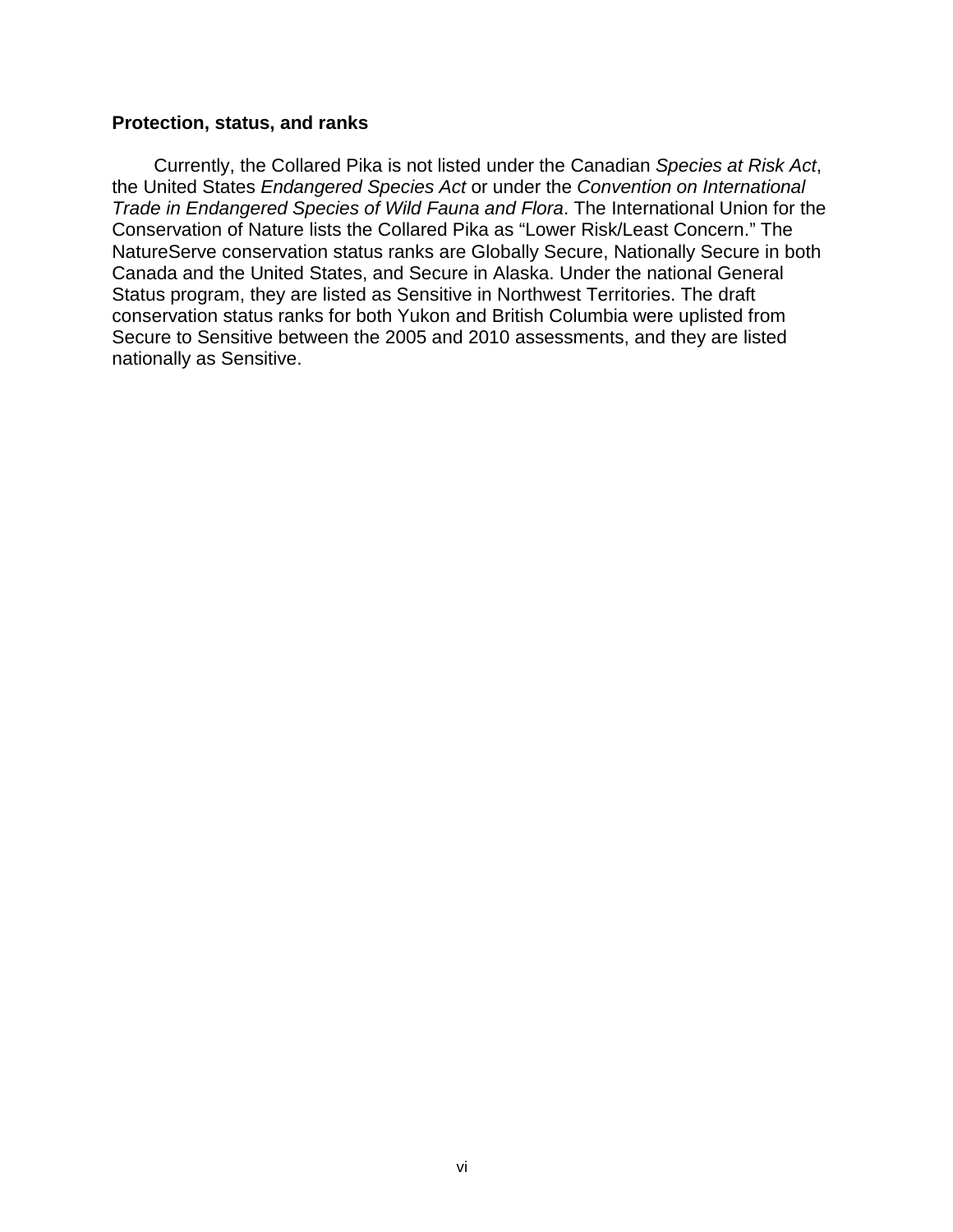# **TECHNICAL SUMMARY**

*Ochotona collaris* Collared Pika Pica à collier Range of occurrence in Canada (province/territory/ocean): Yukon, British Columbia, Northwest Territories

#### **Demographic Information**

| Generation time                                                                                                                                                                                                                                                                                         | Mean age of breeding adults: $2.0 \pm$<br>0.2 years |
|---------------------------------------------------------------------------------------------------------------------------------------------------------------------------------------------------------------------------------------------------------------------------------------------------------|-----------------------------------------------------|
| Is there an [observed, inferred, or projected] continuing decline<br>in number of mature individuals?                                                                                                                                                                                                   | Unknown over range                                  |
| Estimated percent of continuing decline in total number of<br>mature individuals within [5 years or 2 generations]                                                                                                                                                                                      | Unknown                                             |
| [Observed, estimated, inferred, or suspected] percent<br>[reduction or increase] in total number of mature individuals<br>over the last [10 years, or 3 generations].<br>Number of adults in one well-studied site (Ruby Range, YT)<br>has fluctuated over 10 years, but no directional trend detected. | Unknown                                             |
| [Projected or suspected] percent [reduction or increase] in total<br>number of mature individuals over the next [10 years, or 3<br>generations].                                                                                                                                                        | Unknown over range                                  |
| [Observed, estimated, inferred, or suspected] percent<br>[reduction or increase] in total number of mature individuals<br>over any [10 years, or 3 generations] period, over a time<br>period including both the past and the future.                                                                   | Unknown over range                                  |
| Are the causes of the decline clearly reversible and<br>understood and ceased?<br>Population fluctuations likely driven by winter and early spring<br>weather conditions.                                                                                                                               | Not applicable given no evidence for<br>decline     |
| Are there extreme fluctuations in number of mature<br>individuals?<br>At the Ruby Range site, the # adults declined sharply after<br>1998, but has since recovered. Population growth rates ( $\lambda$ ) at<br>that site ranged from 0.33 to 1.96.                                                     | Unknown                                             |

#### **Extent and Occupancy Information**

 $\overline{a}$ 

| Estimated extent of occurrence                                    | Global: 1,141,360 km <sup>2</sup>     |
|-------------------------------------------------------------------|---------------------------------------|
|                                                                   | Canada: 644,003 km <sup>2</sup>       |
| Index of area of occupancy (IAO)                                  | Unknown, but likely exceeds 2000      |
|                                                                   | $km2$ .                               |
| Is the total population severely fragmented?                      | No, naturally fragmented              |
|                                                                   | metapopulation structure does not     |
|                                                                   | meet the definition of severely       |
|                                                                   | fragmented.                           |
| Number of locations*                                              | Unknown, but likely exceeds 10,       |
|                                                                   | even in the case of threat defined by |
|                                                                   | climate change.                       |
| Is there an [observed, inferred, or projected] continuing decline | Unknown, but unlikely over next 10    |
| in extent of occurrence?                                          | vears.                                |

<span id="page-6-0"></span><sup>∗</sup> See Definitions and Abbreviations on [COSEWIC website](http://www.cosewic.gc.ca/eng/sct2/sct2_6_e.cfm) and [IUCN 2010](http://intranet.iucn.org/webfiles/doc/SSC/RedList/RedListGuidelines.pdf) for more information on this term.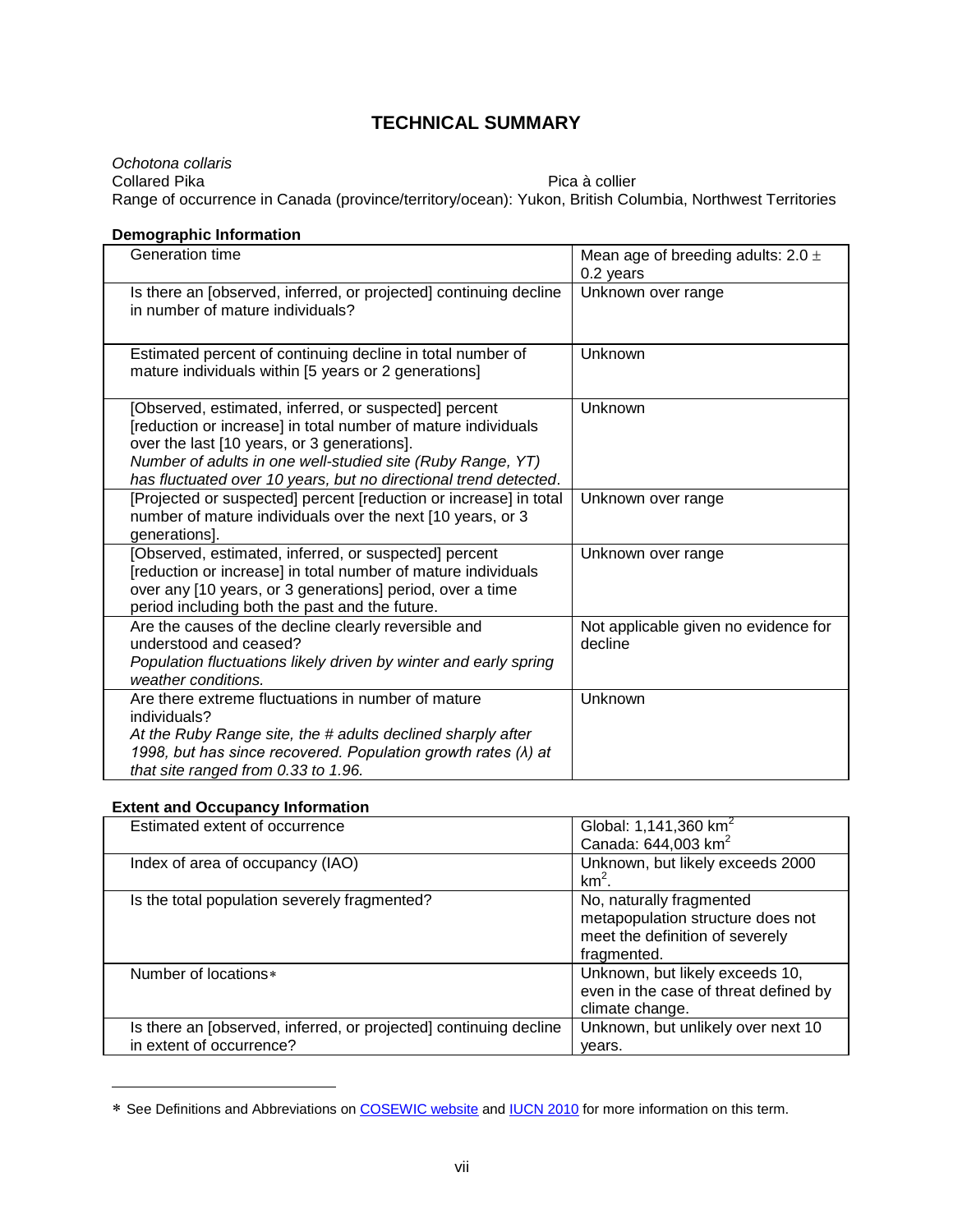| Is there an [observed, inferred, or projected] continuing decline<br>in index of area of occupancy?                                                                                                                                                              | No, not in the next 10 years.                                                       |
|------------------------------------------------------------------------------------------------------------------------------------------------------------------------------------------------------------------------------------------------------------------|-------------------------------------------------------------------------------------|
| Such a decline has, however, been documented in the closely<br>related American Pika in the U.S.                                                                                                                                                                 |                                                                                     |
| Is there an <i>[observed, inferred, or projected]</i> continuing decline<br>in number of populations?<br>Such a decline has, however, been documented in the closely<br>related American Pika in the U.S.                                                        | Unknown, but unlikely over next 10<br>years.                                        |
| Is there an [observed, inferred, or projected] continuing decline<br>in number of locations?<br>Such a decline has, however, been documented in the closely<br>related American Pika in the U.S.                                                                 | Unknown, but unlikely over next 10<br>years.                                        |
| Is there an [observed, inferred, or projected] continuing decline<br>in [area, extent and/or quality] of habitat?<br>On a decade to century scale, there is a predicted decline in<br>habitat area and quality via global warming and loss of alpine<br>habitat. | No loss of habitat expected within 10<br>years.                                     |
| Are there extreme fluctuations in number of populations?                                                                                                                                                                                                         | Unknown, but possibly mediated by<br>the metapopulation structure seen in<br>pikas. |
| Are there extreme fluctuations in number of locations *?                                                                                                                                                                                                         | Unlikely                                                                            |
| Are there extreme fluctuations in extent of occurrence?                                                                                                                                                                                                          | Unlikely                                                                            |
| Are there extreme fluctuations in index of area of occupancy?                                                                                                                                                                                                    | Unlikely                                                                            |

#### **Number of Mature Individuals (in each population)**

| <b>Population</b>                                             | N Mature Individuals           |
|---------------------------------------------------------------|--------------------------------|
| Pika Camp Population, Ruby Ranges, Yukon (4 km <sup>2</sup> ) | 2009: 49 adults                |
| Vulcan Mountain, Front Range of Kluane National Park and      | 2006: 13 total                 |
| Reserve $(1 \text{ km}^2)$                                    | 2007: 4 adults, 0 juveniles    |
| All other locations                                           | Unknown.                       |
| Total                                                         | Unknown, but likely $> 10,000$ |

#### **Quantitative Analysis**

 $\overline{a}$ 

| Probability of extinction in the wild is at least [20% within 20 years | The mean PVA results for an                 |
|------------------------------------------------------------------------|---------------------------------------------|
| or 5 generations, or 10% within 100 years].                            | analysis conducted in one 4-km <sup>2</sup> |
|                                                                        | intensively studied area yielded 4          |
|                                                                        | scenarios ranged between 6-11%              |
|                                                                        | probability of extinction over next 20      |
|                                                                        | years. This cannot be extrapolated to       |
|                                                                        | the entire Canadian population.             |

#### **Threats (actual or imminent, to populations or habitats)**

Continued climate warming will likely increase variability in temperature, moisture, or weather conditions with potential direct effects on dispersal, thermoregulation, or loss of access to meadow forage due to icing. Climate change is also projected to reduce the amount of suitable alpine habitat and increase distances among patches of habitat. The magnitude of these impacts to Collared Pika is potentially high over the long-term but is fundamentally unknown due to lack of information on both baseline abundance and distribution, and population-level responses to projected changes.

<span id="page-7-0"></span><sup>∗</sup> See Definitions and Abbreviations on [COSEWIC website](http://www.cosewic.gc.ca/eng/sct2/sct2_6_e.cfm) and [IUCN 2010](http://intranet.iucn.org/webfiles/doc/SSC/RedList/RedListGuidelines.pdf) for more information on this term.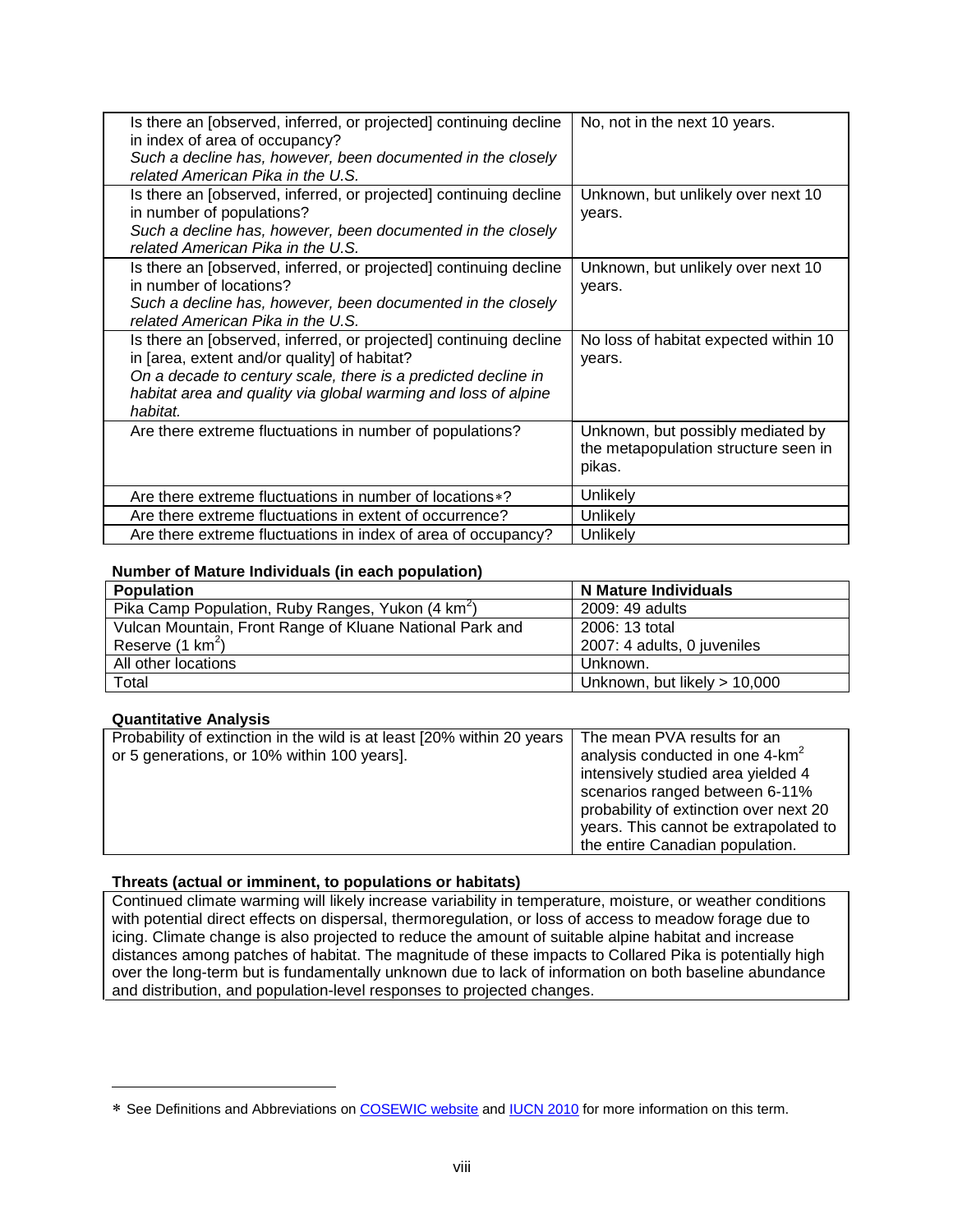#### **Rescue Effect (immigration from outside Canada)**

| Immigration is possible from Alaska.  |
|---------------------------------------|
| Yes. Climate and habitat are similar. |
| Yes.                                  |
| Yes, theoretically possible from      |
| Alaska.                               |
|                                       |
|                                       |
|                                       |

#### **Current Status**

Special Concern (November 2011)

| <b>Status and Reasons for Designation</b> |                     |
|-------------------------------------------|---------------------|
| Status:                                   | Alpha-numeric code: |
| <b>Special Concern</b>                    | Not applicable      |
|                                           |                     |

**Reasons for designation:**

This small rabbit-relative is a Beringian relict that is restricted to talus slopes in alpine areas in northern west British Columbia, Yukon, and Northwest Territories. This region comprises over half the global range of this species, and is witnessing climate-driven shifts in habitat, temperature, and precipitation at faster rates than elsewhere in Canada. A demonstrated sensitivity to climate variability, coupled with poor dispersal ability and the naturally fragmented nature of its populations, heightens the vulnerability of this small mammal to climate change. The species is well-studied in a very limited portion of its range, but baseline information on population trends at the range level, and a clear understanding of the extent and severity of climate impacts to this species and its habitat in the coming decades is limited. However, the best available information suggests that this species may be particularly sensitive to a changing climate, including concomitant increases in precipitation variability, leading to reductions in habitat availability. The potential of negative impacts of climate change to the persistence of this species over the long term is substantial.

#### **Applicability of Criteria**

**Criterion A** (Decline in Total Number of Mature Individuals): Not applicable. There is no evidence of any decline in mature individuals.

**Criterion B** (Small Distribution Range and Decline or Fluctuation): Not applicable. EO and IAO exceed thresholds under this criterion.

**Criterion C** (Small and Declining Number of Mature Individuals): Not applicable. The population is likely > 10,000 mature individuals and there is no evidence of any decline in mature individuals.

**Criterion D** (Very Small or Restricted Total Population): Not applicable. The total number of individuals and the distribution exceed thresholds under this criterion.

**Criterion E** (Quantitative Analysis): Not applicable. PVAs have been conducted for one small study area and cannot be extrapolated to the Canadian population.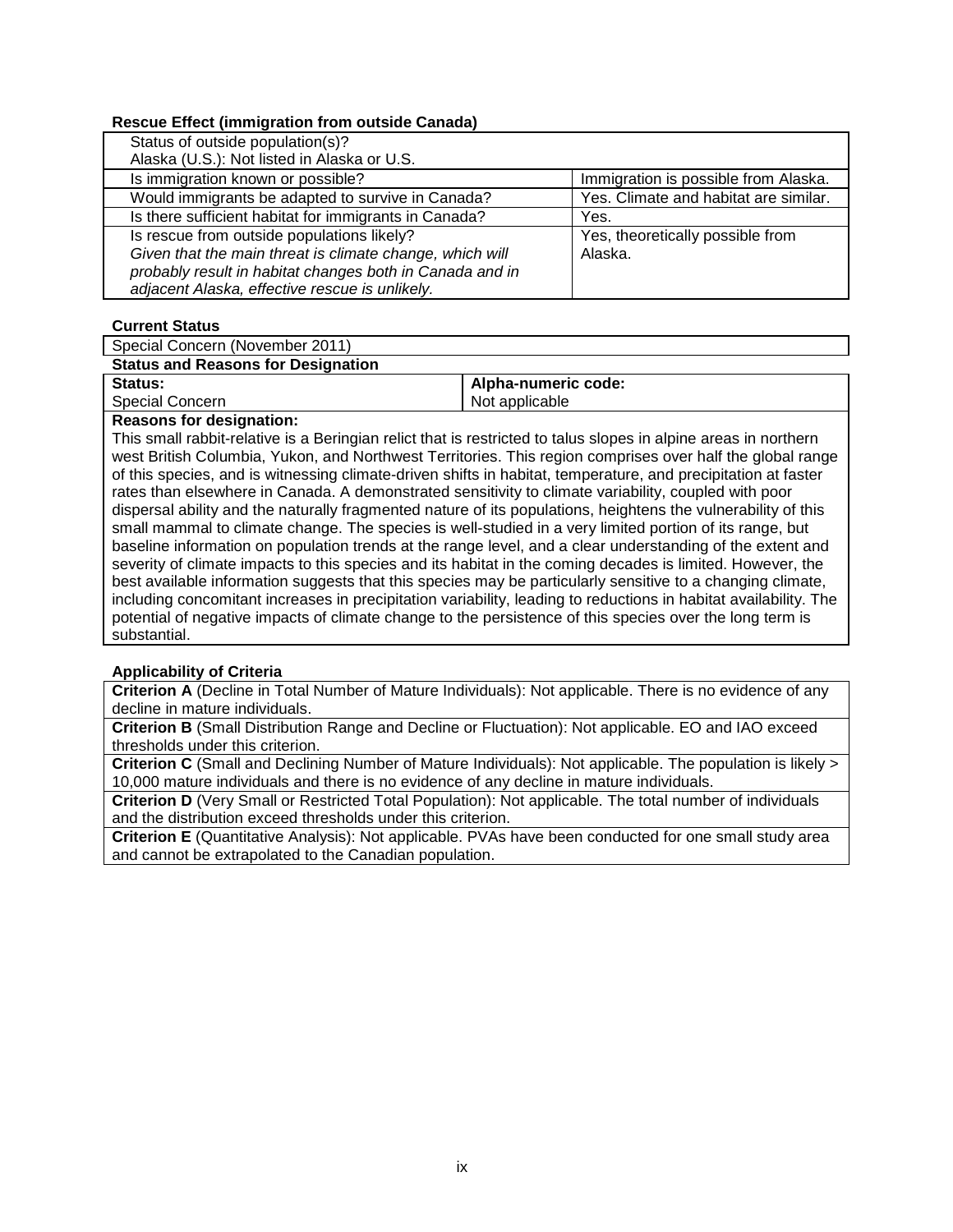

#### **COSEWIC HISTORY**

The Committee on the Status of Endangered Wildlife in Canada (COSEWIC) was created in 1977 as a result of a recommendation at the Federal-Provincial Wildlife Conference held in 1976. It arose from the need for a single, official, scientifically sound, national listing of wildlife species at risk. In 1978, COSEWIC designated its first species and produced its first list of Canadian species at risk. Species designated at meetings of the full committee are added to the list. On June 5, 2003, the *Species at Risk Act* (SARA) was proclaimed. SARA establishes COSEWIC as an advisory body ensuring that species will continue to be assessed under a rigorous and independent scientific process.

#### **COSEWIC MANDATE**

The Committee on the Status of Endangered Wildlife in Canada (COSEWIC) assesses the national status of wild species, subspecies, varieties, or other designatable units that are considered to be at risk in Canada. Designations are made on native species for the following taxonomic groups: mammals, birds, reptiles, amphibians, fishes, arthropods, molluscs, vascular plants, mosses, and lichens.

#### **COSEWIC MEMBERSHIP**

COSEWIC comprises members from each provincial and territorial government wildlife agency, four federal entities (Canadian Wildlife Service, Parks Canada Agency, Department of Fisheries and Oceans, and the Federal Biodiversity Information Partnership, chaired by the Canadian Museum of Nature), three non-government science members and the co-chairs of the species specialist subcommittees and the Aboriginal Traditional Knowledge subcommittee. The Committee meets to consider status reports on candidate species.

#### **DEFINITIONS (2011**)

| <b>Wildlife Species</b> | A species, subspecies, variety, or geographically or genetically distinct population of animal,<br>plant or other organism, other than a bacterium or virus, that is wild by nature and is either<br>native to Canada or has extended its range into Canada without human intervention and<br>has been present in Canada for at least 50 years. |
|-------------------------|-------------------------------------------------------------------------------------------------------------------------------------------------------------------------------------------------------------------------------------------------------------------------------------------------------------------------------------------------|
| Extinct $(X)$           | A wildlife species that no longer exists.                                                                                                                                                                                                                                                                                                       |
| Extirpated (XT)         | A wildlife species no longer existing in the wild in Canada, but occurring elsewhere.                                                                                                                                                                                                                                                           |
| Endangered (E)          | A wildlife species facing imminent extirpation or extinction.                                                                                                                                                                                                                                                                                   |
| Threatened (T)          | A wildlife species likely to become endangered if limiting factors are not reversed.                                                                                                                                                                                                                                                            |
| Special Concern (SC)*   | A wildlife species that may become a threatened or an endangered species because of a<br>combination of biological characteristics and identified threats.                                                                                                                                                                                      |
| Not at Risk (NAR)**     | A wildlife species that has been evaluated and found to be not at risk of extinction given the<br>current circumstances.                                                                                                                                                                                                                        |
| Data Deficient (DD)***  | A category that applies when the available information is insufficient (a) to resolve a<br>species' eligibility for assessment or (b) to permit an assessment of the species' risk of<br>extinction.                                                                                                                                            |

- Formerly described as "Vulnerable" from 1990 to 1999, or "Rare" prior to 1990.
- \*\* Formerly described as "Not In Any Category", or "No Designation Required."
- \*\*\* Formerly described as "Indeterminate" from 1994 to 1999 or "ISIBD" (insufficient scientific information on which to base a designation) prior to 1994. Definition of the (DD) category revised in 2006.

| Environment<br>Canada               | Environnement<br>Canada         |
|-------------------------------------|---------------------------------|
| <b>Canadian Wildlife</b><br>Service | Service canadien<br>de la faune |



The Canadian Wildlife Service, Environment Canada, provides full administrative and financial support to the COSEWIC Secretariat.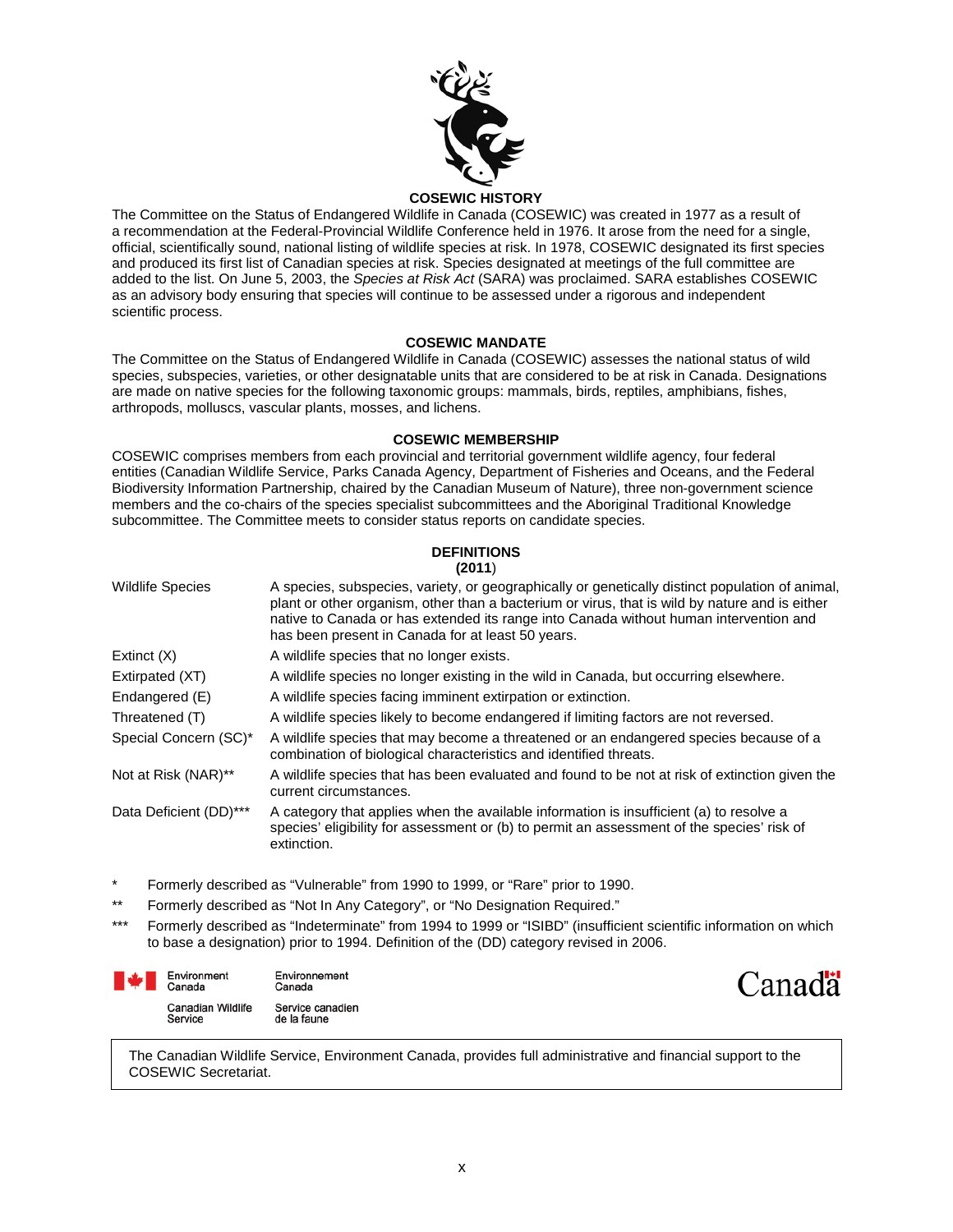# **COSEWIC Status Report**

on the

# **Collared Pika** *Ochotona collaris*

**in Canada**

2011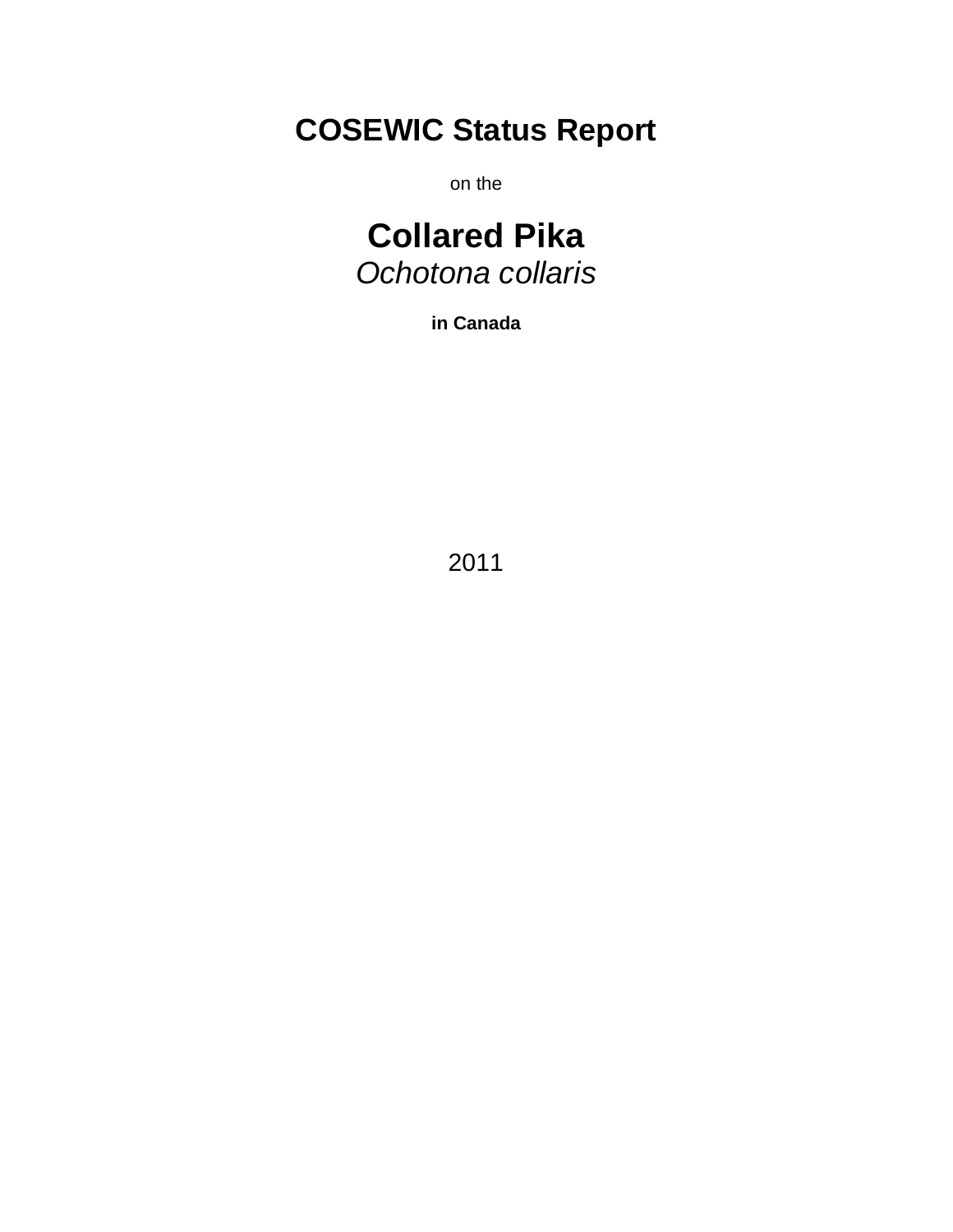# **TABLE OF CONTENTS**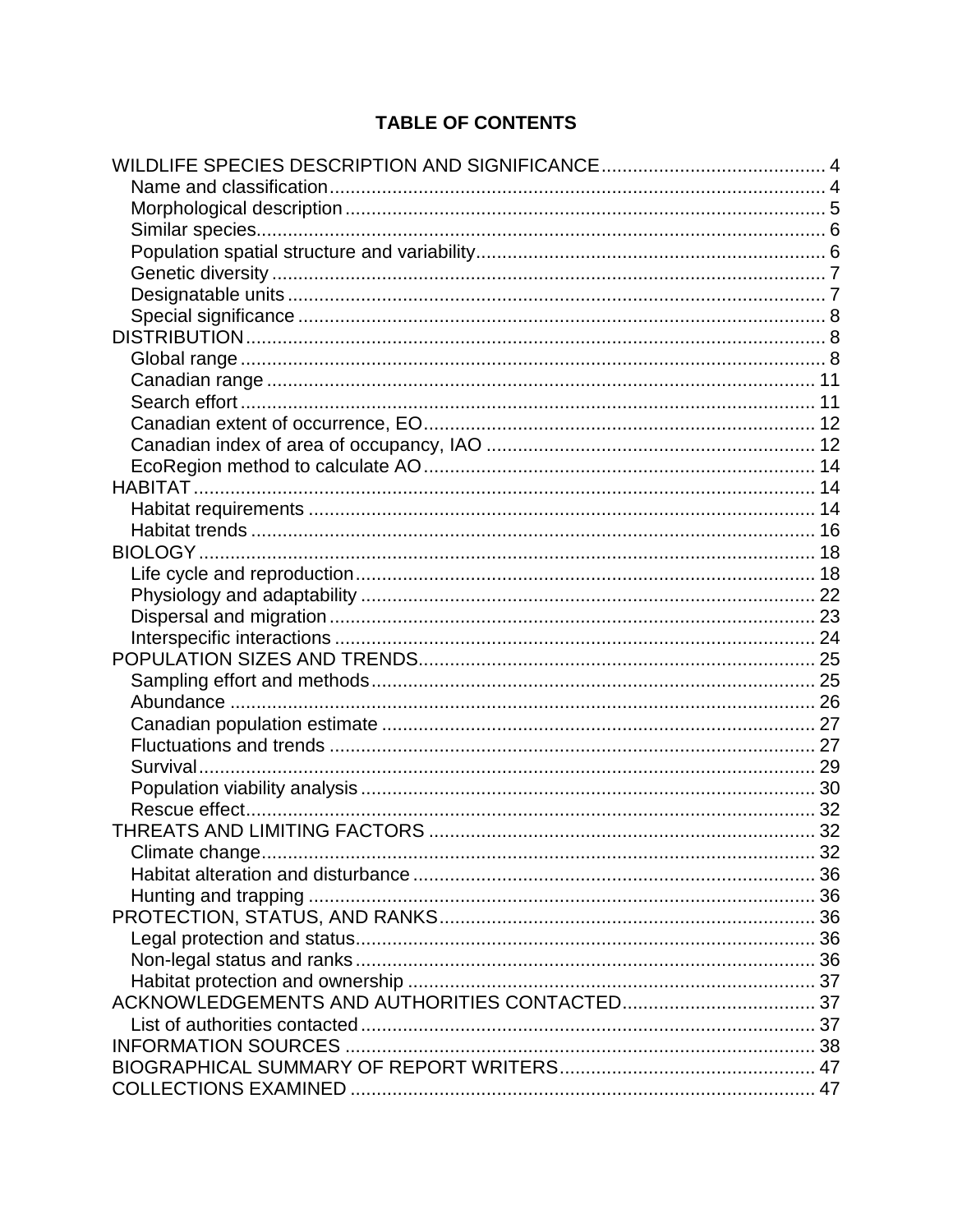# **List of Figures**

| ∟юι ∪г гіушсэ         | Figure 1. Photograph of an adult Collared Pika in talus habitat located in southwestern                                                                                                                                                                                                                                                                                                                                                                                                                                      |
|-----------------------|------------------------------------------------------------------------------------------------------------------------------------------------------------------------------------------------------------------------------------------------------------------------------------------------------------------------------------------------------------------------------------------------------------------------------------------------------------------------------------------------------------------------------|
|                       | Figure 2. Current global distribution of Collared Pika (O. collaris) and American Pika (O.<br>princeps). The image was modified from Smith et al. (1990). Note: the range<br>of O. collaris has been modified for this Status Report (Figure 3).  9                                                                                                                                                                                                                                                                          |
|                       | Figure 3. The global range of Collared Pikas (i.e., estimated extent of occurrence) and<br>locations of specimen collections and field observations from Canada 10                                                                                                                                                                                                                                                                                                                                                           |
|                       | Figure 4. Typical Collared Pika habitat in the Ruby Ranges of southwestern Yukon that<br>combines talus slopes for shelter and alpine meadows for forage. (Photo (c)                                                                                                                                                                                                                                                                                                                                                         |
|                       | Figure 5. An active Collared Pika haypile from southwestern Yukon. (Photo (c) Jessie                                                                                                                                                                                                                                                                                                                                                                                                                                         |
|                       | Figure 6. Probability of quasi-extinction of a Collared Pika population in southwestern<br>Yukon based on a count-based population viability analysis. The solid line<br>indicates the mean probability based on 2500 runs of the PVA model, and the<br>dotted lines provide boot-strapped 95% confidence intervals.  31                                                                                                                                                                                                     |
| <b>List of Tables</b> |                                                                                                                                                                                                                                                                                                                                                                                                                                                                                                                              |
|                       | Table 1. Global and Canadian extent of occurrence for Collared Pikas. Estimates are<br>based on the summary of Smith et al. (1990) and recent field observations                                                                                                                                                                                                                                                                                                                                                             |
|                       | Table 2. Number of museum specimens and field observations of Collared Pikas per<br>decade across its global range. Location data from these specimens and field                                                                                                                                                                                                                                                                                                                                                             |
|                       | Table 3. Area (km <sup>2</sup> ) of potential Collared Pika habitat within the EcoRegions and<br>EcoZones of Yukon Territory 'known or suspected' to contain pikas (sensu<br>Smith et al. 2004b). These 23 EcoRegions contain 455,858 km <sup>2</sup> (94.5 %) of<br>the total Yukon area of $482,443$ km <sup>2</sup> . Potential habitat was defined as the area                                                                                                                                                           |
|                       | Table 4. Number of adult and juvenile pikas in late summer, and population growth rate,<br>from 1995 to 2009 in the Ruby Ranges, southwestern Yukon. Population sizes<br>include males and females, and the population growth rate ( $\lambda_t = N_{t+1}/N_t$ ) is the<br>finite annual rate of increase in the number of pikas $(N)$ between year $t$ and<br>year t+1. Data were summarized across all years of data (1995-2009), as well<br>as 1998-2009 to standardize across changes in the size of the study area.  28 |
|                       | Table 5. Annual survival rates of adult females, adult males, and juvenile Collared<br>Pikas, southwestern Yukon, 1995-2009. Survival rates were calculated from a                                                                                                                                                                                                                                                                                                                                                           |

# **List of Appendices**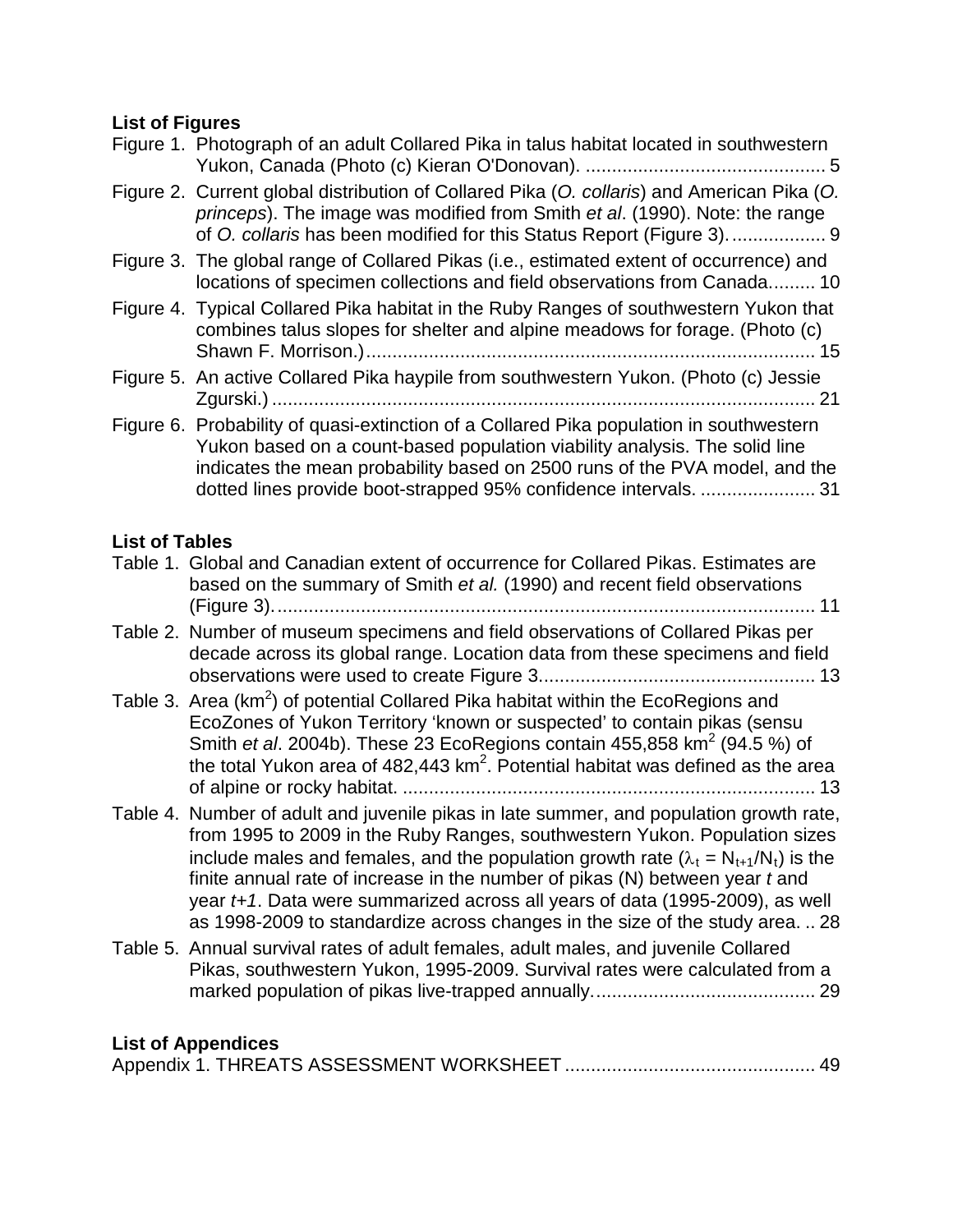### **WILDLIFE SPECIES DESCRIPTION AND SIGNIFICANCE**

#### <span id="page-13-1"></span><span id="page-13-0"></span>**Name and classification**

Scientific name: *Ochotona collaris*

English name: Collared Pika

French name: Pica à collier

Classification:

Class – Mammalia Order – Lagomorpha Family – Ochotonidae Genus – *Ochotona* Species – *Ochotona collaris*

The Collared Pika is in one of two extant families in the Lagomorph order (the other being Leporidae [rabbits and hares]). Worldwide, there are 30 species in the genus *Ochotona* (Hoffmann and Smith 2005). The Collared Pika (*Ochotona collaris,*  Trouessart 1897) was first described by Nelson (1893) and is one of two Ochotonidae in North America. The other North America species is the American Pika, *O. princeps* (Lissovsky *et al.* 2007; Lanier and Olson 2009), which shares a common ancestor that migrated from Asia across the Bering Land Bridge (Lanier and Olson 2009). The two North American pika species diverged from their closest relatives (a group of Asian pika species) sometime prior to the Pleistocene between 4.7 and 15.7 million years ago (Lanier and Olson 2009).

Broadbooks (1965) noted that the physical, ecological, and behavioural differences between *O. collaris* and *O. princeps* are so slight that the two could be considered the same species. Indeed, Youngman (1975) considered *O. collaris* to be the same species as *O. princeps*, as did Banfield (1977). Corbet (1978) lumped both North American northern Asian (*O. hyperborea* and *O. alpina*) pika species*.*

*Ochotona alpina, O. hyperborea*, *O. princeps* and *O. collaris* are today treated as separate species (Smith *et al*. 1990; Hoffmann and Smith 2005) in part on the basis of chromosome number. *O. hyperborea* has a diploid chromosome number of 40, *O. alpina* has 42, whereas both *O. collaris* and *O. princeps* have 68 (Adams 1971; Vorontsov and Ivanitskaya 1973). Weston (1982) demonstrated that *O. collaris* and *O. princeps* are morphologically distinct from one other. Recent phylogenetic analyses also indicate that *O*. *collaris* and *O. princeps* are genetically distinct from one other and represent a monophyletic lineage that is separate from the Old World *Ochotona* (Niu *et al.* 2004; Lissovsky *et al.* 2007; Lanier and Olson 2009).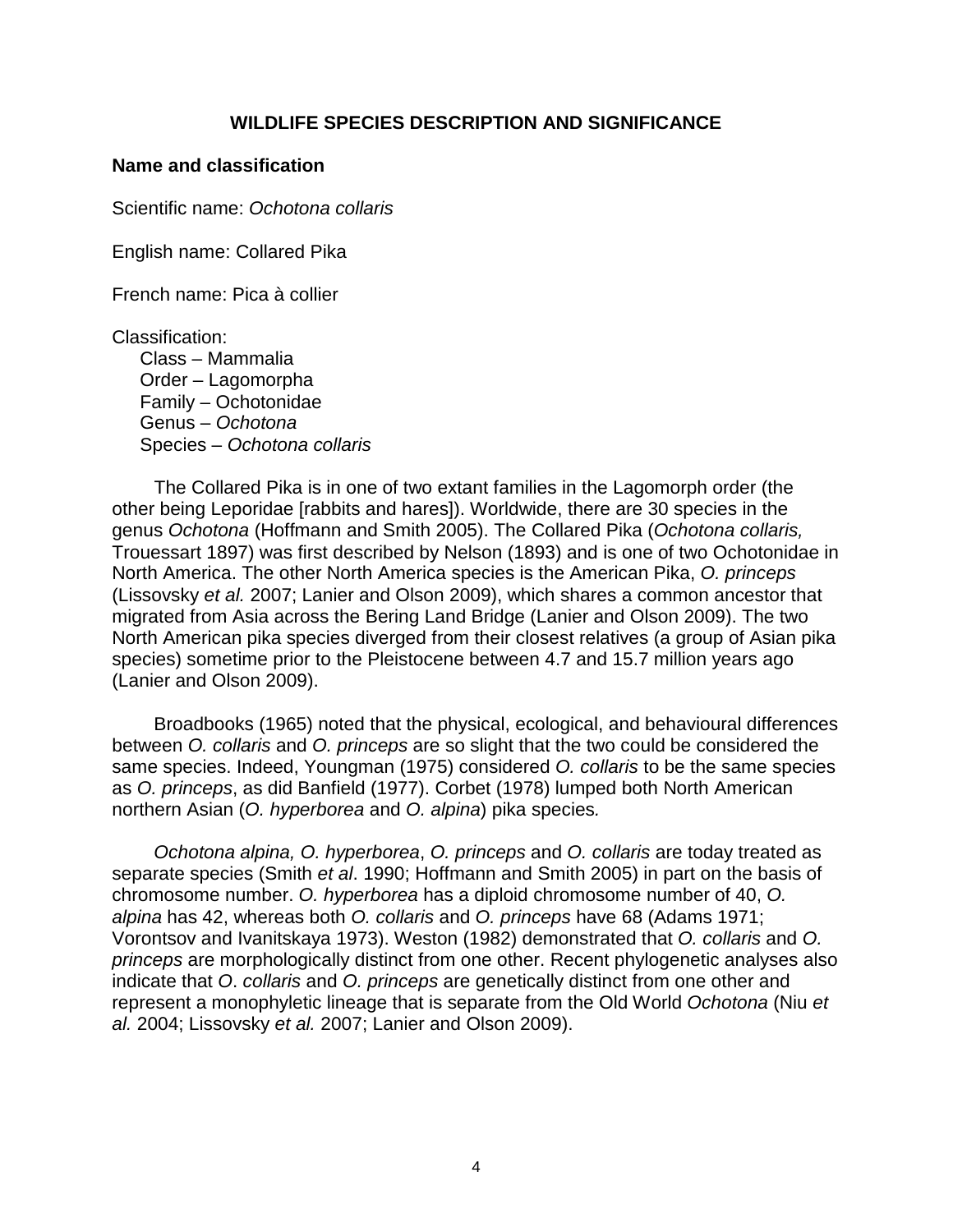Collared Pikas are known locally in some Yukon communities as "rock rabbits" or "coonies". They are well known to, and easily recognized by, many Aboriginal People that spend time hunting and travelling in alpine habitats within the species' range. They are valued by Aboriginal People, in part, because they are traditionally hunted for food during extended excursions above treeline, where few other sources of meat are available.

### <span id="page-14-0"></span>**Morphological description**

Collared Pikas are small grey lagomorphs (Figure 1). Their common name is derived from the pale grey patches on their napes and shoulders, which form a partial collar around the neck. Unlike rabbits and hares, Pika hind limbs are only slightly larger than their front limbs, their tails are inconspicuous, and their ears are relatively small and round (MacDonald and Jones 1987).

<span id="page-14-1"></span>

Figure 1. Photograph of an adult Collared Pika in talus habitat located in southwestern Yukon, Canada (Photo (c) Kieran O'Donovan).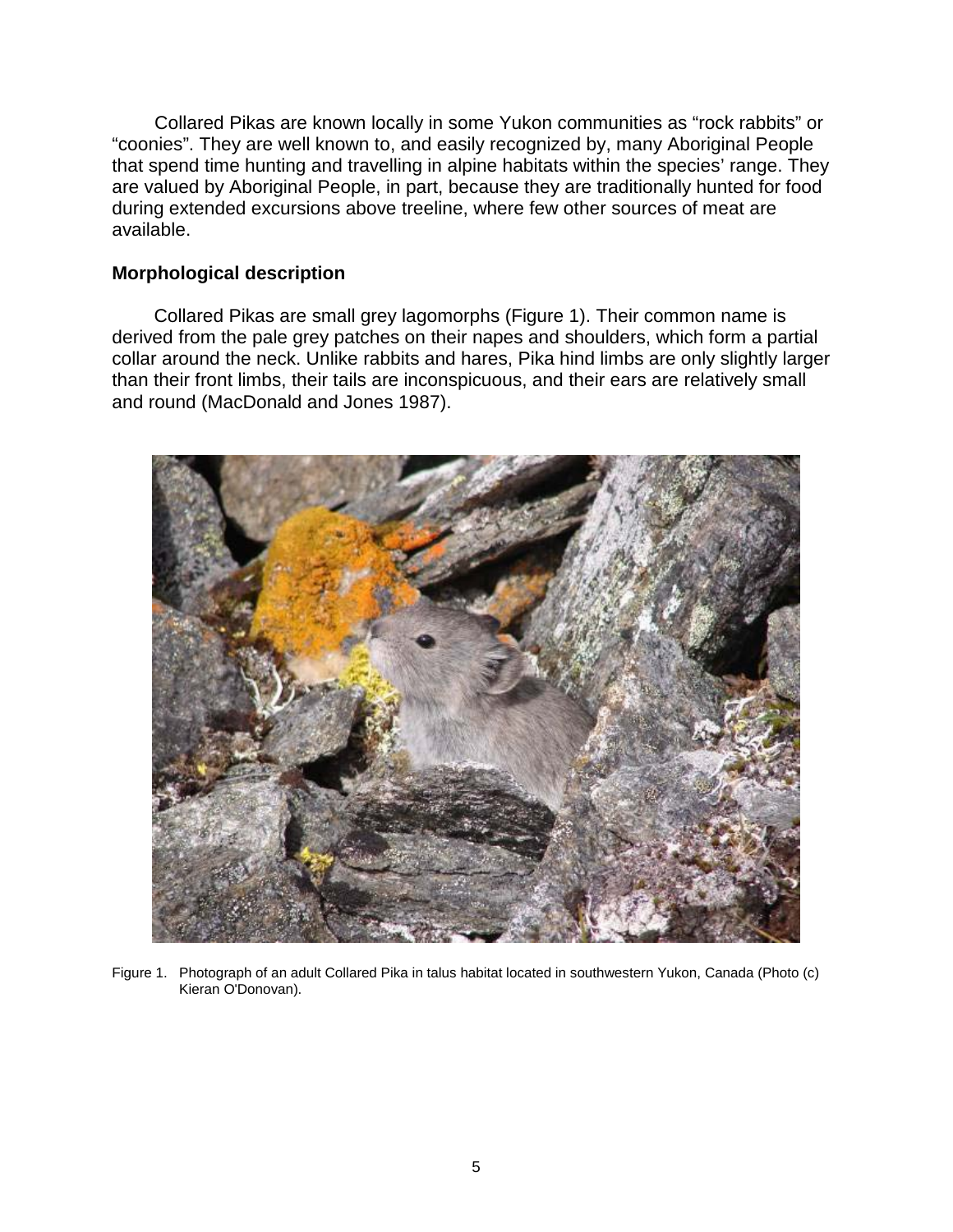Sixteen Collared Pika specimens from Alaska weighed an average of 129 g (range 117-145 g; MacDonald and Jones 1987) and Nagorsen (2005) reported a mean mass of seven specimens from British Columbia of 146.7 g (range 123-173 g). Mean mass for southwestern Yukon specimens was 157.3 g for males (range: 130-185 g,  $n = 97$ ) and 157.4 g for adult females (range: 130-200 g, n = 126) (Franken and Hik 2004b). Males and females are distinguishable via eversion of the pseudocloaca.

#### <span id="page-15-0"></span>**Similar species**

The only North American species similar to the Collared Pika is the allopatric American Pika. Although very similar in cranial morphology, the Collared Pika may be distinguished from the American Pika by its lighter dorsal pelage, white underbelly, and distinctive collar of light grey fur on its neck (Nagorsen 2005).

#### <span id="page-15-1"></span>**Population spatial structure and variability**

Collared Pikas live in spatially fragmented alpine habitats and demonstrate dynamics characteristic of a classical metapopulation (Franken 2002; Franken and Hik 2004a) in which an assemblage of local populations is connected through dispersal or migration (Hanski and Gaggiotti 2004). More specifically, Collared Pika populations meet all Hanski and Kuussaari's (1995) criteria for a metapopulation. First, they are behaviourally and physiologically restricted to patches of talus that are interspersed by a matrix of inhospitable meadow (Morrison *et al.* 2004). Second, all patches are at risk of extinction (i.e., there is no mainland population). Third, dispersal is limited by distance (Franken 2002). Finally, the dynamics of local populations are not synchronous (Morrison and Hik 2008).

Research on Collared Pika patch extinction and recolonization patterns indicated the probability of patch extinction is best predicted by habitat quality (e.g., the amount of vegetation near talus) and proximity to neighbouring patches (i.e., connectivity), with poor-quality and poorly connected patches having a higher probability of extinction (Franken and Hik 2004a). Recolonization of extinct patches also was correlated to measures of habitat quality such as aspect and vegetation (Franken and Hik 2004a). Aspect had the largest effect on patch recolonization, with southwest-facing patches having the highest probability of being recolonized (Franken and Hik 2004a). Additional research in Tombstone Territorial Park also indicated the importance of elevation, patch area, patch perimeter, and rock size in determining talus patch occupancy patterns (Andresen *et al.* 2010). Thus, habitat quality, as well as connectivity, must be considered when evaluating Collared Pika metapopulations and their likelihoods of persistence.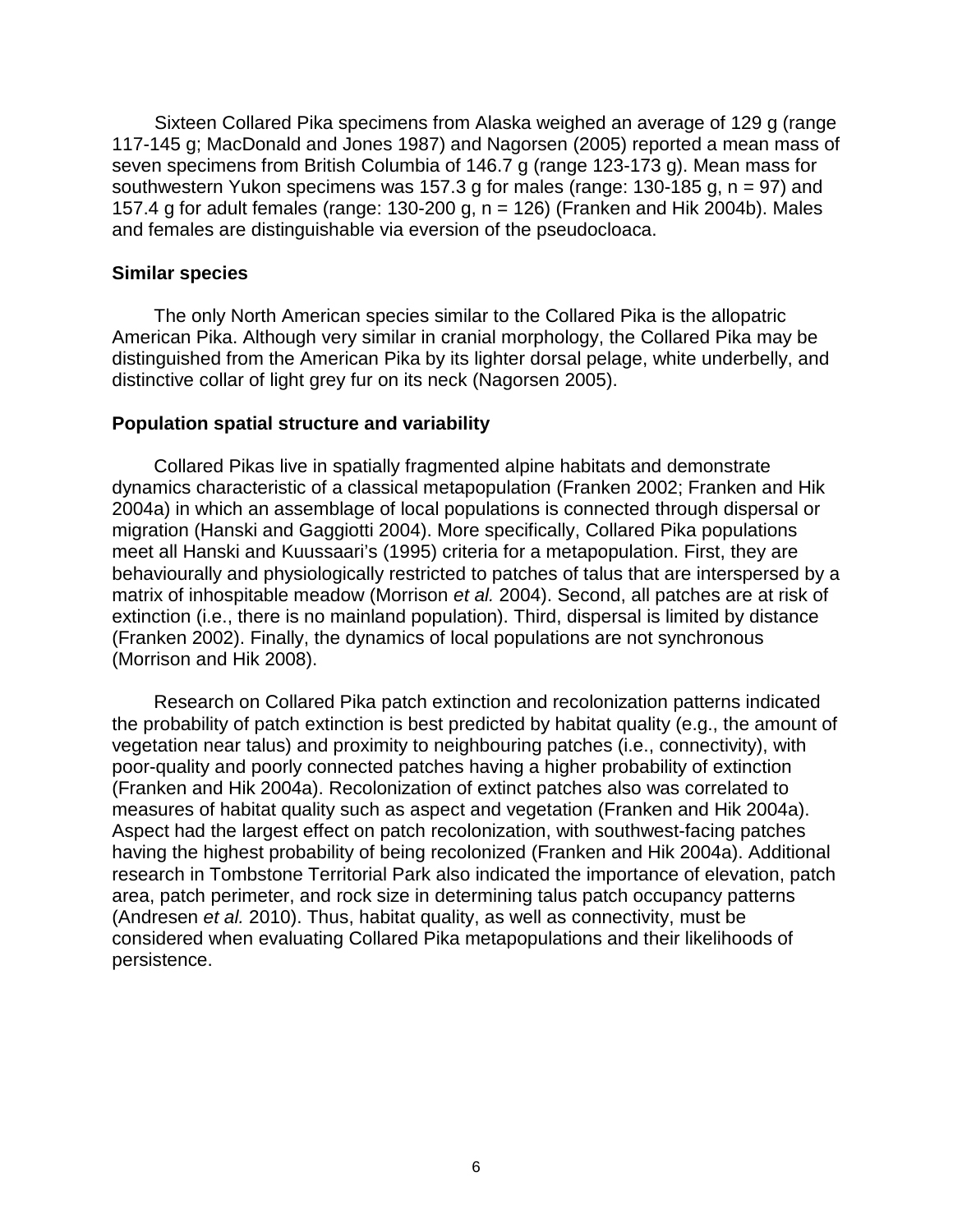#### <span id="page-16-0"></span>**Genetic diversity**

Most studies of pika metapopulation dynamics have been undertaken at relatively small scales such that the rates of interchange among more distant (e.g., > 4 km apart) patches remain unknown. Generally, alpine-dwelling pikas, such as the Collared Pika, typically disperse very short distances (Franken 2002; Franken and Hik 2004a) and their populations tend to be small and isolated (Smith *et al*. 1990). These factors can lead to the development of low levels of genetic diversity within populations and high levels of genetic differentiation among populations. For instance, populations of American Pikas from separate mountain ranges display very high levels of genetic differentiation (Hafner and Sullivan 1995).

Collared Pikas, however, do not display the degree of population genetic differentiation seen in its close relatives. Lanier and Olsen (2009) examined the evolutionary history of Nearctic pikas using *cyt*b and ND4 sequences and included several American, Northern (*O. hyperborea*), and Collared Pika populations in their analyses. They found only a very small level of genetic divergence among Collared Pika populations in Alaska and Yukon suggesting a very recent population expansion had occurred.

In spite of the low mean dispersal distance of juveniles, evidence from microsatellites indicated that they are not prone to frequent inbreeding. Zgurski and Hik (unpublished data) genotyped 366 Collared Pikas from a site located in the southwestern Yukon using the primers described by Zgurski *et al*. (2009). The data were then used to examine the mating system of the population. Close inbreeding was very rare, and the population maintained its genetic diversity even after having undergone a significant decrease in density (Zgurski and Hik unpublished data).

#### <span id="page-16-1"></span>**Designatable units**

Unlike *O. princeps* (Hafner and Smith 2010), *O. collaris* is monotypic and contains no subspecies (MacDonald and Jones 1987). This classification may, however, be due to the small number of studies conducted on *O. collaris* in comparison to *O. princeps.* The presence and discovery of cryptic lineages in rock-dwelling pikas is common due to their fragmented ranges and often isolated populations (Li and Ma 1986; Formozov *et al*. 2006; Lissovsky *et al*. 2007). It is therefore possible that future studies will reveal distinct subspecies within *O. collaris*, there is no evidence of genetic differentiation among *O. collaris* populations throughout the species' range (Lanier and Olsen 2009).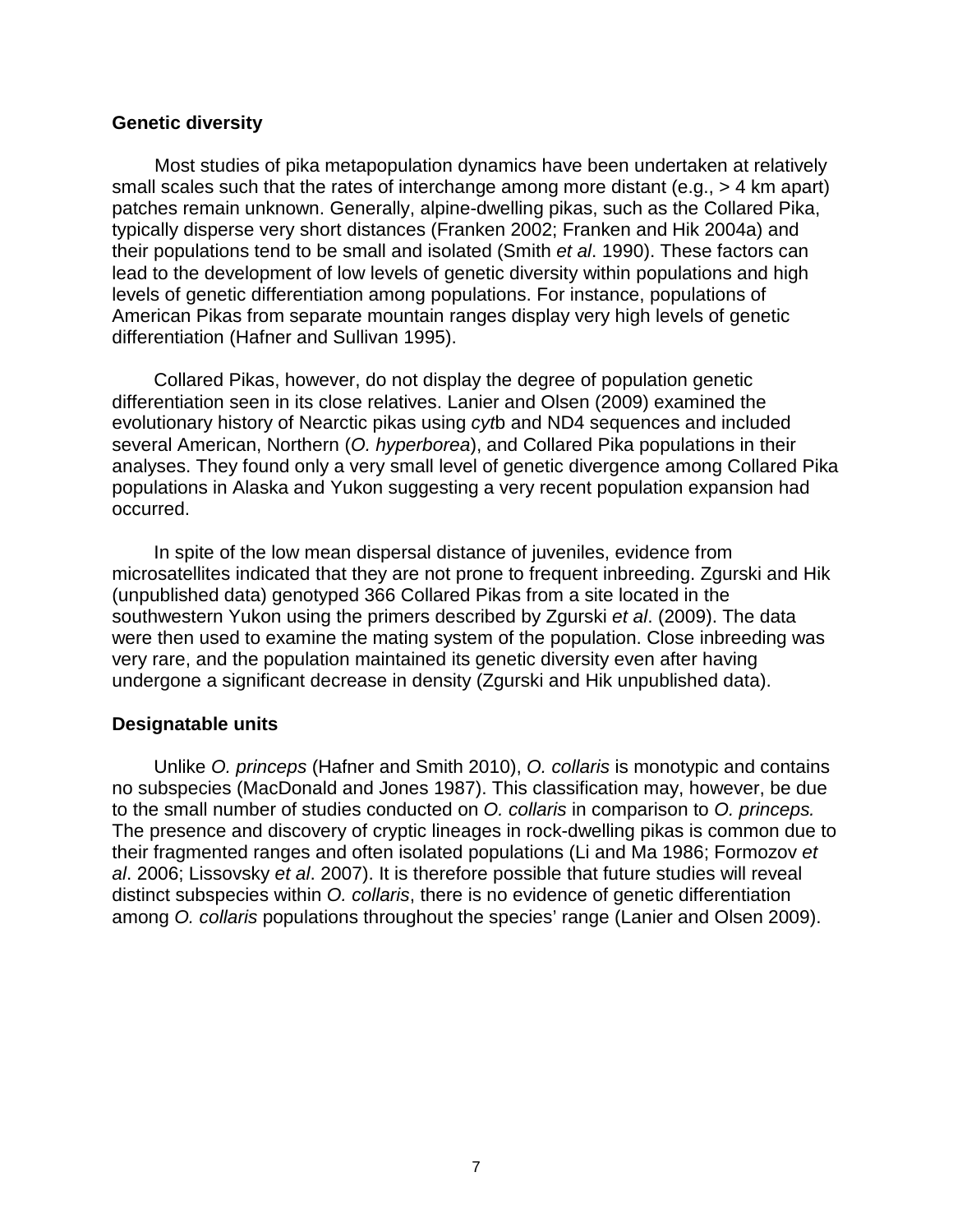Trefry and Hik (2010) reported that Collared Pika vocalizations are distinct among populations and that the call differences likely reflect genetic differences. However, none of these populations are known to possess any other morphological or behavioural traits that distinguish them from other populations; nor are any of them disjunct from the rest of the species' range. Future work may result in the designation of more distinct and/or evolutionarily significant units within this species, given the naturally fragmented nature of the range and certain presence of impassable barriers between good quality habitat. This report is, however, based on a single designatable unit of *Ochotona collaris*.

#### <span id="page-17-0"></span>**Special significance**

As a group, alpine-dwelling pikas, such as Collared Pikas, are sensitive to variations in climate patterns, and may serve as an 'early-warning' (indicator) species for changes occurring in alpine ecosystems (McDonald and Brown 1992; Smith *et al*. 2004a). Therefore, monitoring pika populations may assist in the management and assessment of multiple alpine species. Collared Pika are hunted in Alaska, and by First Nations in Yukon. They are an important food item to some First Nations people when they are in alpine areas and other more commonly used food species are not available.

#### **DISTRIBUTION**

#### <span id="page-17-2"></span><span id="page-17-1"></span>**Global range**

Collared Pikas inhabit the mountains of northwestern North America. Beyond their Canadian range (see **Canadian range** below), they also occur in the mountains of eastcentral and south-central Alaska (MacDonald and Cook 2009), including the Chugach, Ogilvie, Wrangell, and St. Elias Mountains, the Talkeetna and Wrangell Ranges, the Yukon-Tanana Uplands and the Alaska Range. No occurrences have been documented on the Kenai Peninsula (Cook and MacDonald 2004). They may occur in the eastern Brooks Range (MacDonald and Jones 1987), but reports of them there have not been documented with photographs or specimens (MacDonald and Cook 2009). MacDonald and Cook (2009) describe Collared Pikas as being 'locally common' in Alaska.

Nagorsen (2005; Figure 2) noted a separation distance of 800 km; however, recent reports have narrowed this gap to <650 km (Figure 3). Because the gap includes potential habitat (i.e., continuous mountainous terrain), it is conceivable that their ranges may be somewhat closer together than currently known.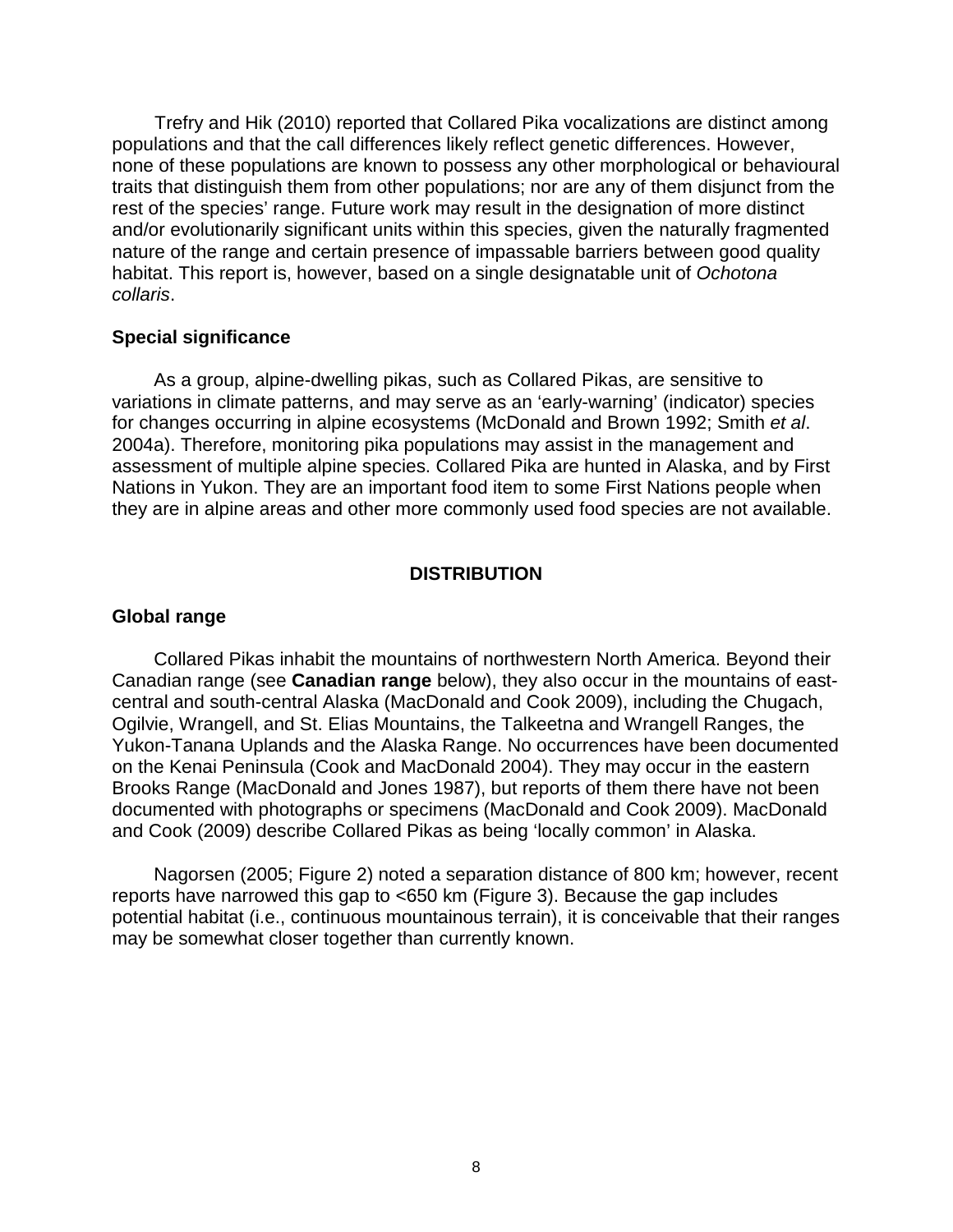

<span id="page-18-0"></span>Figure 2. Current global distribution of Collared Pika (*O. collaris*) and American Pika (*O. princeps*). The image was modified from Smith *et al*. (1990). Note: the range of *O. collaris* has been modified for this Status Report (Figure 3).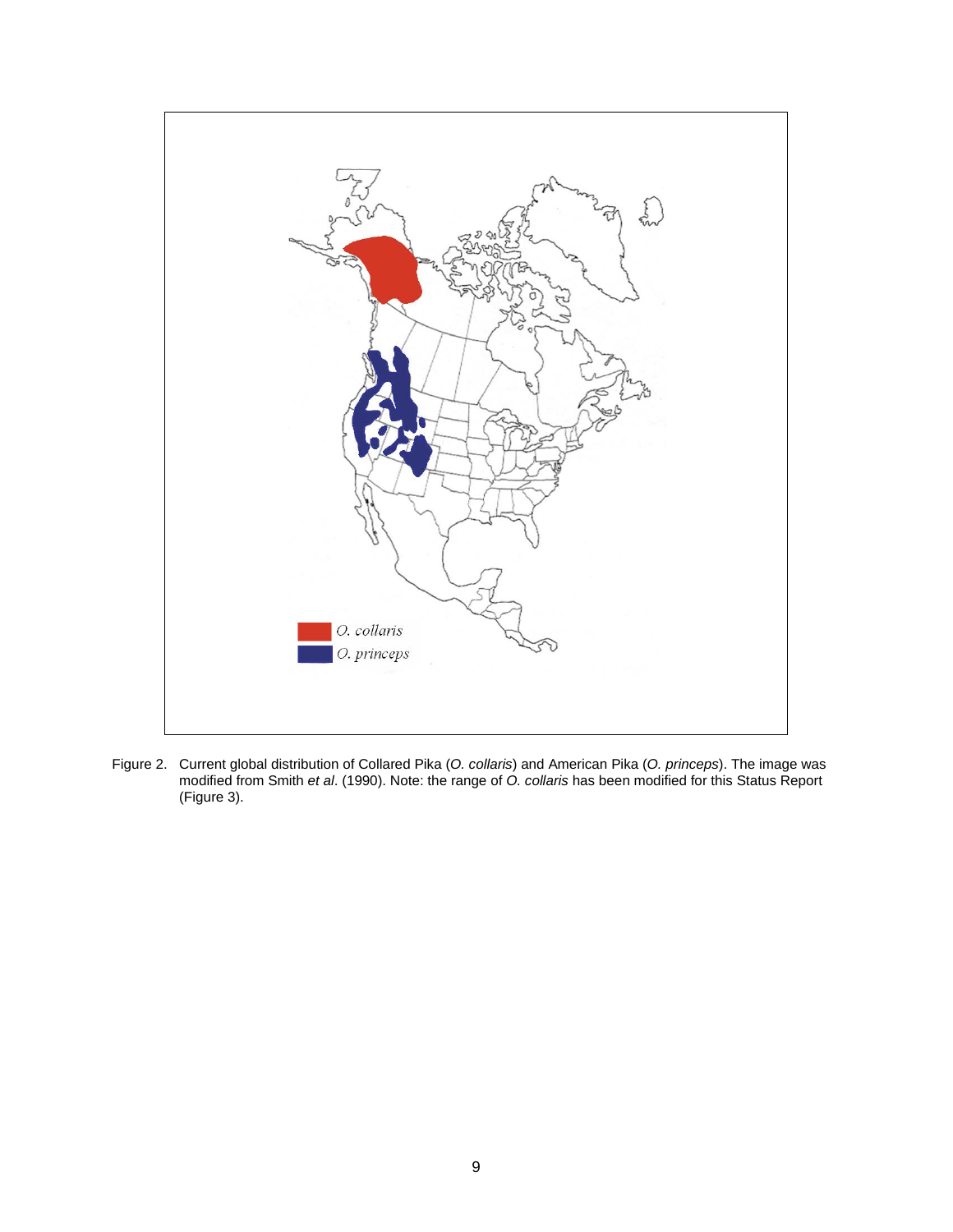

<span id="page-19-0"></span>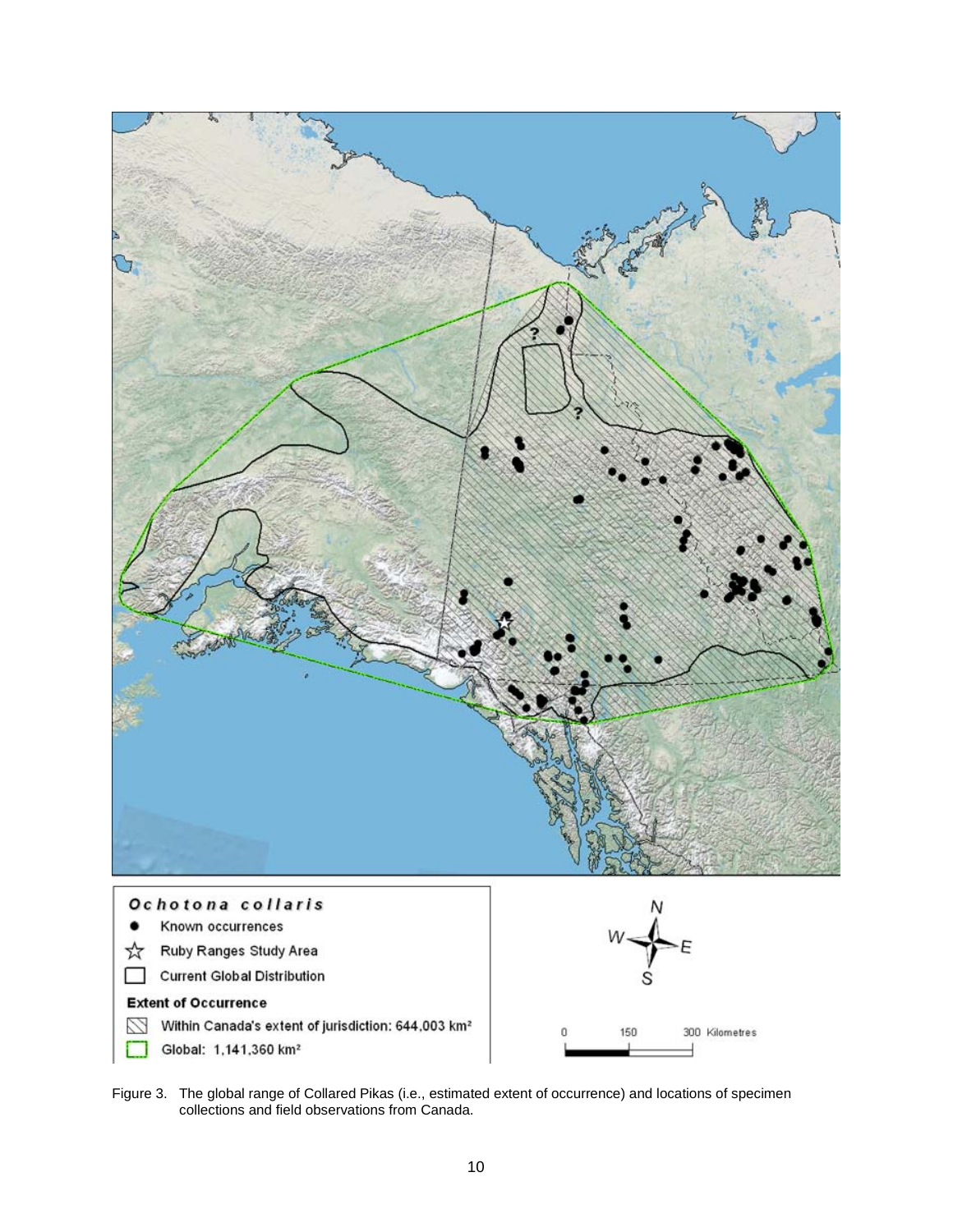The most recent estimates of Collared Pika global and Canadian ranges were provided by Smith *et al*. (1990), supplemented by scientific publications, reports, museum specimens, field observations and local knowledge (Figure 3). This map was modified by input from jurisdictional biologists, and digitized using GIS to produce estimates of extent of occurrence (EO) (Table 1). The global range of the Collared Pika is approximately 1,141,360 km<sup>2</sup>, of which 60% occurs in Canada, and 40% in Alaska.

<span id="page-20-2"></span>

| Table 1. Global and Canadian extent of occurrence for Collared Pikas. Estimates are   |  |
|---------------------------------------------------------------------------------------|--|
| based on the summary of Smith et al. (1990) and recent field observations (Figure 3). |  |

|                      | Total area of              |                     | <b>Extent of occurrence (EO)</b> |                        |                      |  |  |  |
|----------------------|----------------------------|---------------------|----------------------------------|------------------------|----------------------|--|--|--|
| <b>Jurisdiction</b>  | jurisdiction<br>(km $^2$ ) | Area ( $km^2$ )     | $%$ of<br>jurisdiction           | % of national<br>range | % of global<br>range |  |  |  |
| Canada               |                            |                     |                                  |                        |                      |  |  |  |
| Yukon                | 482.500                    | 444.745             | 92.2                             | 69.8                   | 39.2                 |  |  |  |
| <b>NWT</b>           | 1,346,000                  | 160.944             | 12.0                             | 25.0                   | 14.1                 |  |  |  |
| ВC                   | 945,000                    | 38,314              | 4.1                              | 6.0                    | 3.4                  |  |  |  |
| Canada EO Total      | 2,773,500                  | 644,003             |                                  |                        | 56.4                 |  |  |  |
| <b>USA</b>           |                            |                     |                                  |                        |                      |  |  |  |
| Alaska               | 1,718,000                  | 430.596             | 25.1                             | 100                    | 38                   |  |  |  |
| <b>Global Totals</b> | 4,491,500                  | $1,141,360^{\circ}$ |                                  |                        | -                    |  |  |  |

 $^1$  Extent of occurrence (EO) is measured by a minimum convex polygon drawn to encompass all the known, inferred, or projected sites of present occurrence, excluding cases of vagrancy. The sum of Canada's EO and Alaska's EO is therefore, not equivalent to the total global EO.

#### <span id="page-20-0"></span>**Canadian range**

The Canadian range of the Collared Pika is located in the mountainous regions of Yukon Territory, the northern Coast Mountains of British Columbia (Nagorsen 2005), and the Mackenzie Mountains of the Northwest Territories (MacDonald and Jones 1987) (Figure 3). Most Collared Pika habitat is located within the Taiga Cordillera, Boreal Cordillera, and Taiga Plains EcoRegions, with a small amount in the Taiga Plain and Pacific Maritime EcoZones (Smith *et al*. 2004b). The Liard River valley possibly serves as an ecological barrier determining the southern limit of the Collared Pika (Tate, D. 2011, pers. comm.).

#### <span id="page-20-1"></span>**Search effort**

Apart from two small study areas in Yukon, there have been almost no systematic surveys for Collared Pikas within their range in Canada (see **POPULATION SIZES AND TRENDS**). Pikas are not well-sampled in routine small mammal surveys, most likely because traps are not generally placed in or immediately adjacent to talus patches, but also because they are likely not effectively sampled in most small mammal traps (T. Jung, 2011, pers. comm.). Although they are readily observed or heard when present in the direct vicinity, the remote nature of their habitat means that relatively few observers access these areas. Pika observations are, moreover, undoubtedly underreported because they are either not recognized or recorded (e.g., Nahanni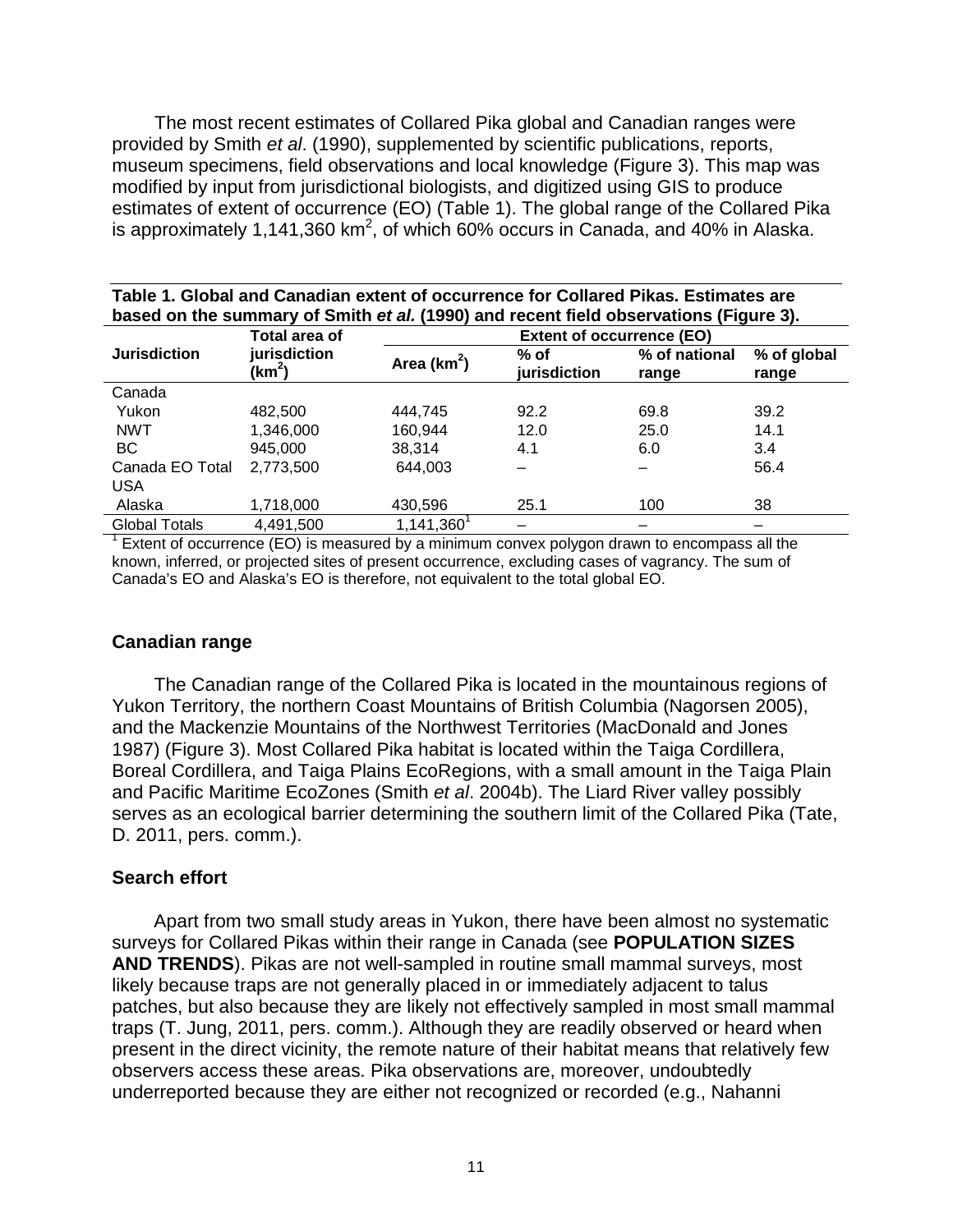National Park Reserve; Tate, D. 2011 pers. comm.). Incidental observations and museum collection records (Tables 1 and 2) provide the basis for the distribution map (Figure 3). In the Mackenzie Mountains opportunistic observations come from big game hunting outfitters (N. Larter 2011 pers. comm.), but there are large sections of Collared Pika range in the NWT that remain unsurveyed (S. Carrière. 2011 pers. comm.).

While Collared Pikas are specialized to talus slopes within mountainous ranges (see **HABITAT**) and potential habitat within ecoregions or ecozones can be mapped and calculated (Table 3; see **EcoRegion method to calculate AO**), occupation of that habitat by pikas is not always predictable. Additionally, talus habitat is patchy, both on and between mountains and not every mountain in the distributional range has talus patches that can serve as potential pika habitat (T. Jung, in litt.). D. Tate (2011 pers. comm.) noted that in 2009, alpine areas of the Ram Plateau (62.5 N-123.9 W) did not have Collared Pikas despite abundant talus slope habitat, although this survey was not systematic. This species is easily detectable by its distinct vocalizations, so its presence is unlikely to be missed by naturalists visiting appropriate alpine habitat. Work done for the NWT Ecological Classification in the Mackenzie Mountains and Richardson Mountains has provided an overview of the extensive possible pika habitats in the NWT (ECG 2010), although actual systematic surveys are needed to confirm presence of pikas in these habitats.

With respect to the gap between the ranges of Collared and American Pikas (Figure 2), Nagorsen (2005) indicated that while more surveys may extend the known ranges of these two species, sufficient fieldwork has been done to conclude that pikas are absent from a large area in northern B.C., including mountain ranges with potential habitat.

#### <span id="page-21-0"></span>**Canadian extent of occurrence, EO**

Based on Smith *et al*.'s (1990) species' range map, supplemented by recent locality data, the extent of occurrence in Canada is approximately 644,003 km<sup>2</sup>, of which 69% is in Yukon, 25% in the Northwest Territories, and 6% in northern British Columbia (Table 1, Figure 3).

#### <span id="page-21-1"></span>**Canadian index of area of occupancy, IAO**

The observational and specimen data required to determine the index of area of occupancy (IAO) for Collared Pikas within Canada are unavailable. No systematic surveys have been conducted that would allow an accurate estimate of IAO (Table 2).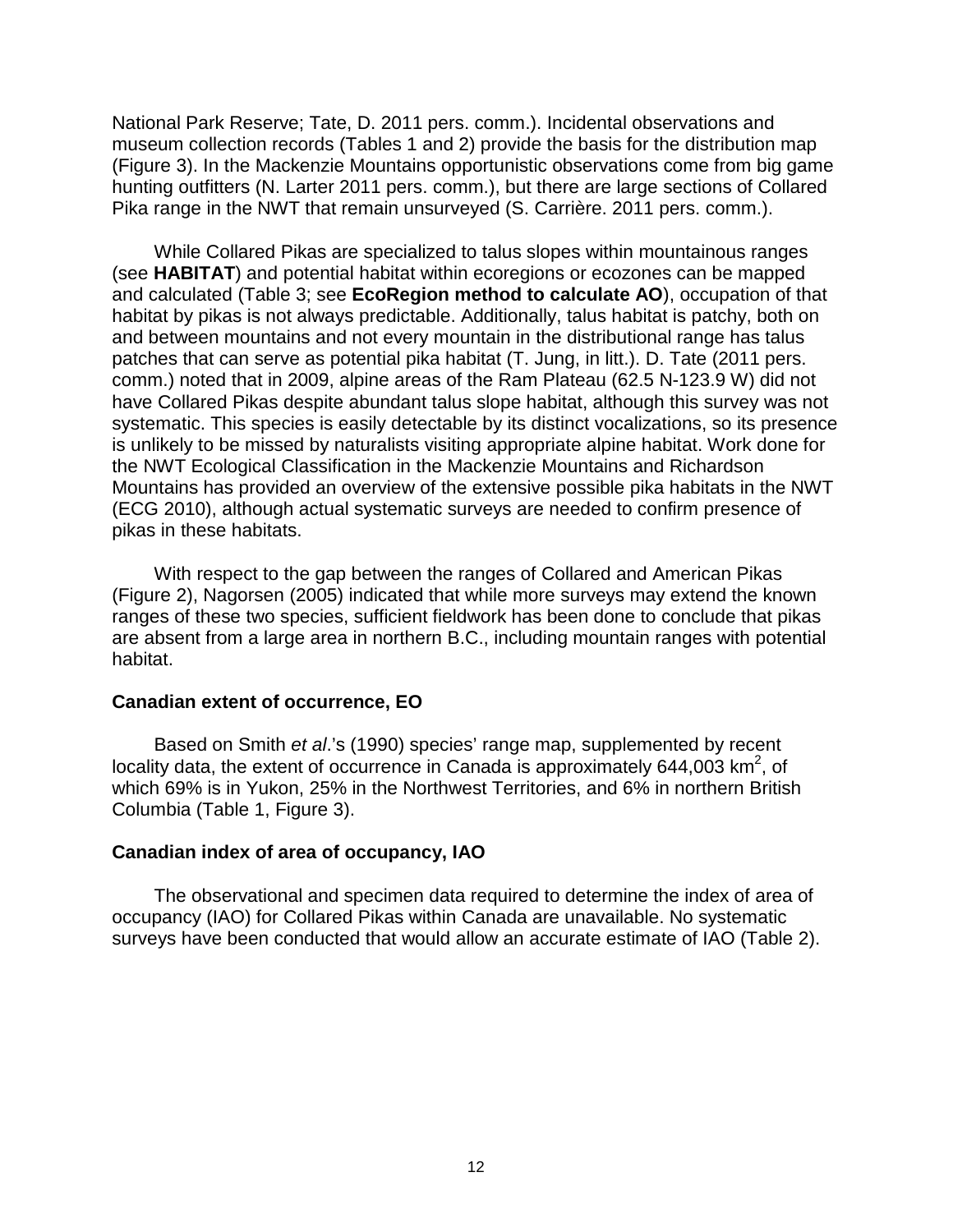| <b>Decade</b> | Alaska | ັ<br><b>British</b><br>Columbia | <b>Northwest</b><br><b>Territories</b> | Yukon<br>Territory | Canada<br>total | Grand<br>total |
|---------------|--------|---------------------------------|----------------------------------------|--------------------|-----------------|----------------|
| 1850-1899     | 0      | 2                               | ∩                                      | 0                  | 2               | $\overline{2}$ |
| 1900-1909     | ი      | 5                               |                                        | 15                 | 20              | 20             |
| 1920-1929     | 12     |                                 |                                        |                    | 0               | 12             |
| 1930-1939     | 3      | ი                               |                                        |                    | ი               | 3              |
| 1940-1949     | ი      | 12                              |                                        | 19                 | 32              | 32             |
| 1950-1959     | 50     | 11                              |                                        | 4                  | 16              | 66             |
| 1960-1969     | 32     |                                 |                                        | 52                 | 56              | 88             |
| 1970-1979     | 2      |                                 |                                        | 16                 | 19              | 21             |
| 1980-1989     | 17     |                                 | 3                                      | 6                  | 10              | 27             |
| 1990-1999     | 19     |                                 |                                        | 8                  | 9               | 28             |
| 2000-2009     | 137    |                                 | 50                                     | 45                 | 96              | 233            |
| Unknown       | 0      | 8                               | 2                                      | 3                  | 13              | 13             |
| Grand total   | 272    | 40                              | 65                                     | 172                | 277             | 549            |

<span id="page-22-0"></span>**Table 2. Number of museum specimens and field observations of Collared Pikas per decade across its global range. Location data from these specimens and field observations were used to create Figure 3.** 

<span id="page-22-1"></span>Table 3. Area (km<sup>2</sup>) of potential Collared Pika habitat within the EcoRegions and **EcoZones of Yukon Territory 'known or suspected' to contain pikas (sensu Smith** *et al***. 2004b). These 23 EcoRegions contain 455,858 km2 (94.5 %) of the total Yukon area of 482,443 km2 . Potential habitat was defined as the area of alpine or rocky habitat.**

| <b>EcoRegion</b><br># | <b>EcoRegion</b>                | <b>EcoZone</b>           | <b>Total Area in</b><br>Yukon (km <sup>2</sup> ) | <b>Area of Potential</b><br>Pika Habitat (km <sup>2</sup> ) |
|-----------------------|---------------------------------|--------------------------|--------------------------------------------------|-------------------------------------------------------------|
| 51                    | Peel River Plateau              | Taiga Plain              | 14,810                                           | 1,481                                                       |
| 53                    | Ft. McPherson Plain             | Taiga Plain              | 2,840                                            | 28                                                          |
| 66                    | Muskawa Plateau                 | Taiga Plain              | 730                                              | 7                                                           |
| 165                   | <b>British-Richardson Mtns</b>  | Taiga Cordillera         | 22,900                                           | 18,320                                                      |
| 168                   | North Olgilvie Mtns             | Taiga Cordillera         | 39,260                                           | 17,667                                                      |
| 169                   | Eagle Plains                    | Taiga Cordillera         | 20,400                                           | 1,020                                                       |
| 170                   | <b>MacKenzie Mtns</b>           | Taiga Cordillera         | 42,900                                           | 21,450                                                      |
| 171                   | Selwyn Mtns                     | Taiga Cordillera         | 35,578                                           | 12,452                                                      |
| 172                   | Klondike Plateau                | <b>Boreal Cordillera</b> | 38,471                                           | 7,694                                                       |
| 173                   | St. Elias Mtns                  | <b>Boreal Cordillera</b> | 19,245                                           | 7,698                                                       |
| 174                   | <b>Ruby Ranges</b>              | <b>Boreal Cordillera</b> | 22,737                                           | 13,642                                                      |
| 175                   | <b>Yukon Plateau-Central</b>    | <b>Boreal Cordillera</b> | 26,803                                           | 8,041                                                       |
| 176                   | <b>Yukon Plateau-North</b>      | <b>Boreal Cordillera</b> | 57,091                                           | 11,418                                                      |
| 177                   | Yukon Southern Lakes            | <b>Boreal Cordillera</b> | 29,892                                           | 8,968                                                       |
| 178                   | Pelly Mtns                      | <b>Boreal Cordillera</b> | 34,258                                           | 15,416                                                      |
| 179                   | Yukon-Stikine Highlands         | <b>Boreal Cordillera</b> | 7,028                                            | 3,514                                                       |
| 180                   | <b>Boreal Mtns and Plateaus</b> | <b>Boreal Cordillera</b> | 948                                              | 379                                                         |
| 181                   | Liard Basin                     | <b>Boreal Cordillera</b> | 21,113                                           | 10,557                                                      |
| 182                   | <b>Hyland Highland</b>          | <b>Boreal Cordillera</b> | 14,661                                           | 7,331                                                       |
| 184                   | Mt. Logan: Icefields            | Pacific Maritime         | 4,193                                            | 629                                                         |
| <b>Totals</b>         |                                 |                          | 455,858                                          | 167,712                                                     |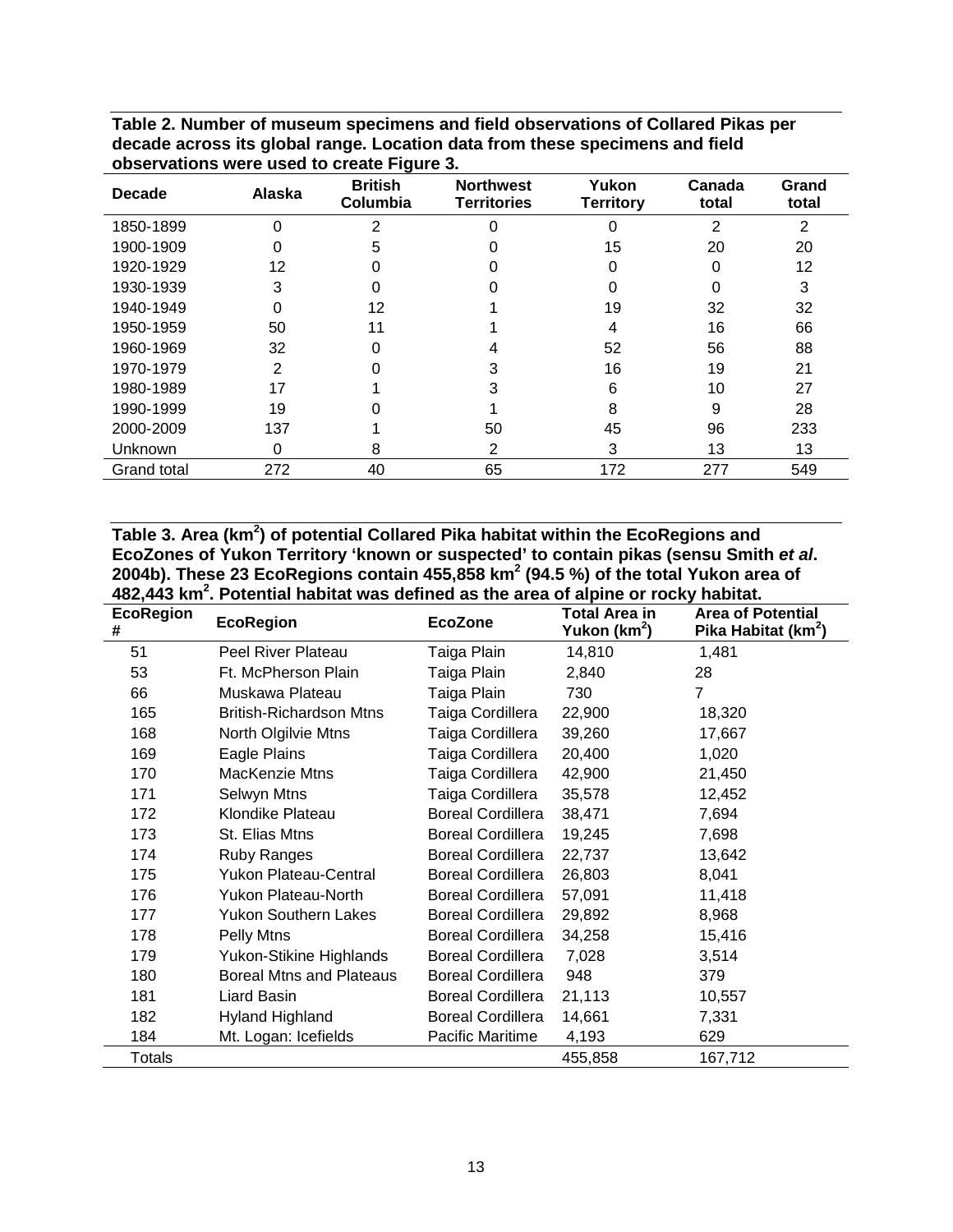Given this lack of data, methodology such as the 2 km x 2 km grid technique to determine IAO would provide considerable underestimates of IAO. The EcoRegion method described below provide estimates of the amount of alpine habitat potentially available to Collared Pikas, which was used to estimate the species' area of occupancy (AO). However, not all alpine areas provide suitable habitat for Collared Pikas, and not all suitable habitat is occupied (see **Search effort**).

#### <span id="page-23-0"></span>**EcoRegion method to calculate AO**

Data regarding the amount of alpine and rocky habitat within each Yukon EcoRegion are available (Smith *et al*. 2004b) and provide an estimate of potential habitat within the Yukon portion of the AO. Based on Yukon EcoRegion data, 167,712  $km<sup>2</sup>$  was alpine or rocky habitat (Table 3). This value represents 37% of the land area within the 20 EcoRegions known or suspected to contain pikas, and approximately 35% of the entire Yukon Territory.

Collared Pika range is generally limited to the Taiga Cordillera EcoZone in NWT, and to the Boreal Cordillera EcoZone in British Columbia. Based on EcoRegion data from Yukon (Table 3), approximately 34.8% of the Boreal Cordillera EcoZone and 44.0% of the Taiga Cordillera EcoZone is either alpine or rocky habitat. When these percentages are applied to the EO in BC and NWT, there are  $92,155$  km<sup>2</sup> of potential habitat for Collared Pika in NWT, and 5,453 km<sup>2</sup> in BC. Overall, the potential alpine and rocky habitat for Collared Pikas in Canada is approximately 265,320 km<sup>2</sup>. However, in the absence of survey data, the amount of this area actually occupied by Collared Pikas remains unknown.

#### **HABITAT**

#### <span id="page-23-2"></span><span id="page-23-1"></span>**Habitat requirements**

Collared Pikas are mountain animals that primarily inhabit boulder fields (talus) located above treeline that are adjacent to alpine meadows (Figure 4). Pikas are generally found between 700 and 1800 m above sea level (Youngman 1975). They are rarely found >10 m from talus, although Rausch (1961) reported having seen Collared Pikas in a forested valley living near scattered rocks and Youngman (1975) reported one living in a burrow by Kluane Lake in Yukon (confirmed by K. Hodges several decades later; pers. comm.). Since talus is distributed patchily, Collared Pikas have a naturally fragmented distribution.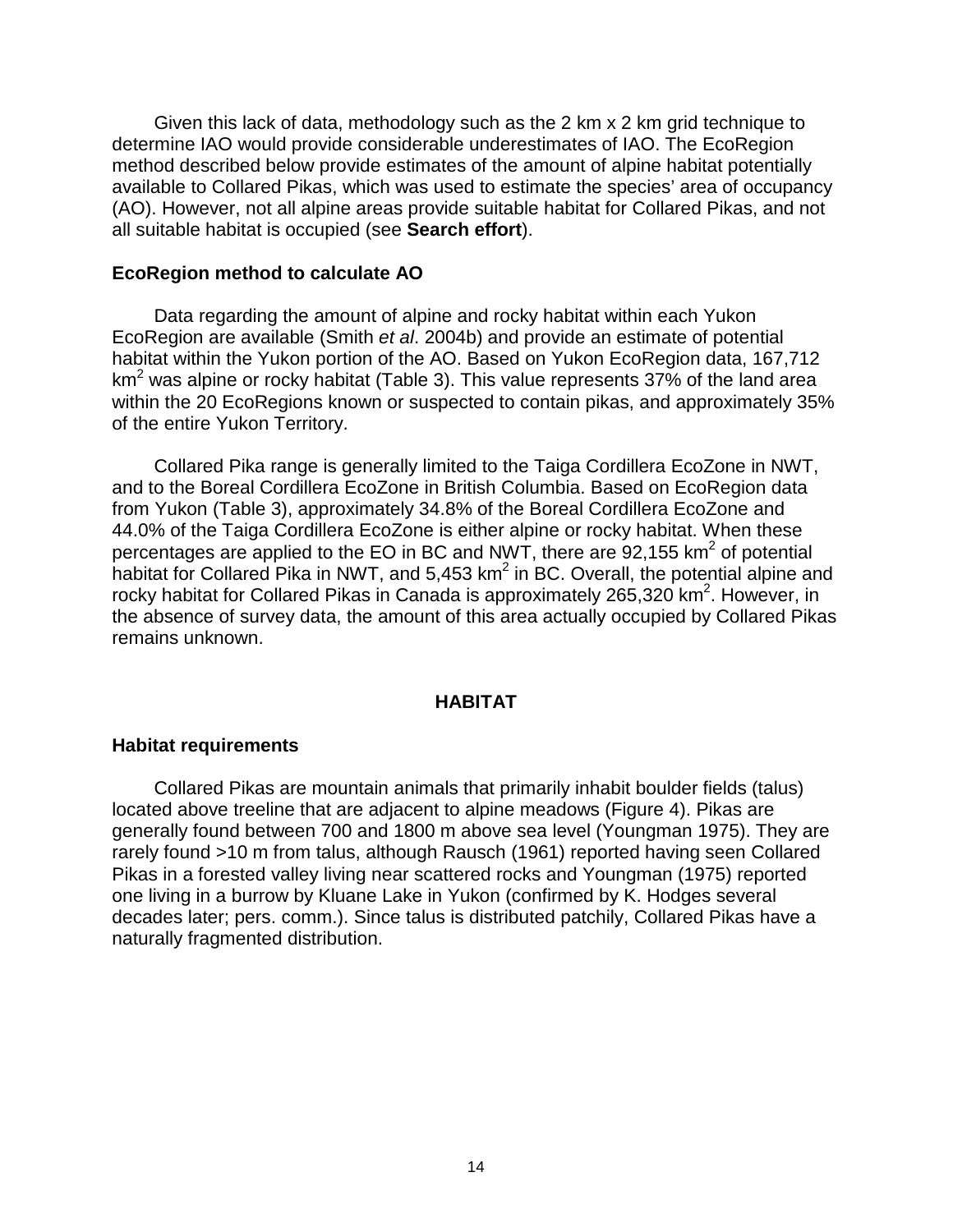

Figure 4. Typical Collared Pika habitat in the Ruby Ranges of southwestern Yukon that combines talus slopes for shelter and alpine meadows for forage. (Photo (c) Shawn F. Morrison.)

<span id="page-24-0"></span>Because Collared Pikas need access to vegetation for forage, they are usually found at higher densities in talus patches with large perimeters that provide access to adjacent meadow vegetation (Franken and Hik 2004a). Broadbooks (1965) notes that they are typically found near the edge of talus patches, presumably because of the advantage of both shelter and proximity to forage. Collared Pika densities are generally higher on south-facing slopes (Morrison and Hik 2007), likely due to these slopes having higher primary productivity and lower annual snow cover. Recent patch occupancy surveys in Tombstone Territorial Park indicated the presence of pikas was influenced by elevation, talus patch area, rock size, and talus patch perimeter (Andresen *et al*. 2010). The majority of sites (96%) occupied by pikas were at elevations between 1200-1600 m, with the remainder occurring in elevations between 1600-1800 m (Andresen *et al*. 2010). Pikas were also more likely to occur at sites with medium (30- 50 cm wide) or large (50-100 cm wide) rocks (Andresen *et al*. 2010). A large patch area of predominantly talus habitat, a large patch perimeter and the presence of *Dryas* spp. and *Carex* spp. were also good predictors of pika occupancy (Andresen *et al*. 2010).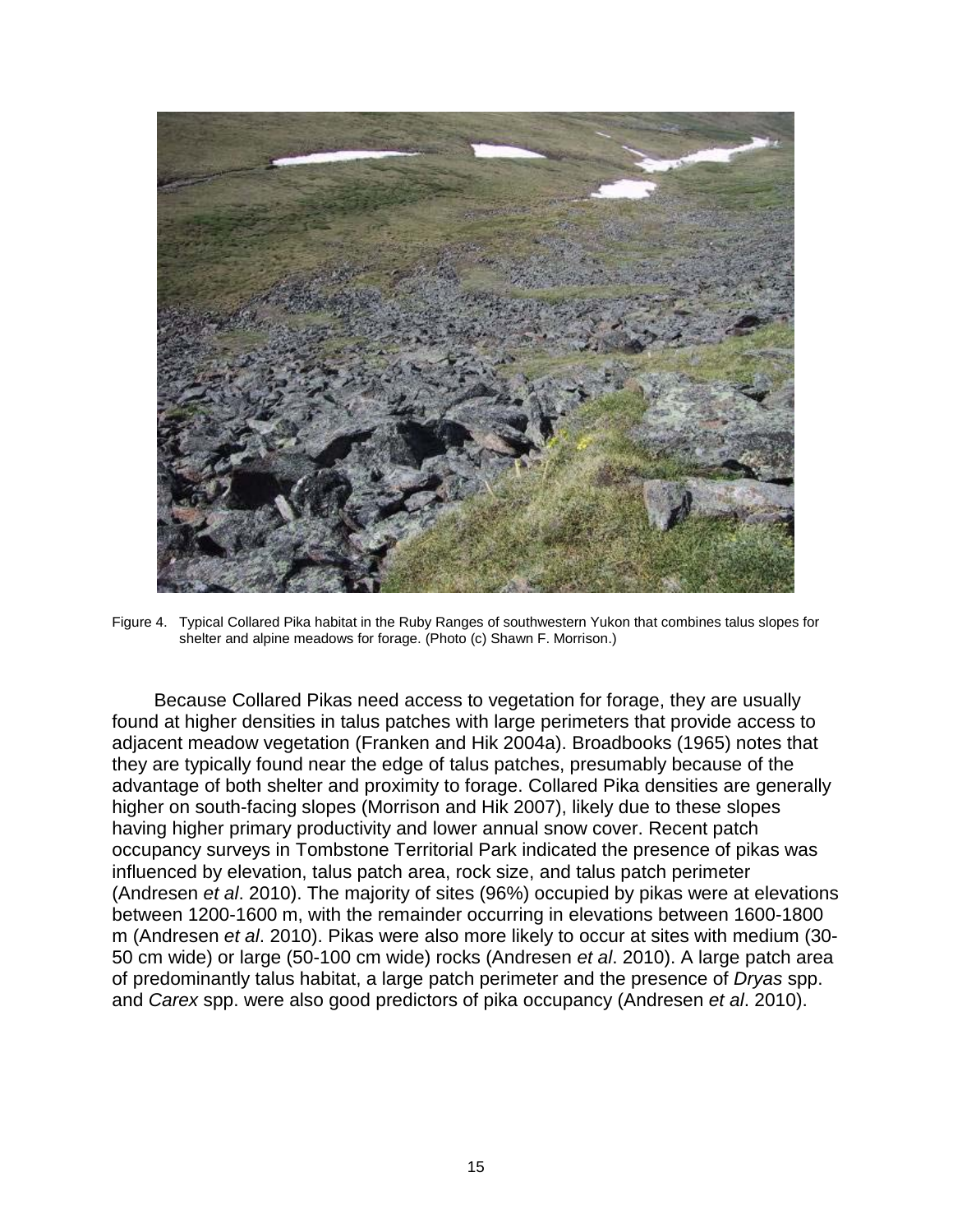#### <span id="page-25-0"></span>**Habitat trends**

With most Collared Pika habitat in Canada located in remote high-elevation areas, the range of this species has been subjected to minimal direct anthropogenic disturbance. Global climate warming, on the other hand, has the potential to affect the suitability of alpine habitat for Collared Pikas by a) direct loss of alpine area due to encroachment by advancing tree- and shrub-lines, b) modification of alpine forage species composition, and c) changes to thermal and moisture environments. Although a growing body of literature suggests that changes such as these are already underway in the region, data are lacking to quantitatively assess Collared Pika habitat trends or determine whether the EO or IAO of this species has changed over time.

One prediction consistently offered in climate change literature and supported by an accumulating body of evidence is that the impacts of climate warming will be most pronounced in arctic and subarctic regions (ACIA 2004; Hinzman *et al*. 2005; Intergovernmental Panel on Climate Change 2007; Post *et al*. 2009; Zhang *et al*. 2011). The principal effects relevant to Collared Pika habitat include increased vegetation growth, including the spread of tall shrubs into tundra communities, and thawing of permafrost. Although less is known of these processes in subarctic alpine regions, expectations for such changes are similar in nature to low latitude-high altitude areas, albeit less predictable due to climatic diversity inherent in areas that are characterized by pronounced topographic variability (Danby and Hik 2007).

Dendrological data from southwestern Yukon indicates alpine treeline advanced upslope to encroach on alpine tundra habitat during the early to mid-20<sup>th</sup> century (Danby and Hik 2007). During this time, White Spruce (*Picea glauca*) advanced most rapidly on south-facing slopes (65-85 m gain in elevation) relative to north-facing slopes, probably due to differences in permafrost. In addition to elevational advances, tree stands also increased 40-65% in stem density. Tree and shrub encroachment into alpine ecosystems was not simply a gradual response to warming, but was pulsed and may have followed a threshold response model due to increased summer temperatures (Danby and Hik 2007). The patterns and timing of treeline advance were not uniform, but were varied according to slope, aspect, spatial scale, and individual species characteristics (Danby and Hik 2007).

A similar increase in shrub (*Salix* spp.) densities in alpine sites has been observed in southwestern Yukon (Myers-Smith 2011). Repeat photography and remote sensing data from northern Alaska and Yukon (at non-alpine tundra sites) revealed a rapid and substantial replacement of tundra habitat by shrub species between 1950 and 2000 (Sturm *et al*. 2001; Tape *et al*. 2006; Myers-Smith 2011). Although studies within Collared Pika range are restricted to southwestern Yukon, a pan-Arctic expansion of shrubs into formerly shrub-free tundra habitat appears to be occurring, the cause of which has been hypothesized to be warming growing season temperatures (Tape *et al.* 2006). Strong summer warming (>1.5° C) is occurring over parts of Collared Pika range for which weather data exist (Zhang *et al.* 2011).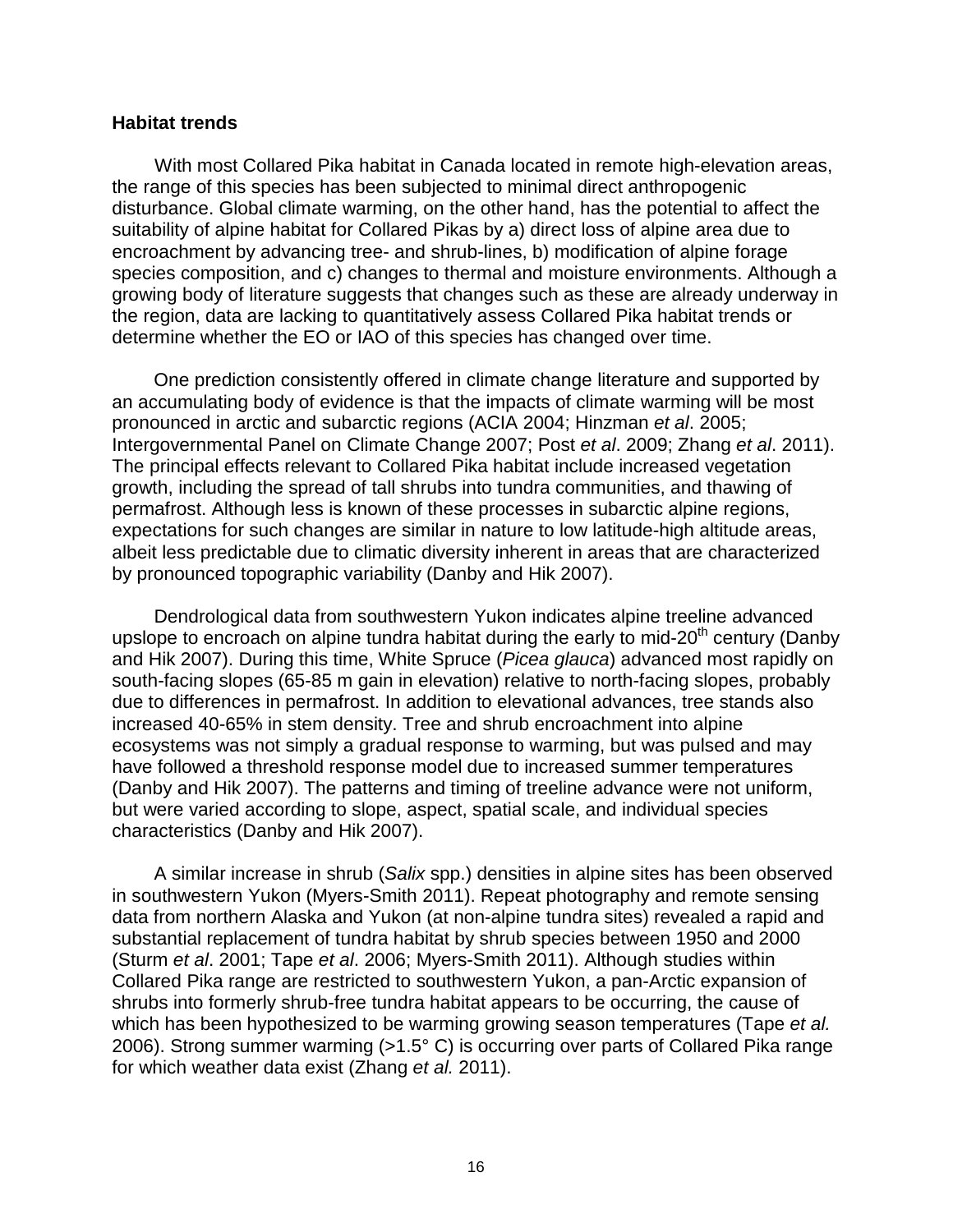Limited data are available to determine whether alpine meadows within Collared Pika range have progressed upslope at their higher elevational limits. A recent Ph.D. study has documented the expansion of willow shrubs to higher elevation in the Kluane Region, the first demographic study to illustrate advance of woody shrub species in alpine tundra over a large geographic region (Myers-Smith 2011). Regional studies similarly confirm the high variability in the rate and magnitude of altitudinal treeline advance due to recent climate change (Harsch *et al*. 2009). By contrast, the extent and configuration of talus patches that characterize Collared Pika habitat have not likely changed since historical times, and are not likely to be affected by a changing climate.

Simulation studies of Yukon alpine habitat suggest that the EO and IAO of Collared Pikas will decline due to treeline advance (Danby 2007). For example, the 3.4°C increase in mean annual temperature predicted for southwestern Yukon by 2080 (Flato *et al.* 2000) could cause a 525 m rise in altitudinal treeline and a reduction in the amount of alpine habitat in the Kluane Lake region from 8110 km<sup>2</sup> to 1755 km<sup>2</sup> (a 78.4%) loss), assuming no new alpine habitat is created at higher elevations. If only a 100 m rise is assumed, the amount of alpine habitat would decline to 5758  $km^2$ , a 29% loss of alpine habitat (Danby 2007). It should be noted that this study did not account for variation in slope, aspect, time lags, or a number of other potentially important factors. It is, moreover, impossible to predict either the timeframe in which this is likely to occur or the manner in which Collared Pika populations are most likely to respond. Nevertheless, the conclusion is clear: extrapolating these coarse results over the entire IAO indicates a substantial loss of alpine habitat can be expected under even moderate climate warming scenarios within the next 60 years. The expected consequence of this change for Collared Pikas could be a direct loss of habitat in addition to its increasing fragmentation, which would likely alter metapopulation structure and ultimately regional persistence. A loss of alpine habitat could also increase distances among suitable patches, possibly reducing gene flow, rescue effects, and regional persistence. The magnitude of such changes that could reasonably be expected in the next decade or two is, however, unknown, and further challenged by lack of information on range-wide Collared Pika abundances and distribution.

Further potential exists for changes to the species composition of alpine vegetation communities (Tait 2002; Beniston 2005). The responses of alpine plant species to increasing temperature are specific to individual species. Repeated measurement of alpine vegetation communities in Yukon over the past 42 years has revealed increased plant species diversity (Shannon–Weiner index) and richness (Danby *et al*. 2011). The increased species richness and diversity in that study were due to the establishment of new species, particularly graminoids such as *Poa arctica* and *Hierochloe alpina*, although the most abundant graminoid, *Carex consimilis*, declined in relative importance between 1968 and 2010. The authors concluded the changes to vegetation communities were consistent with the observed 2°C increase in the mean annual temperature that took place between 1968 and 2010 (Danby *et al*. 2011). A shorter-term (6-year) experimental manipulation of ambient temperature and soil nitrogen levels resulted in similar changes to alpine vegetation communities (Koh and Hik, unpublished data). Such site- and species-specific responses to increasing annual temperatures are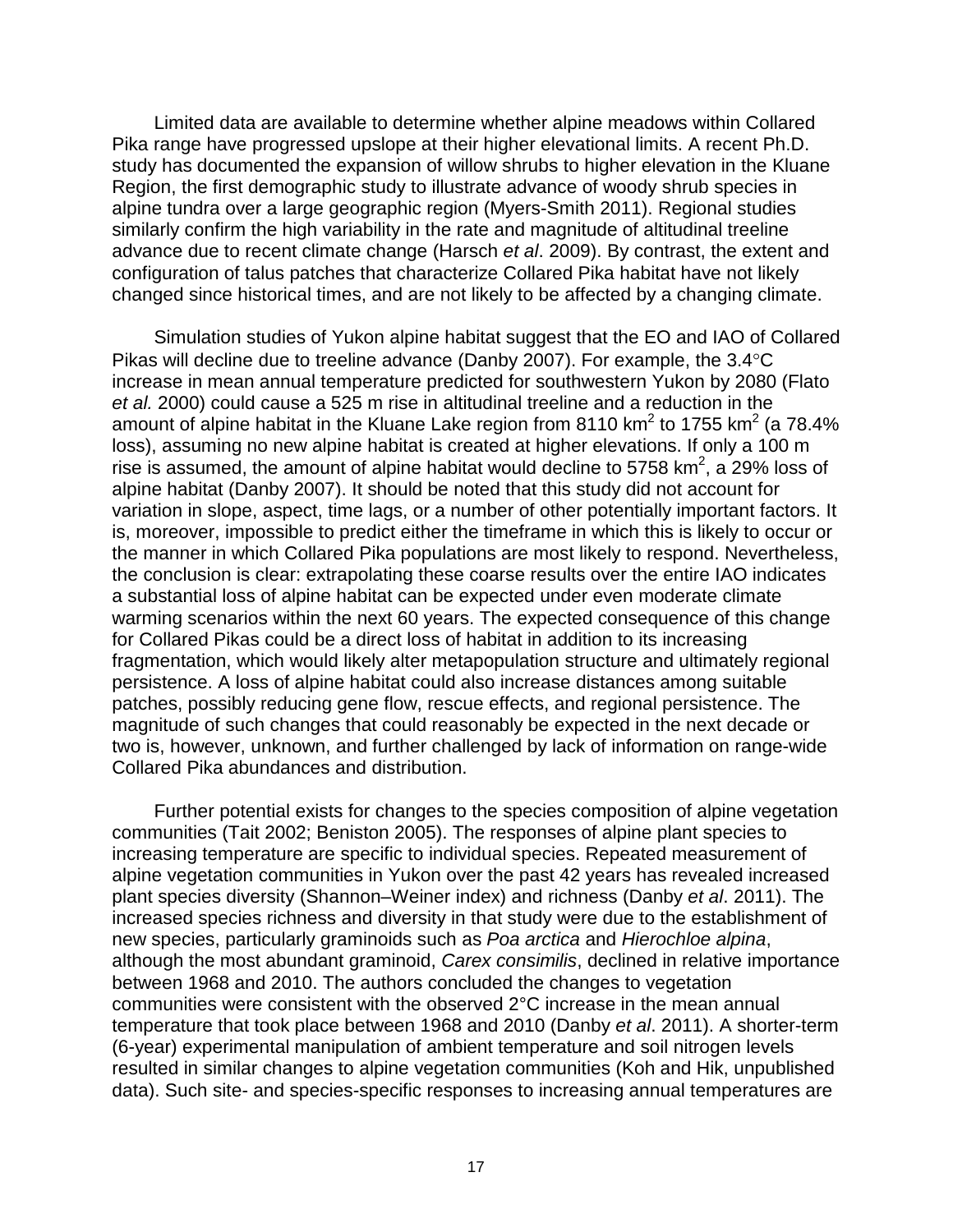commonly observed in northern vegetation communities (Chapin and Shaver 1985). Given the diet breadth of Collared Pika (see **BIOLOGY**) and lack of information on nutritional consequences of anticipated changes to vegetation communities, the population-level consequences of changes on Collared Pikas are unknown, but are unlikely to be major in the next decade or two.

Under warming scenarios, mountain permafrost probabilities in the region are predicted to decline progressively, with zonal boundaries rising in elevation (Bonnaventure and Lewkowicz 2011). Modelling results from three study areas within Collared Pika range yielded almost complete disappearance of permafrost (< 10% remaining) if mean annual air temperature increases by  $5^0C$  K and about 20% with a 1<sup>o</sup>C increase (Bonnaventure and Lewkowicz 2011). Permafrost loss would be expected to affect Collared Pikas indirectly through its effects on vegetation communities (i.e., changes in vegetation composition discussed above), the nutritional consequences of which for pikas are unknown.

Increasing temperatures may also have important direct consequences for Collared Pikas due to their physiological temperature and/or moisture tolerance limits (see **THREATS**). Thus, Pika distribution or abundance may respond prior to measurable changes in the alpine vegetation communities discussed here.

## **BIOLOGY**

#### <span id="page-27-1"></span><span id="page-27-0"></span>**Life cycle and reproduction**

#### Social structure and breeding system

North American pikas are solitary and territorial (Smith *et al.* 1990). They defend their territories by chasing and fighting intruders (Broadbooks 1965; Svendsen 1979), scent marking via cheek rubbing (Barash 1973) and calling (Broadbooks 1965; Barash 1973; Conner 1984). However, despite their aggression toward strangers, neighbouring males and females often tolerate one another's presence (Brandt 1989). At the Ruby Ranges study site in southwestern Yukon, individuals defended summer territories that were a mean of 0.16 ha (females) or 0.2 ha (males) (Franken 2002). Neighbouring males and females have a greater proportion of overlap between their territories than do neighbouring individuals of the same sex. Specifically, females were more likely to have a larger portion of their territory overlap with males. In some instances a male may have more than one female territory either partially or completely within his territory (K. O'Donovan unpublished data). The extent of overlap among neighbours varies seasonally as female movement is less restricted in the fall, leading to wider forays into surrounding territories (K. O'Donovan, unpublished data).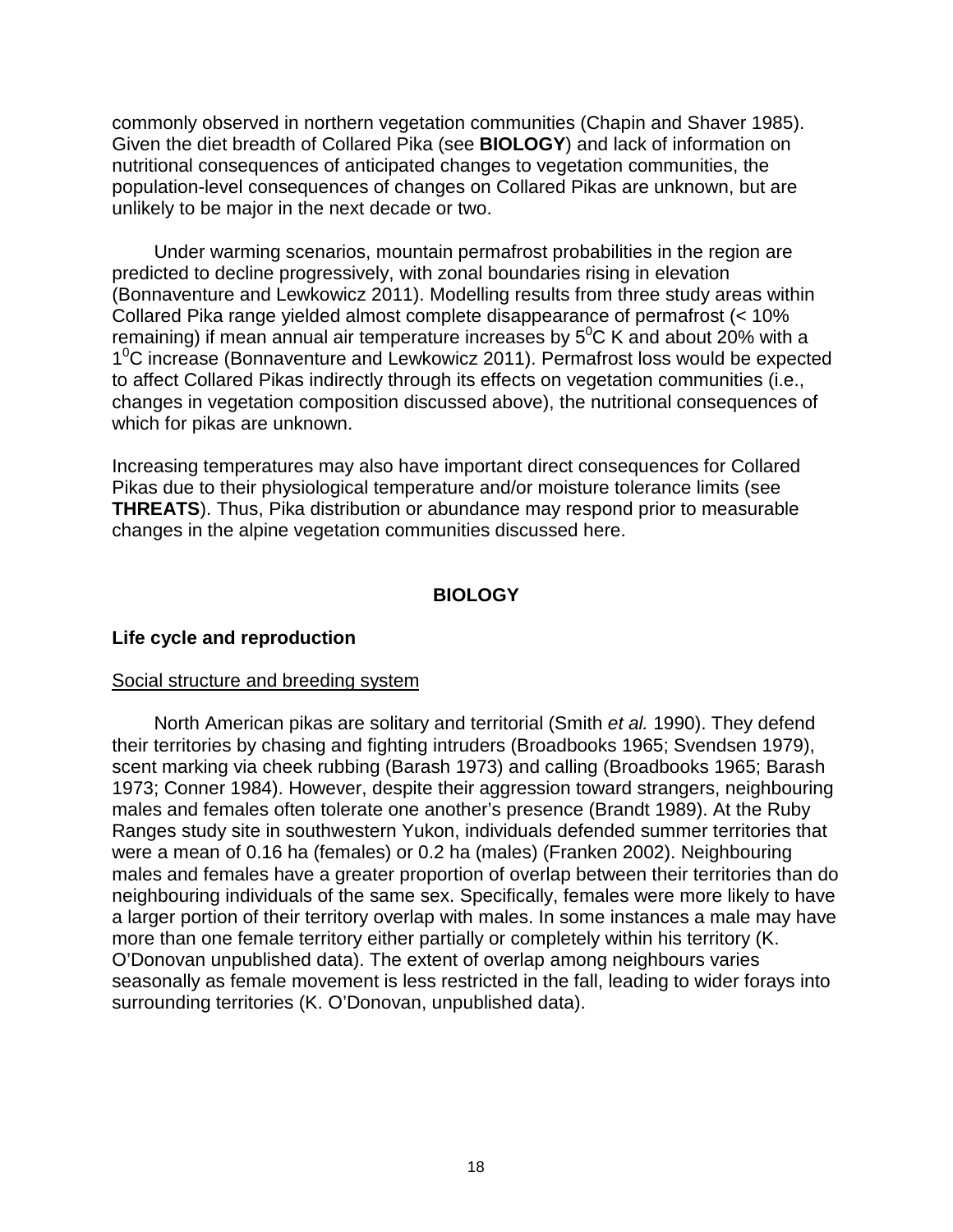Collared Pikas have a largely promiscuous mating system as both males and females may have multiple mates (Zgurski and Hik, unpublished data). In southwestern Yukon, pairs of Collared Pikas that produced offspring (n = 141 pairs) were situated an average of 668 m  $(SD = 527 \text{ m})$  from each other, indicating that they were not restricted to mating with their nearest neighbours and would go on temporary excursions to find mates (Zgurski and Hik, unpublished data).

#### **Reproduction**

Collared Pikas breed during the first spring after their birth and there is little variation in the age at first reproduction in the species (Franken 2002). Conception for Collared Pikas in the southwestern Yukon typically occurs during late May and parturition occurs 30 days later (Franken and Hik 2004b). There is annual variation in the average date that young are born, both across and within sites. The average annual parturition dates among females in the southwestern Yukon varies from June 3 to July 3 (Franken and Hik 2004b). The earliest recorded births of Collared Pikas are in early April, although such early births are rare (Franken and Hik 2004b). Later parturition dates are associated with high snow accumulation and late spring snow melt, although parturition date does not appear to affect juvenile survival rates (Franken and Hik 2004b).

Rausch (1961) suggested that female Collared Pikas in Alaska have two litters per year, based on finding a pregnant female that was also lactating. However, Franken and Hik (2004b) found no evidence that females in the southwestern Yukon weaned more than one litter per year. Mean litter size ranges from 2.2 to 3.0 offspring (Smith *et al*. 1990), although MacDonald and Jones (1987) reported up to six offspring in a litter. Franken and Hik (2004b) reported that, on average, females successfully wean only one young per litter per year based on observations at the time of emergence from natal dens. Generation time (as calculated by mean age of breeding adults in the Ruby Ranges study site is 2.0 ± 0.2 years (see **POPULATION SIZES AND TRENDS**).

Collared Pikas are born blind and nearly hairless in nests within the talus. They reach adult size by 40-50 days post-parturition (MacDonald and Jones 1987). Their growth rates are among the fastest known for lagomorphs and are faster than those of *O. princeps*, likely because juvenile Collared Pikas must disperse, find a territory and build a cache of food for winter before mid-September (Franken and Hik 2004b).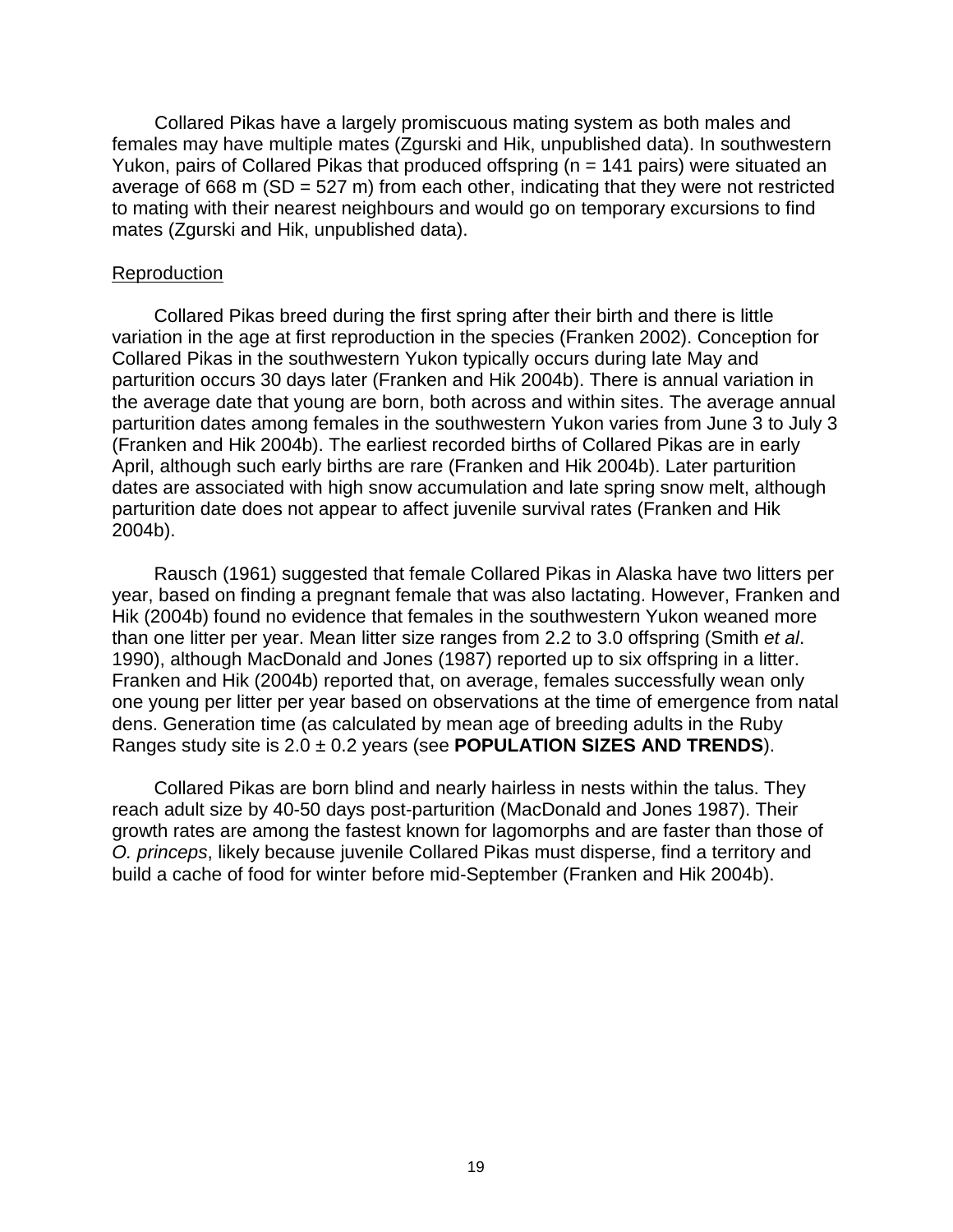#### Diet and foraging behaviour

Collared Pikas are generalist herbivores and their foraging activities include a) immediate consumption of vegetation and b) caching vegetation for consumption during winter (also known as 'haying'). They rarely venture more than 6-10 m from talus while they are foraging or haying (Morrison *et al*. 2004; McIntire and Hik 2005) because a) pikas typically escape from predators by fleeing into crevices within the talus (Holmes 1991), b) talus provides relief from the heat (MacArthur and Wang 1973) and c) increased vigilance when farther from talus makes foraging less profitable (Roach *et al*. 2001).

Collared Pikas forage on meadow vegetation located adjacent to the talus margins and appear to use whatever species are locally available (Rausch 1961) although they avoid forage species with low nutritional value. For example, Morrison *et al*. (2004) found that Collared Pikas avoid caching Arctic White Heather (*Cassiope tetragona*), which has low nitrogen content, low water content and low digestibility. Hudson *et al.* (2008) found that the caches ("haypiles") of Collared Pikas contained, in descending prevalence, graminoids, deciduous shrubs, semi-evergreen shrubs and forbs; lichens and bryophytes made up less than 5% of the biomass of the haypiles examined. Collared Pikas have also been reported to cache lycopods (*Lycopodium* spp.) and ferns (Rausch 1961).

Because Collared Pikas do not hibernate, they spend much of their time during the summer gathering vegetation to cache in their haypiles. Haypiles are generally located within the talus matrix where they are usually protected from the weather (Figure 5). Haypile locations often are reused from year to year, even if the resident pika is replaced.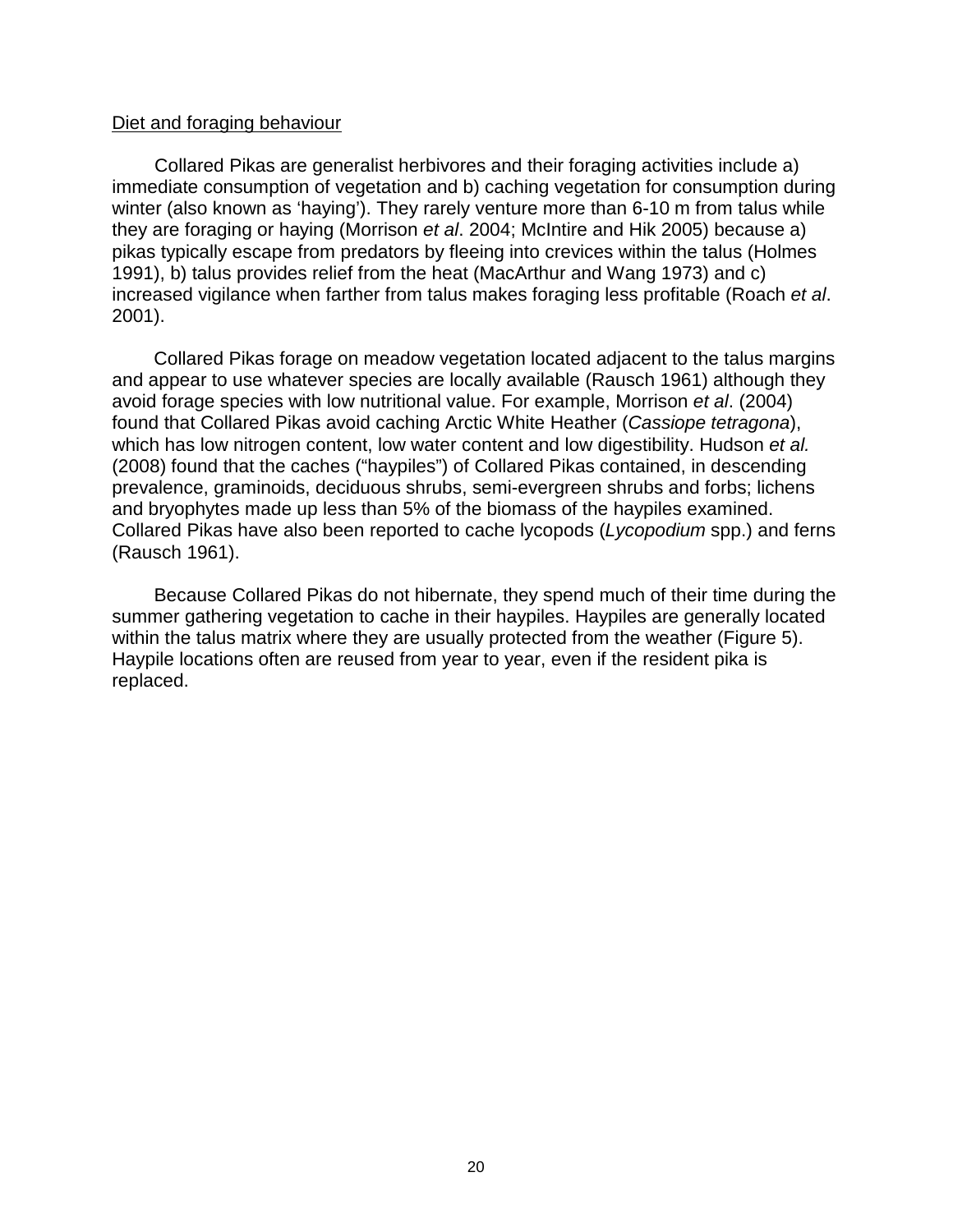

Figure 5. An active Collared Pika haypile from southwestern Yukon. (Photo (c) Jessie Zgurski.)

<span id="page-30-0"></span>The date that individual Collared Pikas begin haying is variable and ranges from mid-June to mid-September (Morrison *et al*. 2009). Haying typically begin at low elevations and increases in rate (i.e., number of trips per hour) as summer progresses, presumably to match the growth of vegetation (Morrison *et al.* 2009). Daily haying rates peaked from 0500-0900 hours and again from 2100-2400 hours, although Collared Pikas may make haying trips at any time of day (Morrison *et al.* 2009). Manual excavations of 27 haypiles indicated that their mean mass was  $3.1 \pm 0.82$  kg (95% CI) by mid-September, while simulations of haypile mass (based on known haying rates and the mean mass of vegetation deposited per haying trip) indicated that haypiles could contain an average of 7.4 kg of vegetation (Morrison *et al*. 2009). These estimates vary because it is difficult to completely excavate haypiles, as much of the vegetation can be placed deep within the talus matrix.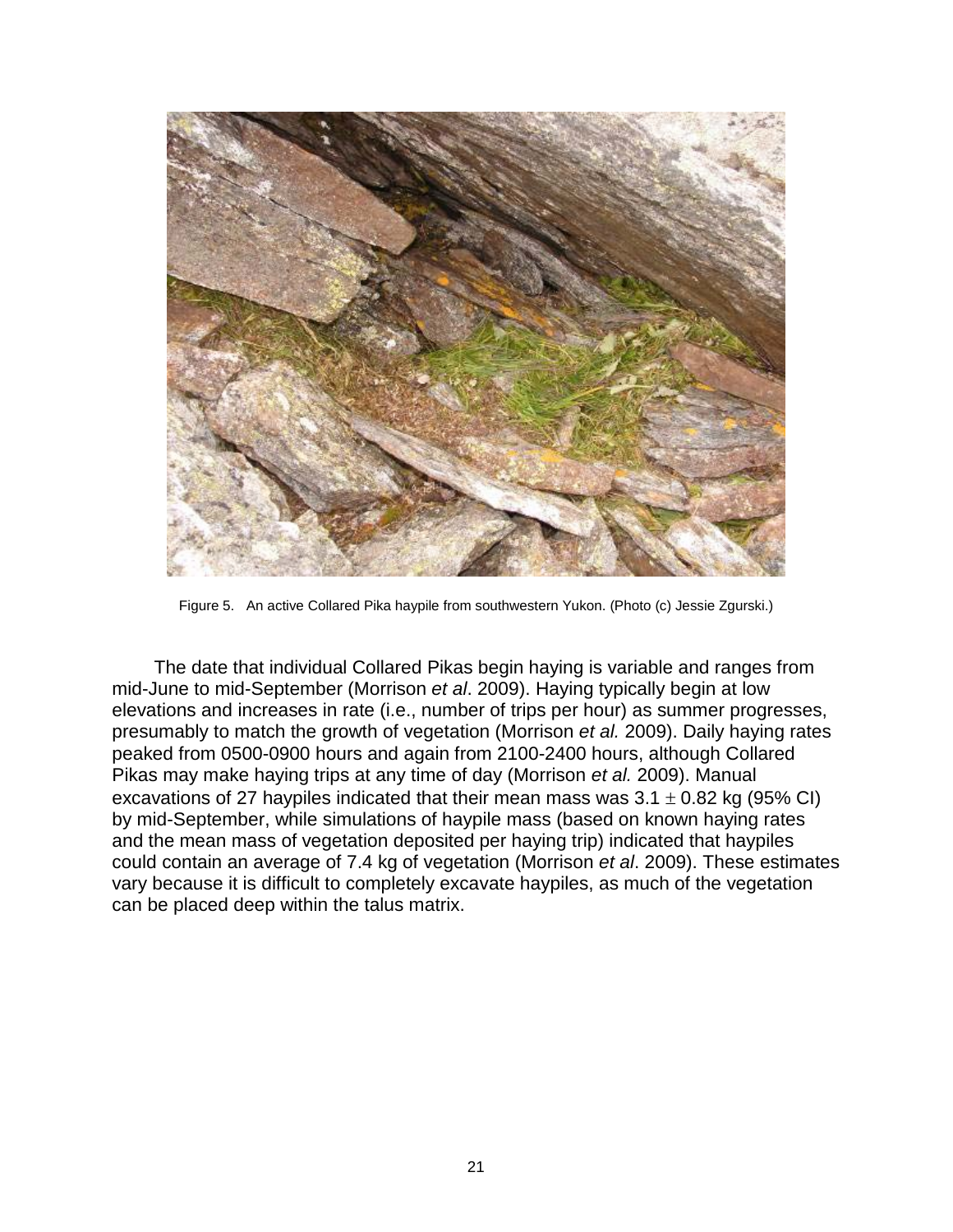Based on haying rates and load size per haying trip, approximately 75% of haypiles contained sufficient food for 90 days and 50% contained sufficient food for 177 days (Morrison *et al.* 2009). Overwinter survival in pikas is partially related to the timing of initiation of haying behaviour in some, but not all, years (Morrison *et al*. 2009). While there are few studies of pika wintering ecology, there is evidence to suggest that haypiles do not serve as the sole source of winter food and that Collared Pikas do forage outside of their haypiles beyond the plant growth season. In Yukon, individuals have been observed foraging in meadows in September and October (K. O'Donovan, personal observation), and stable isotope analysis of diet composition has established use of some plants typically found in the subnivean space during winter and spring, such as Moss Campion (*Silene acaulis*) (D.S. Hik *et al*., unpublished data). Dearing (1997) confirmed the primary function of haypiles to be as the major source of sustenance for American Pikas during winter, but discussed evidence for autumn and winter foraging on lichens, tree bark, evergreen trees and shrubs.

As the quality of the meadow vegetation declines in autumn, the trade-off between nutritional constraints and predation risk change such that it is no longer an optimal strategy to continue foraging in the riskier meadows surrounding the talus. As such, pikas rely heavily on lichen growing among the comparatively safe boulders within the talus (K. O'Donovan, personal observation). It may be that lichens form a previously unidentified, yet critical, forage resource at that time of year.

## <span id="page-31-0"></span>**Physiology and adaptability**

Data on Collared Pika physiology are limited to measurements of the animal's body temperature (Irving and Krog 1954). However, data for the closely related American Pika are available and may be applicable to Collared Pikas.

North American Pikas have several physiological characteristics that make them well-adapted to cold environments but limit their ability to cope with excess heat. For example, American Pikas have a higher basal metabolic rate than predicted by allometric models, and they have a lower thermal conductance than predicted based on their body size (MacArthur and Wang 1973). Their low thermal conductance allows them to maintain their normal body temperature during cold months with a minimal expenditure of energy (Smith and Weston 1990).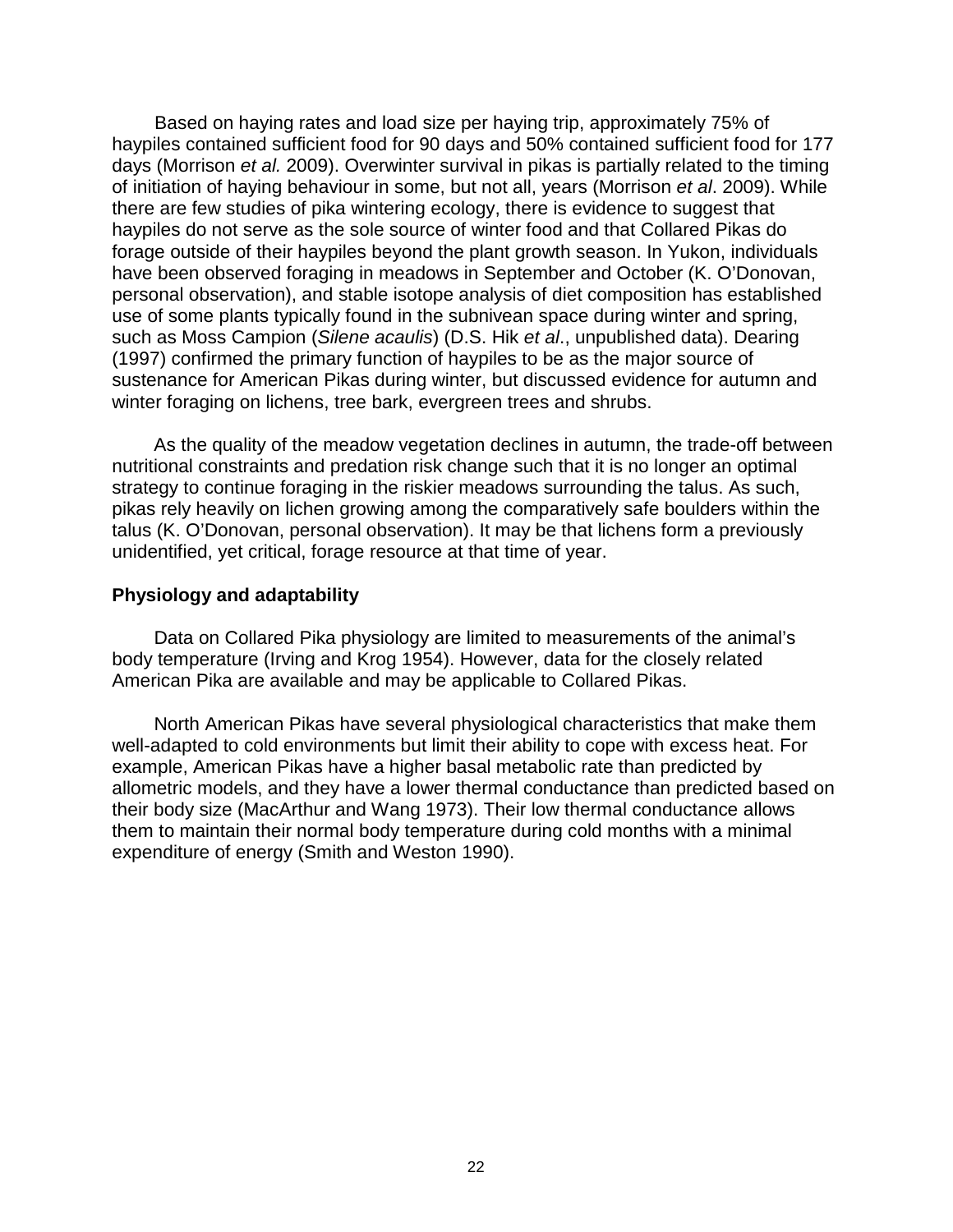Their ability to tolerate excess heat, on the other hand, is limited. Their upper lethal body temperature is 43°C (MacArthur 1973) and death can occur after two hours of exposure to an ambient temperature of 28°C (MacArthur and Wang 1973). Smith (1974b) found that pikas caged without access to shade can die at temperatures as low as 25.5°C. However, American Pikas behaviourally thermoregulate by remaining below the talus surface during hot periods (MacArthur and Wang 1974; Smith 1974b), although activity is limited. For example, American Pikas limited the amount of time they spent above ground during the summer at low altitude sites (2550 m) in the Sierra Nevadas (Smith 1974b). At higher elevation sites (3400 m) where the average maximum daily temperature was 8.3°C lower, American Pikas remained active throughout the daytime (Smith 1974b). Similar to American Pika (Millar and Westfall 2010), talus habitats that are used by Collared Pikas for den sites, food sources, and nesting provide microclimate conditions that can ameliorate weather extremes, by creating cool and moist refugia in summer months and insulation in winter.

#### <span id="page-32-0"></span>**Dispersal and migration**

Dispersal of juveniles is a key component of Collared Pika metapopulation dynamics and has a large effect on regional population persistence and gene flow (see **Population spatial structure and variability**). Collared Pikas disperse shortly after weaning (Franken 2002). A juvenile is considered to be post-dispersal when it settles on a vacant territory and begins haying. Juveniles in the southwestern Yukon usually begin haying by July 26, indicating that dispersal for most juveniles is complete by late July; adults begin haying about two weeks earlier than juveniles in some, but not all, years (Morrison *et al*. 2009).

Dispersal distances in Collared Pikas are limited as they rarely travel far from boulder fields, which are patchily distributed across the landscape. Long-distance dispersal often requires that Collared Pikas cross lowland habitat that they generally avoid. Based on a limited number of direct observations, Franken (2002) found that, on average, male and female Collared Pikas dispersed 375 m and 351 m from their natal dens, respectively. Genetic maternity analysis (n=198) indicated that the mean dispersal distance of juveniles was approximately 630 m and that some animals dispersed up to 2 km (Zgurski and Hik unpublished data). However, this study would not have detected longer dispersal distances, as any animals that dispersed over 2 km would have left the study area. A serendipitous encounter in 2007 on the Hubbard Glacier, Yukon, suggests Collared Pikas are capable of longer-distance dispersal movements (K. O'Donovan, personal observation). This pika was live-trapped on the glacier while it was presumably dispersing across the ice and, at the time of capture, was >1 km from the nearest nonglaciated terrain. There is no sex-biased dispersal in Collared Pikas and males and females disperse approximately the same average distance (Franken and Hik 2004a).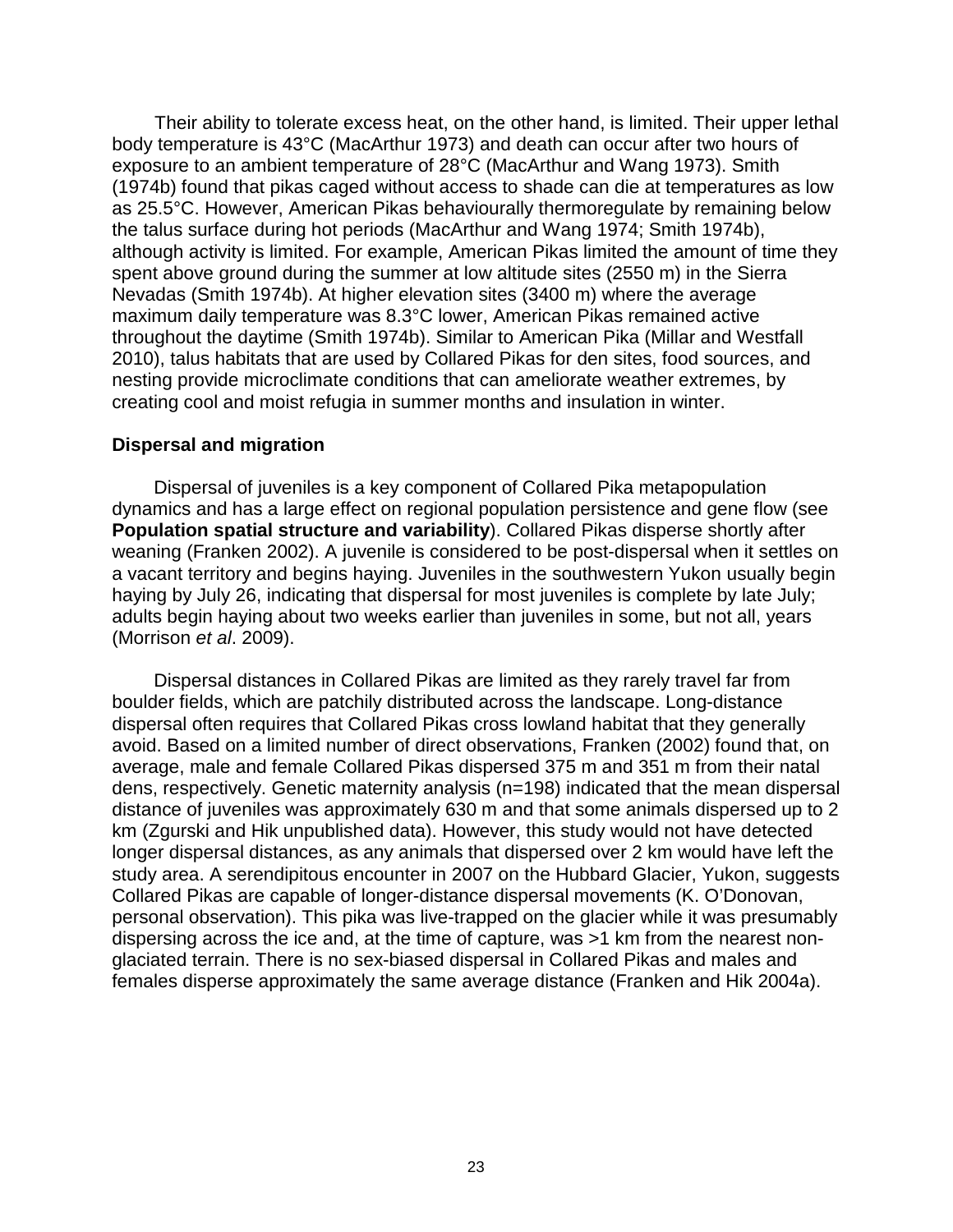## <span id="page-33-0"></span>**Interspecific interactions**

#### Competition for forage resources

Collared Pikas commonly co-exist on talus patches with Hoary Marmots (*Marmota caligata*) and Arctic Ground Squirrels (*Spermophilus parryii*). All three species use talus patches for shelter and forage in adjacent alpine meadows, although ground squirrels and marmots also commonly den within meadows. Pikas forage in a narrow (<10 m) band of vegetation adjacent to talus patches, and most foraging activity occurs within 6 m of the talus edge (McIntire 1999; Morrison *et al*. 2004; McIntire and Hik 2005). Marmots also focus their foraging activity near talus edges, with most activity being within 25 m of talus. This overlap of pika and marmot foraging area creates the possibility for competition. Additionally, voles, including Northern Red-backed Voles (*Myodes rutilus*), Tundra Voles (*Microtus oeconomus*) and Singing Voles (*M. miurus*), along with lemmings (such as the Brown Lemming, *Lemmus trimucronatus* and Collared Lemming, *Dicrostonyx groenlandicus*) may also occur on or near talus inhabited by Collared Pikas. The effects of interspecific competition on pika population dynamics are unknown. However, in a study of habitat use, Franken (2002) speculated that pikas may adjust their selection of territories based on the presence of marmots.

#### Disease and parasites

Collared Pikas are affected by a number of internal and external parasites. Internal parasites include nematodes: *Cephaluris collaris*, *C. alaskensis*, *Labiostomum rauschi*, *L. talkeetnaeurus* (Rausch 1960; Hoberg *et al*. 2009), a cestode: *Schizorchis caballeroi* (Rausch 1960), and numerous coccidia: *Eimeria barretti, E. banffensis, E. calentinei, E. cryptobarretti, E. circumborealis, E. klondikensis*, *E. princepsis, Isospora marquardi,* and *I. yukonensis* (Hobbs and Samuel 1974; Lynch *et al*. 2007). External parasites include at least three flea species: *Monopsyllus tolli*, *Ctenophyllus armatus*, and *Amphalius runatus* (Holland 1958), along with mites and botflies (Smith 1978). The effects of disease and parasites on Collared Pika survival, reproduction, and population dynamics are unknown.

#### **Predation**

No comprehensive studies of specific sources of mortality of Collared Pikas have been published. At the Ruby Ranges study site, no successful predation events have been observed despite thousands of hours of observation of marked individuals. Rausch (1961) reported a Short-tailed Weasel (*Mustela erminea*) carrying a dead Collared Pika and noted they are likely major predators of Collared Pikas in southcentral Alaska. Other potential predators of Collared Pikas are likely Red Foxes (*Vulpes vulpes*) and raptors. For example, Everatt *et al.* (pers. comm.) saw a Northern Harrier (*Circus cyaneus*) attempt to prey on a pika, although the pika managed to flee under talus before being captured. Carbyn and Patriquin (1976) reported Northern Goshawks (*Accipiter gentilis*) and Golden Eagles (*Aquila chrysaetos*) 'hunting alpine mammals' in Nahanni National Park Reserve. The Snowshoe Hare (*Lepus americanus*) cycle is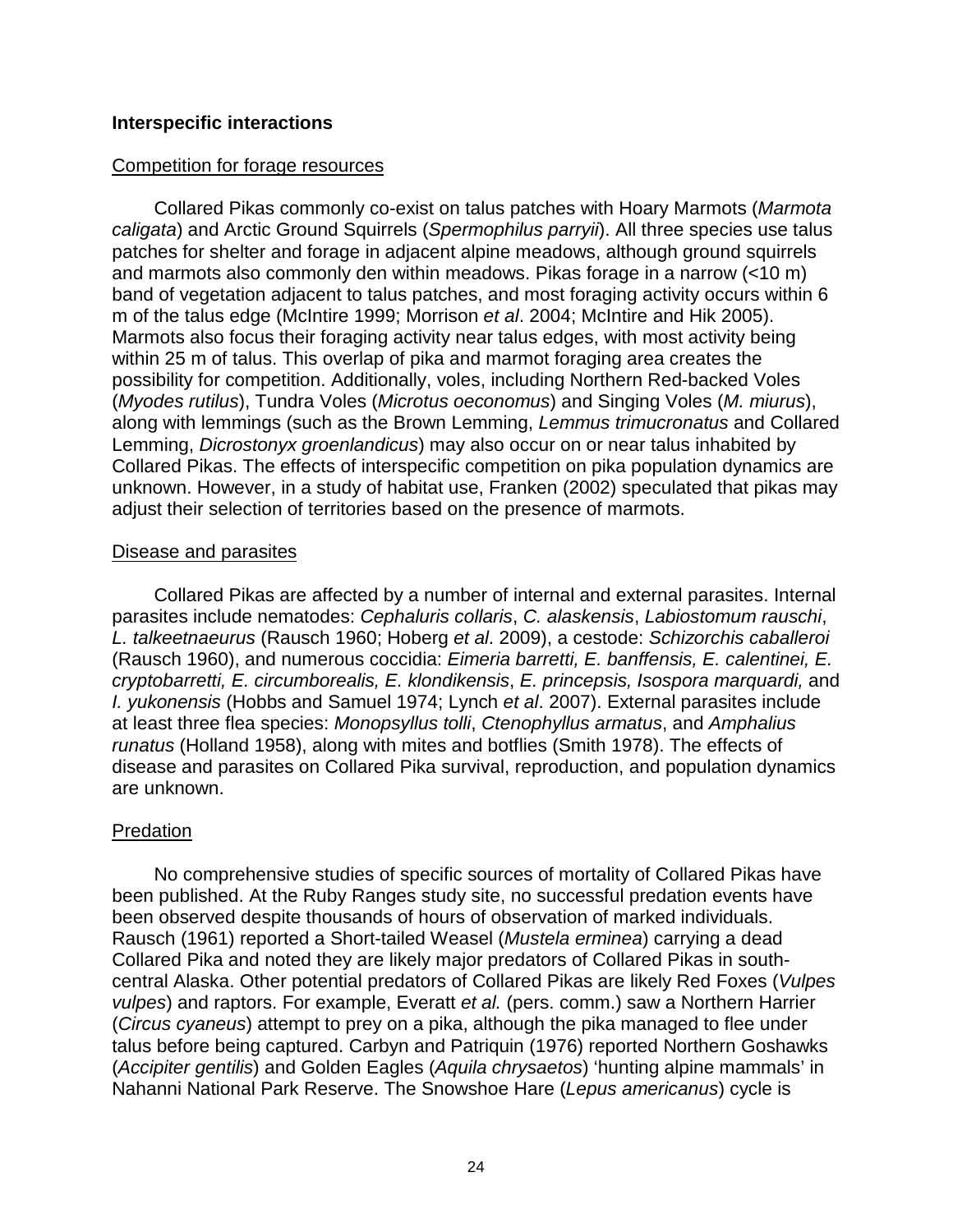known to stimulate production of a large surplus of young predators, many of which might be pika predators as well. Flushes in the population sizes of Red Foxes and Ermines following snowshoe hare peaks and declines within Collared Pika range could put additional predation pressure on pikas in alpine areas (D. Reid, pers. comm).

# **POPULATION SIZES AND TRENDS**

## <span id="page-34-1"></span><span id="page-34-0"></span>**Sampling effort and methods**

The primary source of data on Collared Pika abundances and demographics is from a 15-year study in the Ruby Ranges. Although there have been published articles about Collared Pika ecology from other locations, there are no others that provide demographic data. Patch occupancy data have been collected in Tombstone Territorial Park (Andresen *et al*. 2010).

## Southwestern Yukon, Ruby Ranges EcoRegion

A mark-recapture study of Collared Pikas was conducted in the Ruby Ranges in southwestern Yukon, east of Kluane Lake (61°13′ N, 138° 16′ W; 1600-2200m elevation) (Franken 2002; McIntire and Hik 2002; Morrison and Hik 2007). Census data on marked individuals were collected in the 4 km<sup>2</sup> alpine valley from 1995 to 2010. Population abundance was calculated as the sum of all marked individuals of all ages and sexes enumerated by late summer of each year. Survival rates were estimated as described in Morrison *et al*. (2007).

#### St. Elias Icefields and Vulcan Mountain

Surveys of remote pika populations were conducted on several occasions between 1991 and 2007 in the St. Elias Icefields and Front Ranges of Kluane National Park and Reserve (D. Hik, K. O'Donovan, unpublished data). Collared Pikas are found on isolated nunataks (isolated peaks of rock projecting above a surface of inland ice or snow) throughout the St. Elias Icefields but rarely with more than 2-3 individuals at each site. For example, in an area of approximately 100  $km^2$  in the upper regions of the Kaskawalsh and Hubbard glaciers in the St. Elias Mountains 10 nunatak sites were visited. These 10 sites represent all the accessible sites in this area that showed potential for pika occupancy (i.e., presence of vegetation and slope angle). At each site, a thorough search for signs of current or previous pika activity was conducted. However, surveys did not involve live-capture or marking and were often limited by terrain. Pika counts at nunataks represent the minimum number known alive, and are best represented as presence/absence data.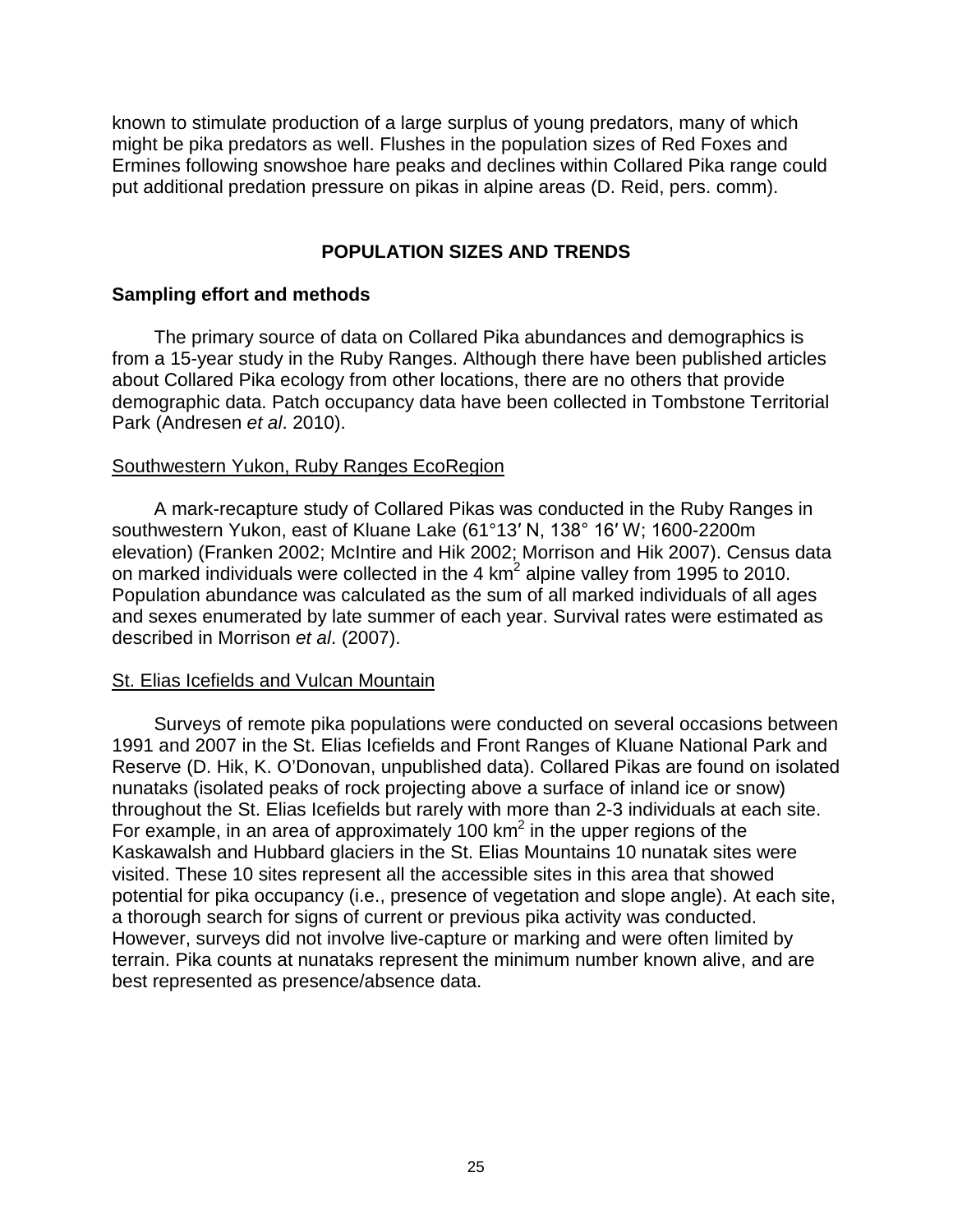A high alpine valley on Vulcan Mountain totalling approximately 1 km<sup>2</sup>, in the Front Ranges of Kluane National Park and Reserve, was surveyed in 1998/1999 and again in 2006/2007. Pikas were live-trapped and earmarked at this site, and there was higher search intensity than at nunatak locations. Data for all years were considered to be a complete census of that valley's pika population.

### Tombstone Territorial Park

Andresen *et a*l. (2010) took an occupancy modelling approach to assess patch use by collared pikas in Tombstone Territorial Park, central Yukon. They surveyed 59 discrete talus patches in 4 mountains within the park for collared pika presence. The modelled detection probability was high (91%), based on either seeing or hearing a Collared Pika. Each talus patch was independently surveyed at least twice. Patch occupancy in this study was 56.4%, indicating that not all talus patches with the distributional range had pikas, even if nearby talus patches were used.

## <span id="page-35-0"></span>**Abundance**

## Southwestern Yukon, Ruby Ranges EcoRegion

The 2009 census at the long-term study site in southwestern Yukon indicated a minimum of 68 pikas (49 adults and 19 juveniles) in the 4 km<sup>2</sup> study area in mid-August. If ≥95% of the resident population is trapped by late-summer, as reported by Morrison and Hik (2007), there may have been 68-71 pikas present at this site.

The mean age of reproductively mature pikas was  $2.0 \pm 0.2$  years (median = 1, range 1-4,  $n = 49$  adult pikas) in 2009. The age structure of adults in 2009 was weighted toward younger age classes such that 53.1% were 1 year old, 14.3% were 2 years, 16.3% were 3 years, and 16.3% were 4 years old. No pikas were five years or older in the 2009 population.

#### Vulcan Mountain

The number of animals in this small population varies between years. In 1998, eleven individuals were present and trapped in the 1  $km^2$  study area, but declined to seven individuals in 1999. Thirteen pikas were captured at the Vulcan Mountain site in 2006. In 2007, four pikas were captured; however, these were all unmarked animals and none of the pikas captured in 2006 was observed or retrapped.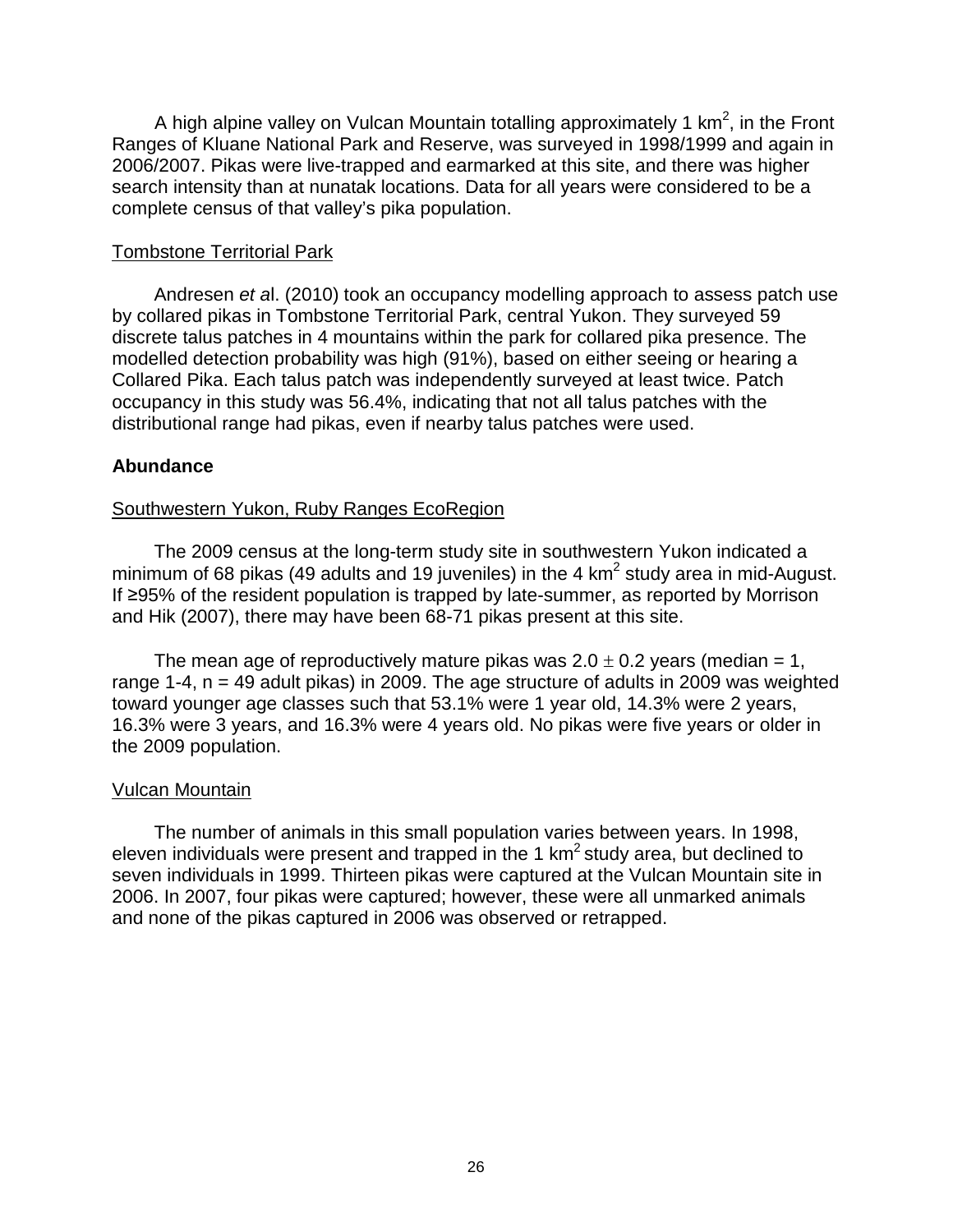#### <span id="page-36-0"></span>**Canadian population estimate**

Collared Pika population estimates within its global and Canadian range are unknown (Andresen *et al*. 2010). Extrapolation of population-level data from the study area in southwestern Yukon (above) would not produce meaningful estimates due to uncertainty regarding both the amount of alpine habitat inhabited by pikas, and the extent to which the southwestern Yukon site is representative of other parts of the Canadian range. Given its widespread occurrence throughout its range, the population of Collared Pikas in Canada likely exceeds 10,000 mature individuals.

#### <span id="page-36-1"></span>**Fluctuations and trends**

Quantitative Collared Pika population trend information is available only for the Ruby Ranges study area in southwestern Yukon. Total pika abundance began declining after 1998, and declined from 72 pikas in 1998 to only 24 pikas in 2000 (Table 4), despite an increase in the area censused. Therefore, when data were standardized for area, the decline was even more pronounced in the original study area. Since 2000, the population grew to a maximum of 86 pikas in 2007, with most growth occurring after 2003. Population growth rates ( $\lambda$ , lambda) at this site ranged from 0.51 to 1.96 (Table 4) and adult abundance largely followed the trends for the entire population. The number of adults did not decline from 1995 to 2009 (slope =  $1.33 \pm 0.96$ ), and was stable or increasing from 1998 to 2009 (consistent study area size; slope =  $2.97 \pm 1.34$ ). Transforming count data into densities provided similar conclusions. Density estimates (0.62 and 2.27 pikas/ha of talus; Table 4) in the Ruby Range were lower than estimates reported from Alaska (6.4 and 7.2 pikas/ha; Broadbooks 1965) suggesting there may be wide temporal and spatial variability in population density for Collared Pikas.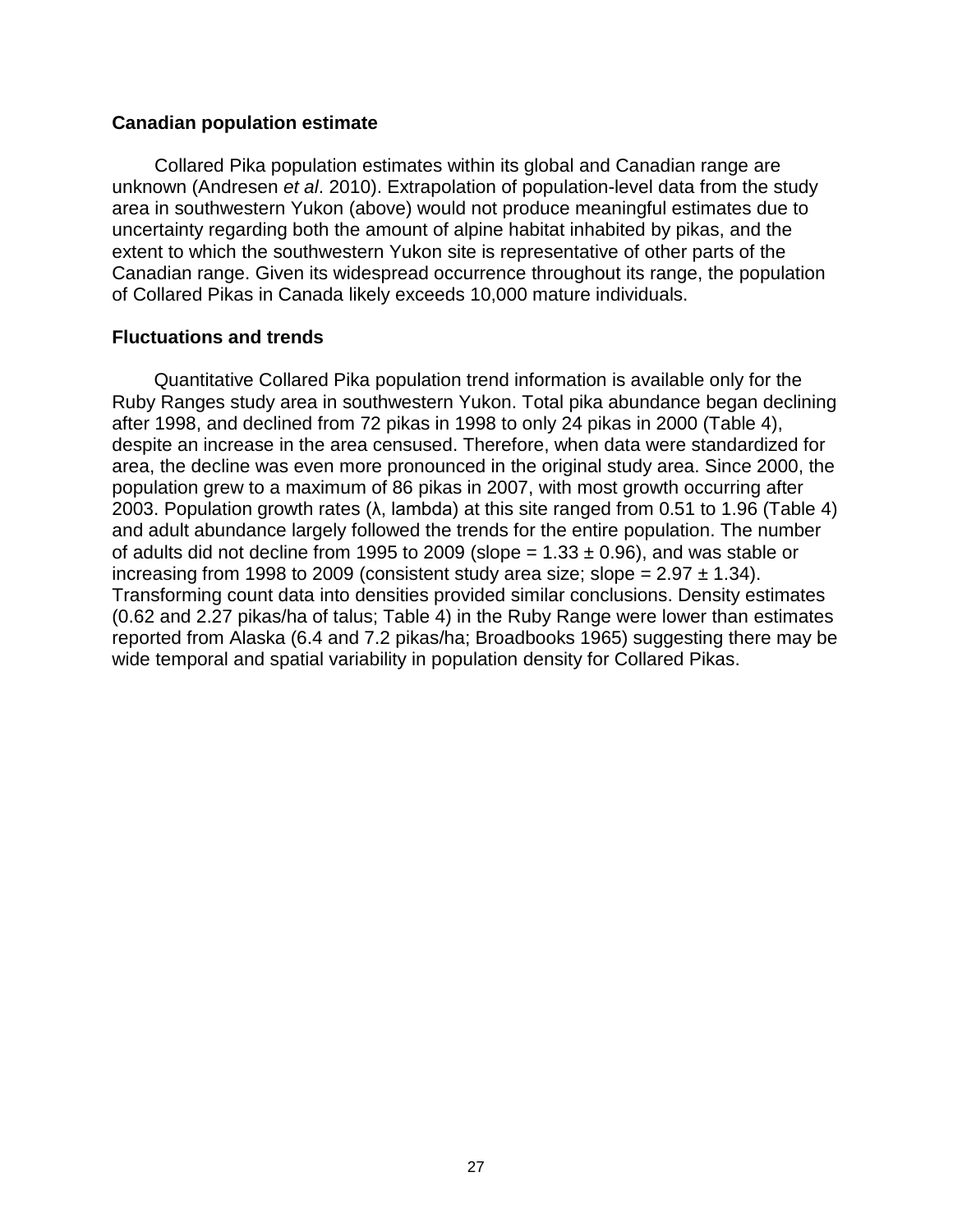<span id="page-37-0"></span>**Table 4. Number of adult and juvenile pikas in late summer, and population growth rate, from 1995 to 2009 in the Ruby Ranges, southwestern Yukon. Population sizes include males and females, and the population growth rate (** $λ_{\text{t}} = N_{\text{t+1}}/N_{\text{t}}$ **) is the finite annual rate of increase in the number of pikas (N) between year** *t* **and year** *t+1***. Data were summarized across all years of data (1995-2009), as well as 1998-2009 to standardize across changes in the size of the study area.**

| <b>Census</b> | # Adults | # Juveniles | # Unknown        | <b>Total</b> | Growth           | <b>Density</b>        |
|---------------|----------|-------------|------------------|--------------|------------------|-----------------------|
| year          |          |             | age              | population   | rate $(\lambda)$ | (total #<br>pikas per |
|               |          |             |                  |              |                  | ha)                   |
| 1995          | 38       | 23          | 6                | 67           | 1.03             | 2.21                  |
| 1996          | 39       | 28          | $\overline{2}$   | 69           | 0.80             | 2.27                  |
| 1997          | 36       | 13          | 6                | 55           | 1.31             | 1.81                  |
| 1998          | 45       | 25          | $\overline{2}$   | 72           | 1.00             | 1.87                  |
| 1999          | 34       | 37          | 1                | 72           | 0.33             | 1.87                  |
| 2000          | 14       | 10          | 0                | 24           | 1.71             | 0.62                  |
| 2001          | 10       | 31          | $\mathbf 0$      | 41           | 1.29             | 1.07                  |
| 2002          | 27       | 25          | 1                | 53           | 0.51             | 1.38                  |
| 2003          | 17       | 10          | $\boldsymbol{0}$ | 27           | 1.96             | 0.73                  |
| 2004          | 15       | 37          | 1                | 53           | 1.17             | 1.38                  |
| 2005          | 33       | 29          | $\boldsymbol{0}$ | 62           | 1.31             | 1.61                  |
| 2006          | 55       | 26          | $\boldsymbol{0}$ | 81           | 1.06             | 2.11                  |
| 2007          | 59       | 27          | $\boldsymbol{0}$ | 86           | 0.83             | 2.24                  |
| 2008          | 62       | 8           | 1                | 71           | 0.96             | 1.85                  |
| 2009          | 49       | 19          | $\boldsymbol{0}$ | 68           |                  | 1.77                  |
| All Years     |          |             |                  |              |                  |                       |
| Mean          | 35.5     | 23.2        | 1.3              | 60.1         | 1.09             | 1.7                   |
| <b>SE</b>     | 4.3      | 2.4         | 0.5              | 4.7          | 0.11             | 0.1                   |
| 1998-2009     |          |             |                  |              |                  |                       |
| Mean          | 35.0     | 23.7        | 0.5              | 59.2         | 1.10             | 1.52                  |
| <b>SE</b>     | 5.4      | 2.9         | 0.2              | 5.8          | 0.14             | 0.16                  |

Available Aboriginal traditional knowledge related to the Collared Pika population trends elsewhere in its range is limited. A few First Nations members in the Yukon, however, have indicated that some sites traditionally known to harbour Collared Pika now appear to be devoid of this animal (T. Jung, pers. comm. 2011). For instance, park wardens in Tombstone Territorial Park in central Yukon have observed that some talus slopes in the Ogilvie Mountains that housed Collared Pikas as recently as 2005 no longer appear to have any sign of its presence (L. Hughes, pers. comm. 2011). Similarly, recent local extirpations have been reported in southern Yukon, within the Coast Mountains (P. James, pers. comm. 2011) and the Pelly Mountains (S. Smarch, pers. comm. 2011). Similar observations by Yukon First Nations at other local sites are possible, but unreported.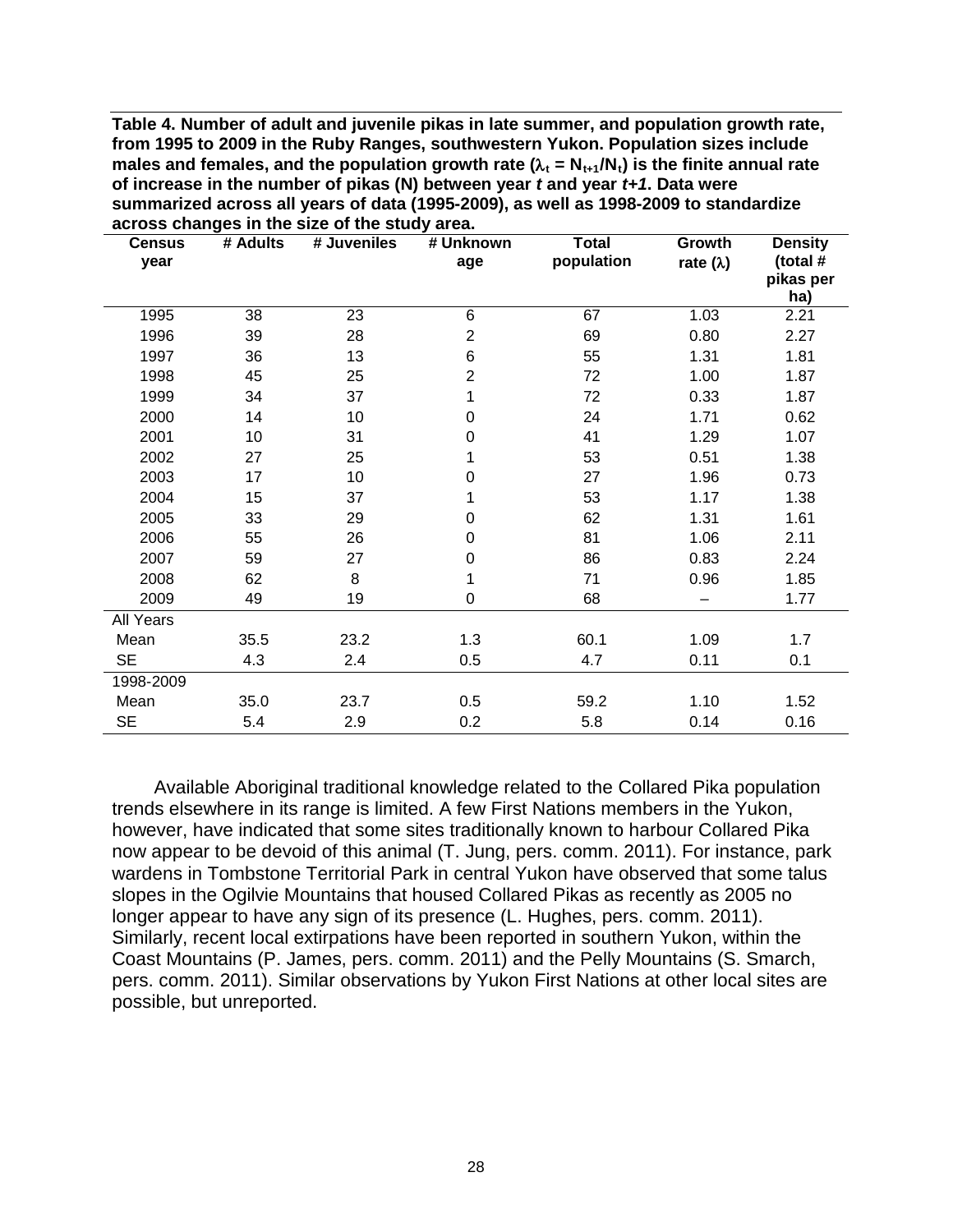# <span id="page-38-0"></span>**Survival**

The mean overwinter survival rates for adult females in the southwestern Yukon was  $0.368 \pm 0.045$ , although survival has varied from 0.13 to 0.61 (Table 5). Juvenile survival rates were generally lower than for adult females (mean =  $0.273 \pm 0.033$ ; Table 5). Survival patterns from 1995 to present followed the same pattern as population size with rates falling after 1998 before rising again after 2002.

| population of pikas live-trapped annually. |                      |                    |                  |  |  |  |  |  |  |  |
|--------------------------------------------|----------------------|--------------------|------------------|--|--|--|--|--|--|--|
| Year                                       | <b>Adult Females</b> | <b>Adult Males</b> | <b>Juveniles</b> |  |  |  |  |  |  |  |
| 1995                                       | 0.476                | 0.385              | 0.217            |  |  |  |  |  |  |  |
| 1996                                       | 0.429                | 0.571              | 0.464            |  |  |  |  |  |  |  |
| 1997                                       | 0.611                | 0.286              | 0.308            |  |  |  |  |  |  |  |
| 1998                                       | 0.222                | 0.444              | 0.280            |  |  |  |  |  |  |  |
| 1999                                       | 0.133                | 0.333              | 0.108            |  |  |  |  |  |  |  |
| 2000                                       | 0.143                | 0.143              | 0.333            |  |  |  |  |  |  |  |
| 2001                                       | 0.333                | 0.750              | 0.258            |  |  |  |  |  |  |  |
| 2002                                       | 0.167                | 0.400              | 0.120            |  |  |  |  |  |  |  |
| 2003                                       | 0.571                | 0.500              | 0.400            |  |  |  |  |  |  |  |
| 2004                                       | 0.333                | 0.200              | 0.189            |  |  |  |  |  |  |  |
| 2005                                       | 0.500                | 0.643              | 0.517            |  |  |  |  |  |  |  |
| 2006                                       | 0.545                | 0.500              | 0.192            |  |  |  |  |  |  |  |
| 2007                                       | 0.484                | 0.609              | 0.185            |  |  |  |  |  |  |  |
| 2008                                       | 0.206                | 0.526              | 0.250            |  |  |  |  |  |  |  |
| Mean                                       | 0.368                | 0.449              | 0.273            |  |  |  |  |  |  |  |
| <b>SE</b>                                  | 0.045                | 0.046              | 0.033            |  |  |  |  |  |  |  |

<span id="page-38-1"></span>**Table 5. Annual survival rates of adult females, adult males, and juvenile Collared Pikas, southwestern Yukon, 1995-2009. Survival rates were calculated from a marked** 

Adult annual survival rates at this site were positively correlated with mean winter Pacific Decadal Oscillation (PDO) values with a lag of one year (Morrison and Hik 2007). The PDO (Mantua and Hare 2002) is a repeating, 20-30 year cycle of climate anomalies in the sea surface temperature of the northern Pacific Ocean, and higher PDO values are correlated with early snow melts (Morrison and Hik 2007). Collared Pikas may benefit from an early spring snowmelt due to earlier plant growth that results in improved foraging and caching opportunities (Morrison and Hik 2007).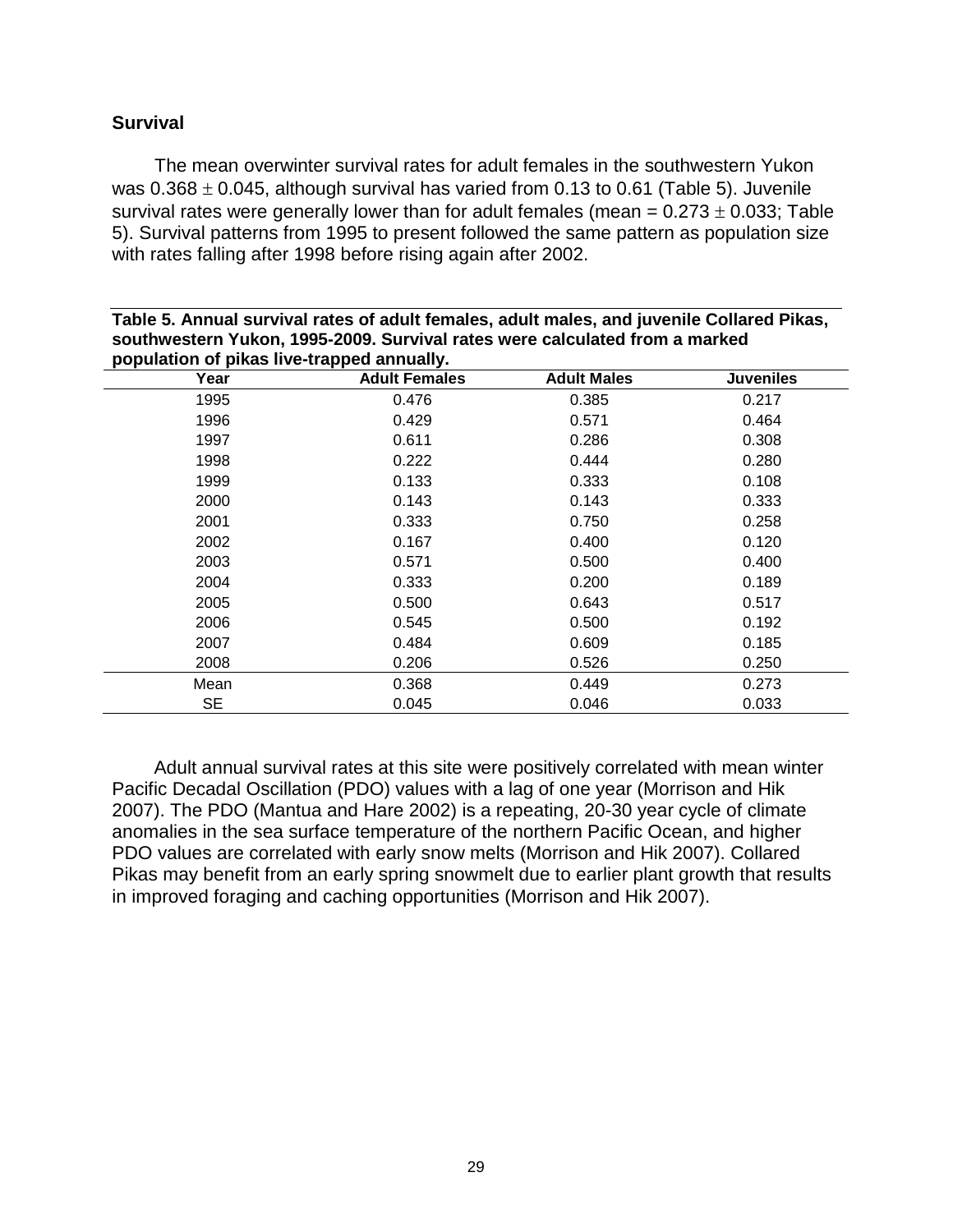### <span id="page-39-0"></span>**Population viability analysis**

A series of four density-independent count-based population viability analyses (PVA) were conducted on census data from the southwestern Yukon study site (see **Sampling effort and methods**), which is located within the drier portions of the global range of this species. The probability of extinction was calculated according to a diffusion approximation model (also known as a stochastic exponential growth model) in which the annual growth rate stochastically fluctuated around the mean (Morris and Doak 2002). This type of PVA is structurally simple, but robustly approximates complex population-level detail (Holmes 2004; Sabo *et al*. 2004; Holmes *et al*. 2007; Kendall 2009). Each PVA estimated the probability that the population would be reduced to a single individual (i.e., the quasi-extinction threshold was set at 1) between 2009 and 2059 (i.e., 50 years into the future). Bootstrap confidence intervals were based on 5000 iterations of the model. The PVA was implemented using the '*popbio*' library of the software package *R* (Stubben and Milligan 2007; R Development Core Team 2010).

Four PVAs were considered: 1) adult pikas from 1995-2009, 2) adult pikas from 1998-2009, 3) total number of pikas from 1995-2009, and 4) total number of pikas from 1998-2009. The starting population size for each PVA was based on the number of pikas in the study area in mid-August, 2009. The number of pikas included individuals that may have immigrated to the area as juveniles. The four combinations were selected to control for changes in the area of the study site that occurred in 1998, and to examine the probability of quasi-extinction for the breeding and total populations. All four PVAs produced similar results. Overall, the probability of quasi-extinction was 6-11% within 20 years, and 19-29% within 50 years (i.e., by 2059), although the 95% confidence limits were quite large (Figure 6). Note these PVA analyses did not consider the predicted reduction in the amount of alpine habitat and increased patch isolation as a consequence of impending climate warming (see **Habitat trends** and **THREATS AND LIMITING FACTORS**), and cannot be extrapolated to the full range of the species in Canada.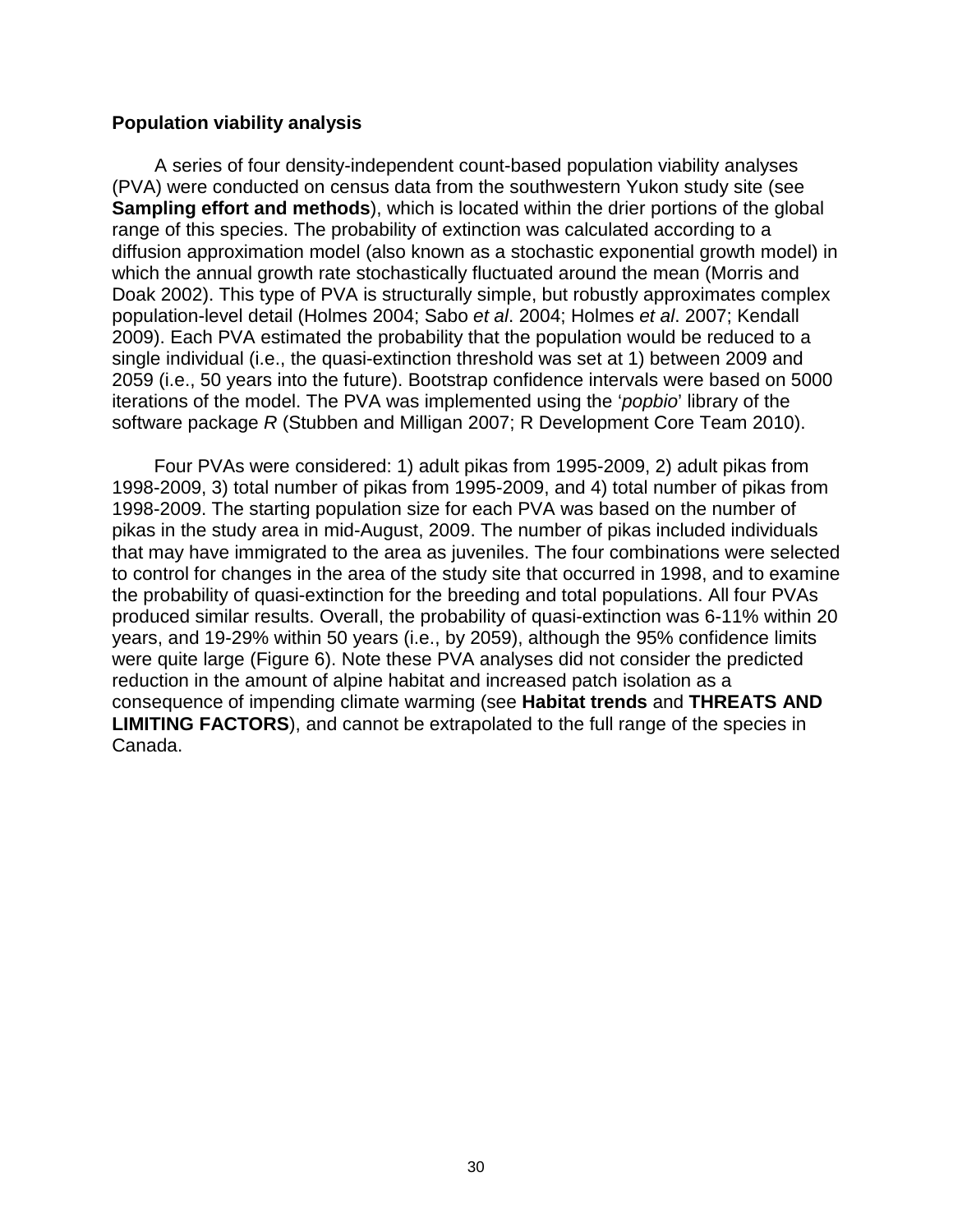

<span id="page-40-0"></span>Figure 6. Probability of quasi-extinction of a Collared Pika population in southwestern Yukon based on a countbased population viability analysis. The solid line indicates the mean probability based on 2500 runs of the PVA model, and the dotted lines provide boot-strapped 95% confidence intervals.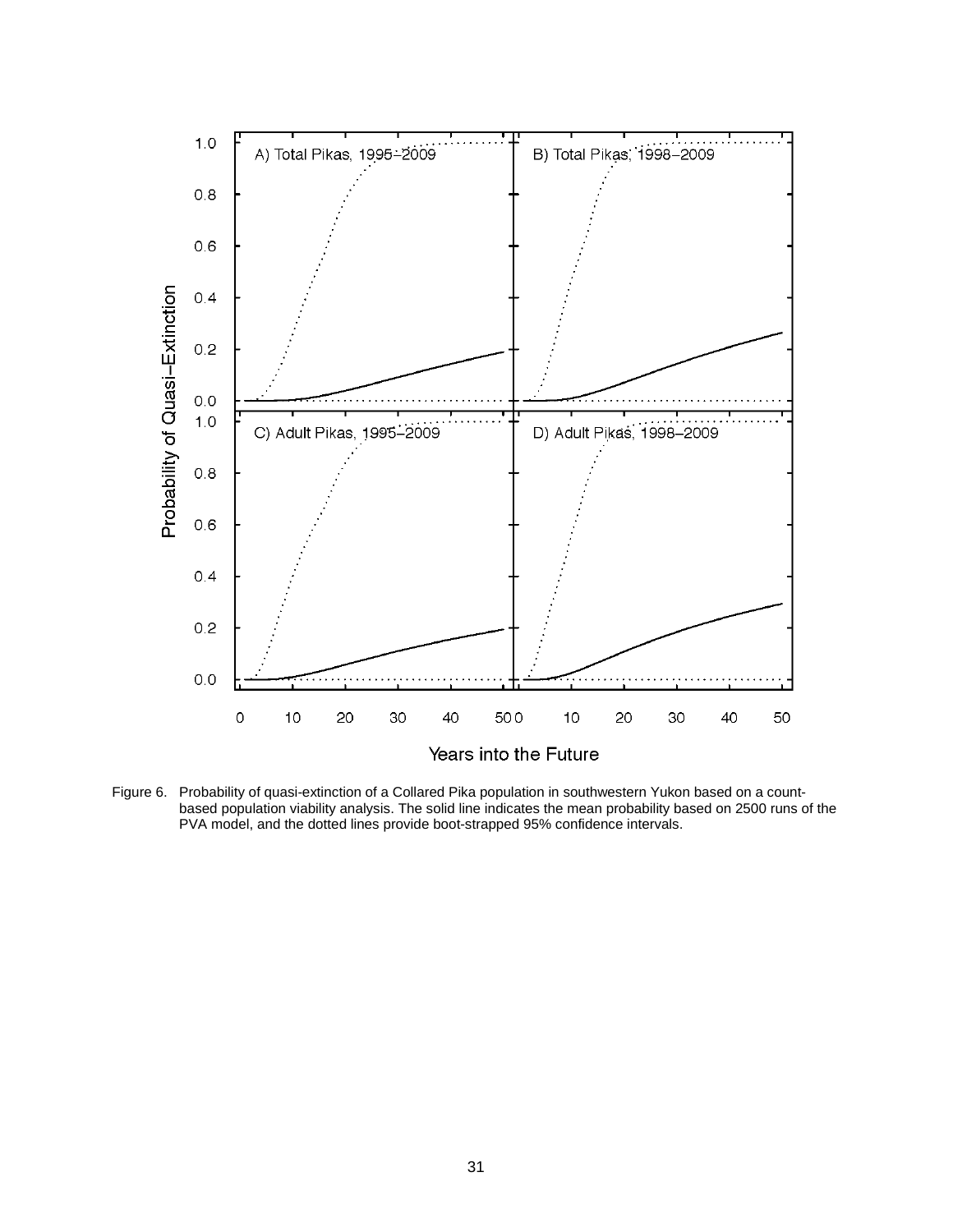#### <span id="page-41-0"></span>**Rescue effect**

Movement or dispersal of individuals from Alaska could theoretically rescue the Canadian population of Collared Pikas. Although Collared Pikas have not been formally assessed in Alaska, they are believed to be widespread and 'locally common' (MacDonald and Cook 2009). Collared Pika populations are naturally fragmented and form a metapopulation in which the movement of juveniles commonly rescues areas that have experienced local extirpations (see **Population spatial structure and variability**). Immigrants from Alaska would be adapted to survive in Canada as environmental and habitat features are similar. However, climate factors resulting in a decline in the Canadian population would likely also affect the Alaskan population, reducing the likelihood or speed of a rescue effect.

The typically low average dispersal distances of Collared Pikas also reduce the likelihood of a rescue effect. North American pikas are largely philopatric and usually disperse only 300-600 m from their natal dens (Smith 1974a; Peacock 1997; Franken 2002), although individuals occasionally disperse 2-3 km (Peacock 1997; Zgurski and Hik, unpublished data). Additionally, Collared Pika populations isolated from others by more than 20 km of non-alpine habitat can be considered unlikely to be recolonized should they become extirpated (see **HABITAT)**.

#### **THREATS AND LIMITING FACTORS**

<span id="page-41-1"></span>Due to the remote nature of its range in Canada, direct disturbance to Collared Pika habitat and populations has been and is expected to remain relatively minimal in the coming decades. The principal threat that has the potential to impact the persistence of this species is climate change. The overall assigned threat impact to Collared Pika in Canada as calculated through IUCN threat classification (Master *et al*. 2009) employing a 10-year time horizon is low (Appendix 1).

#### <span id="page-41-2"></span>**Climate change**

Collared Pika range occurs in high-elevation, high-latitude areas that are already witnessing climate-driven shifts in habitat and temperature at faster rates than elsewhere in Canada (see **Habitat trends**). Like American Pikas (Galbreath *et al*. 2010), there is evidence to suggest that changing climatic conditions influenced Collared Pika distribution from prehistoric times to the present. This is reflected in the historical shifts in its geographic range that took place in tandem with glacial-interglacial cycles whereby the species had a more extensive range during the last glacial maximum than at present (Guthrie 1973; Mead 1987; Hafner 1993; Grayson 2005). While changes to subarctic alpine regions are projected to be significant due to climate warming, and have already been documented, the timing and extent of the most probable changes are unknown, particularly over the short term (see **Habitat trends**). Moreover, several factors preclude understanding of the extent to which climate change has or will affect Collared Pika populations within the coming decades. These include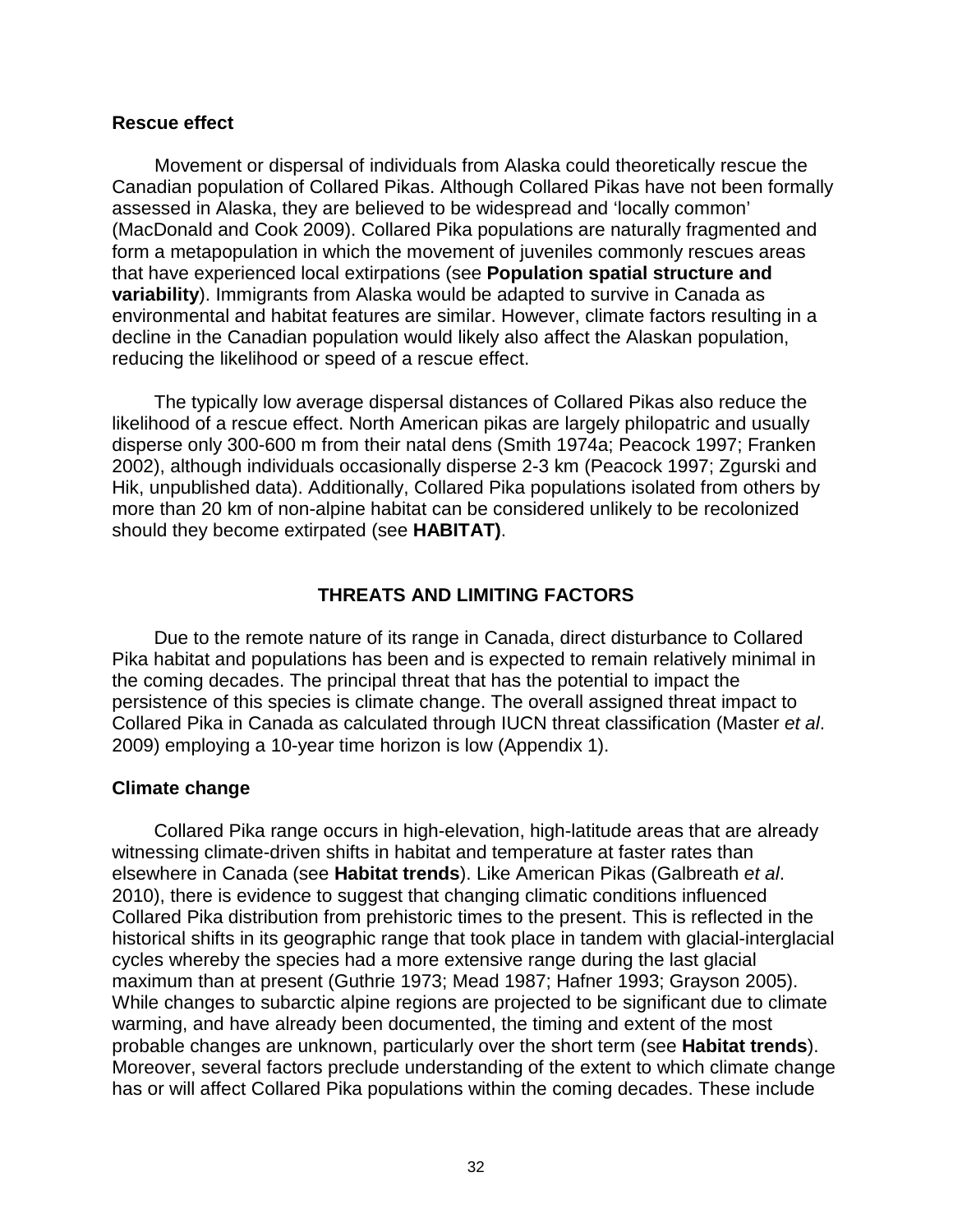very limited weather and climate monitoring over much of the range (Zhang *et al.* 2011), lack of knowledge of Collared Pika baseline abundance and distribution, and inability to predict how local conditions and behavioural adaptations of individuals could serve to mitigate negative effects. Nevertheless, the most likely risks to this species' persistence with a changing climate are related to the direct effects of moisture, temperature or weather conditions affecting dispersal, thermoregulation, or loss of access to meadow forage due to icing, and effects on habitat discussed in **Habitat trends**.

The naturally fragmented nature of pika habitat, poor dispersal ability, and high energetic requirements of these species are characteristics that heighten the vulnerability of this species to a changing climate. Insight from research on American Pikas, a closely related species that is similar in habitat requirements, behaviour, ecology, and physiology (Broadbrooks 1965) and has been subject to a relatively large body of climate change-related inquiry (see references in Beever *et al*. 2011), may be instructive. American Pikas appear to be undergoing some range retraction in response to recent warming at fragmented and low-elevation sites within their range. Beever *et al*. (2003) reported 7 of 25 (28%) pika populations surveyed in the interior Great Basin (southern Oregon and western Nevada) have been extirpated at some point between the early 1900s and the 1990s. Additional surveys during 2005-2007 revealed additional extirpations and upslope range shifts (Rodhouse *et al*. 2010). With the low-elevation range boundary now moving at an average rate of 145m/decade, the rate of local extinction and upslope range retraction is occurring at a much higher rate than in the 20th century (Beever *et al*. 2011). The extirpated populations were located primarily in areas that lacked thermal refuges, were low in elevation and were generally hot and dry in comparison to sites with extant populations of pikas (Beever *et al.* 2003; Beever *et al*. 2010; 2011). Additionally, in Yosemite National Park in California, the lower elevational range of the species has contracted and moved upslope by 153 m and at least one historic population has become extirpated (Moritz 2007).

Although ecological niche models further predict that the American Pika will undergo a significant range retraction in response to climate change (Galbreath *et al*. 2009), it has been unclear how generalizable the results from the Great Basin are to the rest of the range of this species. Indeed, documentation of American Pika populations outside their typical bioclimatic envelope suggests ecological niche models may overestimate future extinction risks (Beever *et al*. 2008; Simpson 2009). In an analysis of American Pika distribution changes throughout the Southern (U.S.) Rocky Mountains, where habitat is more continuous than in the Great Basin, Erb *et al*. (2011) found only 4 of 69 historically occupied sites to have been extirpated over the past few decades. In a "rapid assessment" survey of American Pikas in 11 mountain ranges in the Sierra Nevada, Great Basin, and central Oregon, Millar and Westfall (2010) suggested that populations in the Sierra Nevada and southwestern Great Basin were "thriving". In a recent decision not to protect American Pika under the U.S. *Endangered Species Act*, Crist (2010:11) concluded that "the species range has not contracted upslope on a range-wide basis in the recent past and changes in the elevation range of the species appear to be site-specific." Nevertheless, these studies underscored the importance of water (in the form of precipitation and sub-surface moisture) as a key driver of pika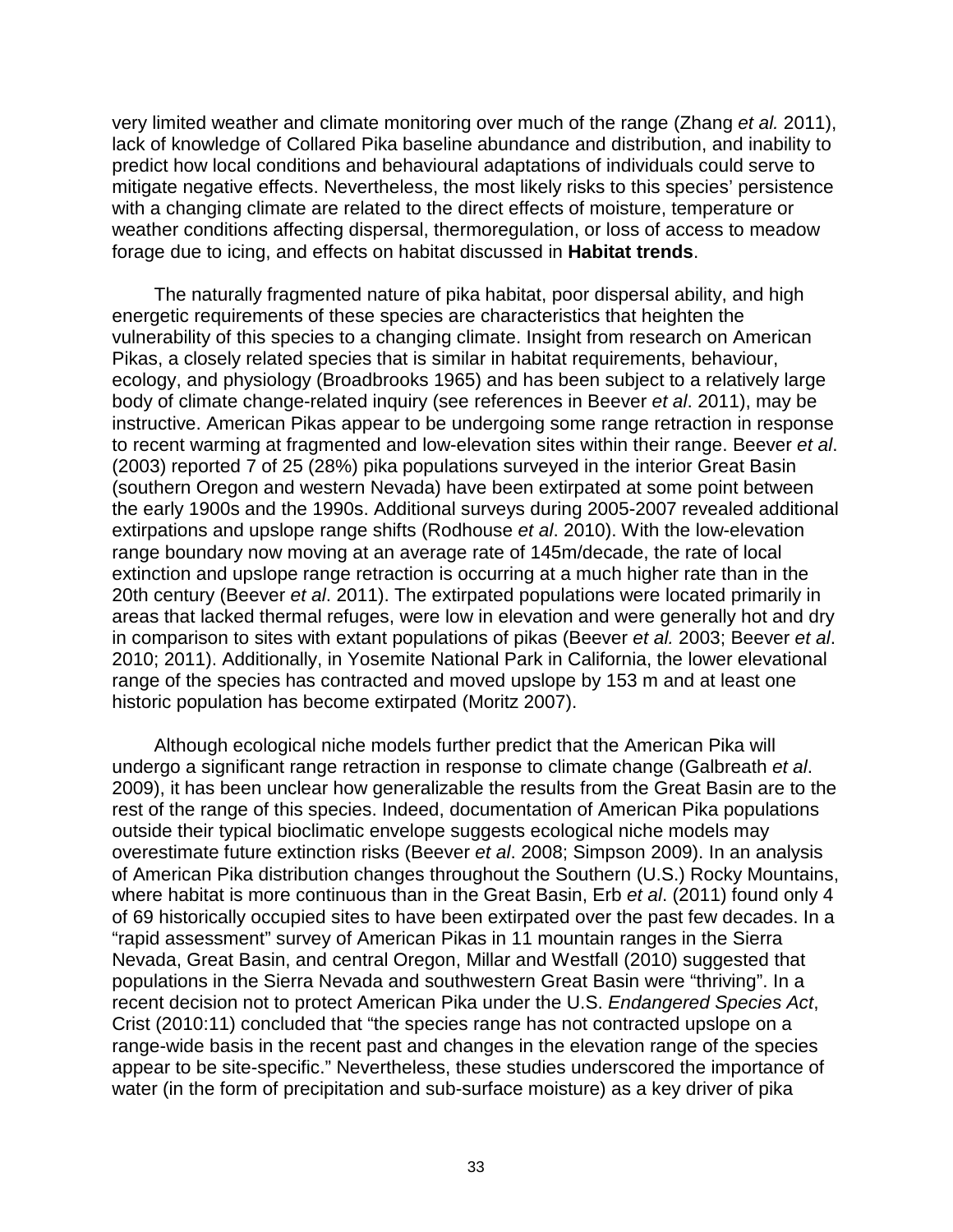persistence. Local extirpations were only documented by Erb *et al*. (2001) at sites that were consistently dry over the past century, and not in sites where the climate had changed, and Millar and Westfall (2010) also found a strong relationship between pika sign and high precipitation as well as sub-talus ice and water reserves.

American Pika persistence in the Great Basin was strongly influenced by both chronic heat stress (as measured by mean summer temperature) and acute cold stress (as measured by the number of days temperatures under talus dropped below –5°C or –10°C) (Beever *et al.* 2010). The 1998 collapse of the Ruby Range Collared Pika population (See **Fluctuations and trends**) was attributed to the warm winter that resulted in low snow accumulation, with subsequent increases in winter mortality, as pikas were poorly insulated against extreme weather conditions such as freezing rain (Morrison and Hik 2007; 2008). Although there is no direct evidence for increases in mortality as a result of decreased snowpack, extirpation sites documented by Erb *et al.* (2011) lend support to this hypothesis for American Pika, given the association between persistently low precipitation and low snow cover. Acute heat stress (as measured by days above 28°C) was a weak predictor of American Pika persistence (Beever *et al*. 2010), perhaps due to the ability of individuals to behaviourally thermoregulate by hiding within talus, allowing them to persist in regions beyond their typical bioclimatic envelope (Rodhouse *et al.* 2010).

Collared Pika range is characterized by a semi-arid, subarctic climate with long, cold winters and short warm summers. Concomitant with rises in annual temperature, precipitation has been increasing in the region, along with more extreme weather events. Much of the Collared Pika range in the Yukon receives an average of less than 300 mm of precipitation a year (Scudder 1997). Arctic Climate Impact Assessment (ACIA 2005) predicted broadly for the areas north of 60 degrees latitude to see a 7.5- 18.1% increase in precipitation by 2071-2090, using five different models. At the same time, however, warmer spring temperatures over western and northern Canada have resulted in widespread decreases (39% of stations; Zhang *et al*. 2011) in spring snow cover, as part of a hemispheric-wide trend of earlier melt of snow and ice (Lemke *et al*. 2007). Despite increasing precipitation, temperature-driven increases in potential evapotranspiration are predicted to increase, leading to an overall drying effect across the landscape due to warmer temperatures and a longer growing season (SNAP 2011).

An already-changing climate in Collared Pika range has yielded a shorter snow cover season, less winter snow accumulation, earlier melt of snow and ice in the spring, an earlier and longer plant growth season with fewer frost days, with an overall decreasing potential for water availability (Zhang *et al.* 2011). Spring and winter weather conditions that have a demonstrated influence on the timing of spring snowmelt and subsequent plant growth have a known relationship with decreases in Collared Pika overwinter survival (Morrison and Hik 2007). More years with late spring snowmelt over larger regions could translate into negative range-level impacts with time. On the other hand, more years with earlier snowmelt could result in earlier growth of high-quality vegetation and improve pika survival (Morrison and Hik 2007).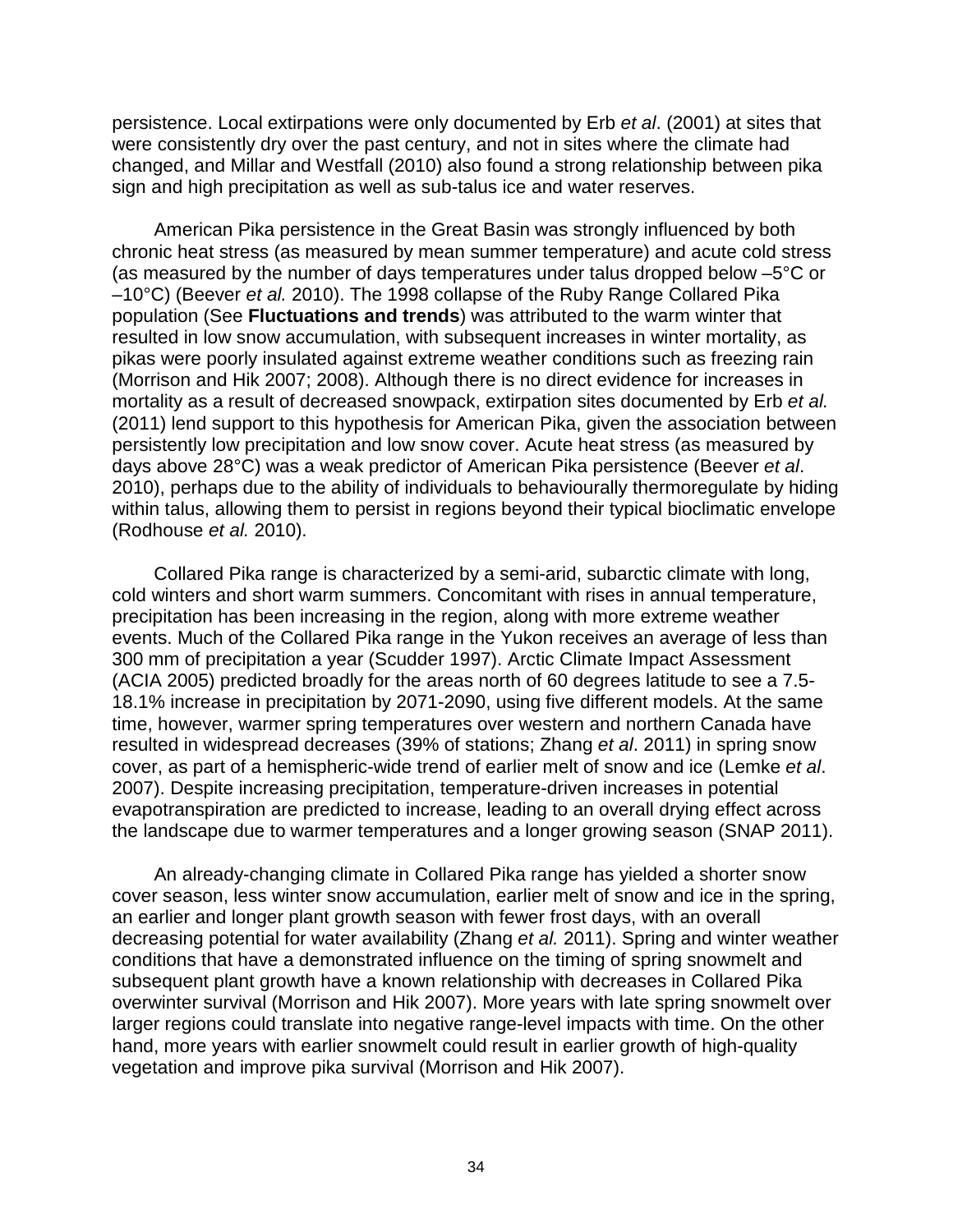Winter mortality would also be expected to rise as a consequence of increasing frequency of winter precipitation falling as rain rather than snow (see Knowles *et al*. 2006). This increased mortality would occur either with subsequent icing-over of food plant resources or through exposure (Smith *et al*. 2004). The main effect of winter rain and icing on Collared Pikas would be to remove any positive benefit of the subnivean environment that provides thermal insulation from air temperature extremes. One effect would be a temporary loss of access to food resources (including haypiles that are not protected from rain), while another would be increased exposure to extreme temperatures with the loss of the subnivean blanket. The former is episodic, while the latter could become a chronic condition over the course of the winter (e.g., ice layers in snow) and across years. Winter freezing and thawing events in alpine and high latitude ecosystems are expected to increase in frequency due to climate change (IPCC 2001; ACIA 2005; Zhang *et al.* 2011), and increasing winter rainfall is already occurring in western North America (Knowles *et al.* 2006; Zhang *et al*. 2011).

In summary, continued climate warming within Collared Pika range will increase variability in temperature, moisture, or weather conditions with potential effects on moisture availability. This could directly affect survival through impacts on dispersal, thermoregulation, and/or loss of access to forage. Climate change is also projected to reduce the amount of suitable alpine habitat and increase distances among patches of habitat (see **Habitat trends**). In contrast to American Pikas in the southern part of their range, search effort for Collared Pikas has been too limited to detect any changes in occupancy even if they have occurred anywhere, and the locales where long-term studies of this species are being undertaken in Canada constitute prime habitat. Because pikas appear capable of substantial behavioural thermoregulation, the extent to which these changes would affect population dynamics is an open question. Nevertheless, the best available information suggests that the narrow niche of this species may render populations particularly vulnerable to negative effects of a changing climate that include increasing temperatures and precipitation variability, suggesting a strong potential of negative impacts of climate change to the persistence of this species over the long term.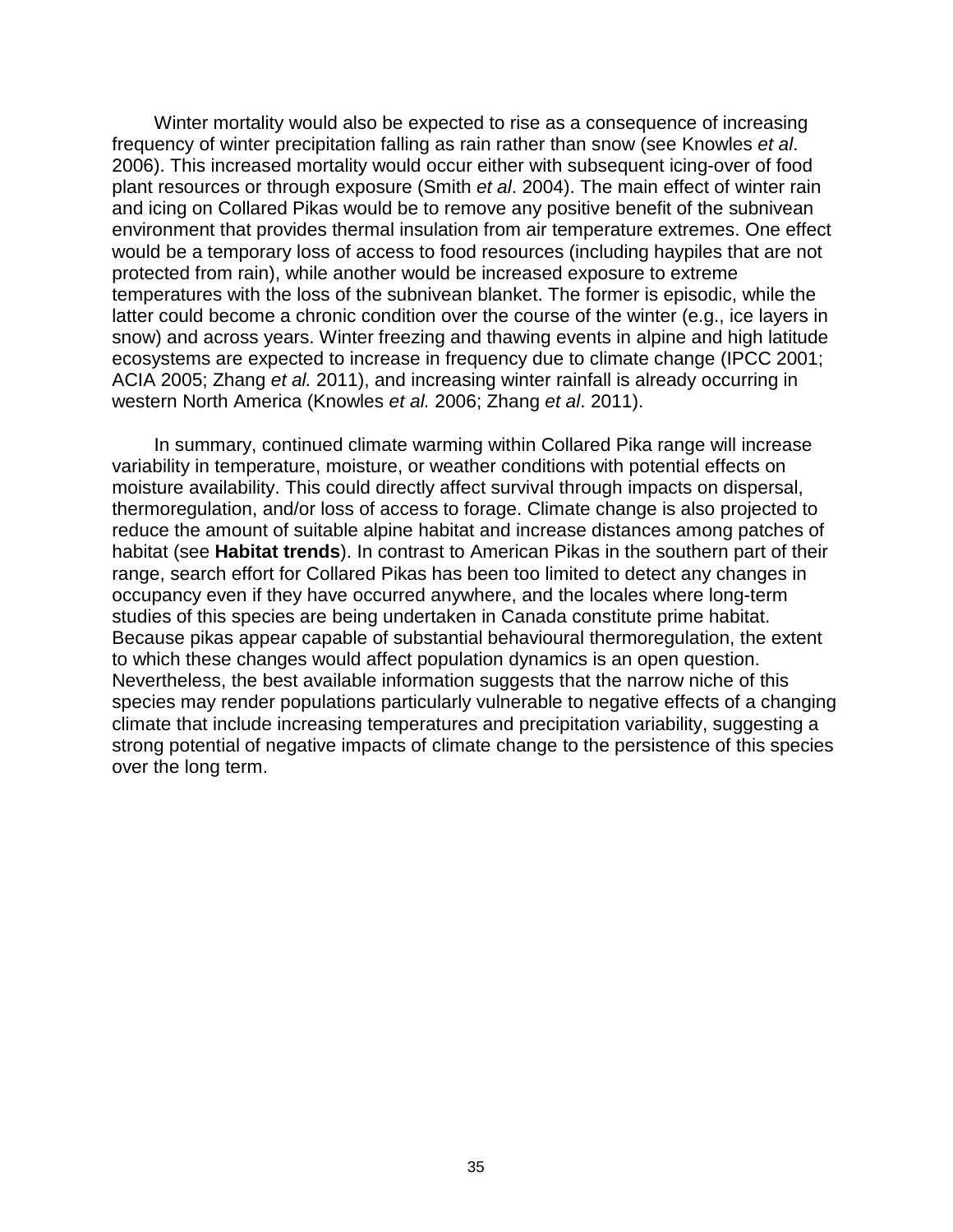### <span id="page-45-0"></span>**Habitat alteration and disturbance**

The primary human agents of disturbance within Collared Pika range are oil and gas exploration and drilling, mineral exploration and development, and associated roads and utility corridors. Because Collared Pika habitat does not tend to intersect with areas of interest for such natural resources, anthropogenic alteration and disturbance to their habitat is unlikely to be a threat to Collared Pikas at regional scales. Most Pika habitat is in remote high-elevation areas that receive little human activity or disturbance. Localized disturbances such as road construction, mineral exploration, or tourism activities may affect populations where they occur if modifications to the talus affect access to haypiles, reduce crevices used for shelter, increase predator abundance, or alter the vegetation along the talus edge. Given the metapopulation structure exhibited by this species, these activities could also negatively affect recolonization and maintenance of populations. Avalanches do not normally occur in coarse talus, but when they do occur, landslides can both destroy and create Pika habitat.

# <span id="page-45-1"></span>**Hunting and trapping**

Collared Pikas are not commercially hunted or trapped in Canada. Yukon First Nations have a tradition of harvesting a small number (approximately 10-100) Collared Pikas annually (T. Jung, pers. comm.). Harvest of collared pikas by non-First Nations is not allowed in Yukon or British Columbia and is not known to occur in NWT.

# **PROTECTION, STATUS, AND RANKS**

# <span id="page-45-3"></span><span id="page-45-2"></span>**Legal protection and status**

The Collared Pika is not listed under the Canadian *Species at Risk Act*, the United States *Endangered Species Act* or under the Convention on International Trade in Endangered Species of Wild Fauna and Flora.

# <span id="page-45-4"></span>**Non-legal status and ranks**

The International Union for the Conservation of Nature (IUCN) lists the Collared Pika as "lower risk/least concern" (Smith and Johnston 2008). NatureServe (2011) lists the Collared Pika's conservation status as G5 (globally secure) and N5 (nationally secure) in both Canada and the United States. In Alaska, the Collared Pika has been assessed as S5 (secure; ANHP 2011); in British Columbia as S3S4 (B.C. Conservation Data Centre 2011); and in Yukon as S4 (Randi Mulder, pers. comm.). It has not been assigned a NatureServe rank in Northwest Territories (NatureServe 2011). Note that the NatureServe global and national status rankings were last reviewed in 1996 and 2000, respectively. In the National General Status program (Wild Species 2010), the Collared Pika has been assigned a rank of Sensitive for all jurisdictions within its range (Canada, Yukon, British Columbia, and Northwest Territories; CESCC 2011).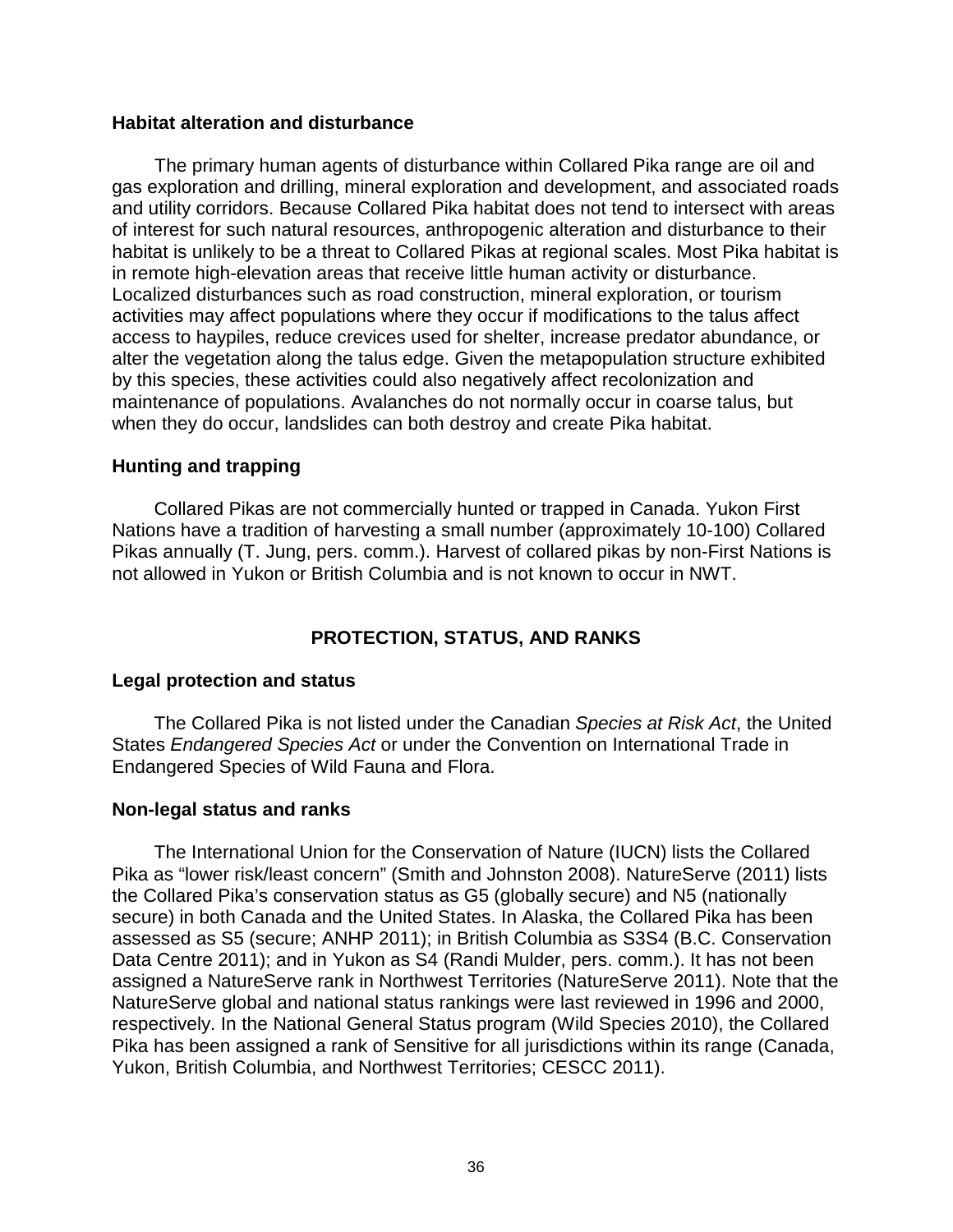### <span id="page-46-0"></span>**Habitat protection and ownership**

In Yukon Territory, Collared Pika habitat occurs within Kluane National Park and Reserve, Tombstone Territorial Park, Kusawa Territorial Park, Agay Mene Territorial Park, Asi Keyi Territorial Park, and Ni'iinlii Njik (Fishing Branch) Territorial Park. In the Northwest Territories, it occurs within the Nahanni National Park Reserve; in British Columbia, pika habitat is preserved within Tatshenshini-Alsek Provincial Park, and potentially Tatlatui Provincial Park (unconfirmed sighting). In Alaska, the Wrangell-St. Elias National Park and Preserve, the Denali National Park and Preserve, the Yukon-Charley Rivers National Preserve, and Lake Clark National Park all contain Collared Pika habitat. Overall, in Canada, approximately 78,000 km<sup>2</sup> of the Collared Pika's extent of occurrence is contained in protected areas.

# **ACKNOWLEDGEMENTS AND AUTHORITIES CONTACTED**

<span id="page-46-1"></span>R. Danby, P. Frame, T. Jung, K. Khidas, H. Lanier, M. Leung, D. Reid, B. Slough, D. Tate, and S. Trefry provided recent Collared Pika sightings data and insight from Canada and Alaska. S. Williamson provided GIS support and spatial analysis.

# <span id="page-46-2"></span>**List of authorities contacted**

- B.C. Conservation Data Centre. Wildlife Inventory Section, Resources Inventory Branch, Ministry of Environment, Lands and Parks, P.O. Box 9344, Station Provincial Government, Victoria, BC V8W 9M1.
- Carrière, Suzanne. October 2010. Department of Environment and Natural Resources (ENR), Government of the Northwest Territories, 600 - 5102 50th Avenue, P.O. Box 1320 Scotia Centre, 5th Floor, Yellowknife NT X1A 2L9.
- Charlwood, Vanessa. October 2010. Canadian Wildlife Service, Suite 301, 5204 50th Ave., Yellowknife NT X1A 1E2.
- Fraser, F. David. October 2010. Ecosystem Branch Conservation Planning Section, Ministry of Environment Government of British Columbia, P.O. Box 9358 - Station Prov Govt, Victoria BC V8W 9M2.
- Gillespie, Lynn. October 2010. Research Scientist, Canadian Museum of Nature, P.O. Box 3443 - Station D, Ottawa ON K1P 6P4.
- Jung, Thomas. October 2010. Senior Biologist, Fish and Wildlife Branch, Government of Yukon, P.O. Box 2703, Whitehorse YT Y1A 2C6.
- MacDonald, Bruce. October 2010. Canadian Wildlife Service, Suite 301, 5204 50th Ave. , Yellowknife NT X1A 1E2.
- Millikin, L. Rhonda. October 2010. Pacific Wildlife Research Centre, Canadian Wildlife Service, Environment Canada, R.R. # 1, 5421 Robertson Road, Delta BC V4K 3N2.
- Nantel, Patrick. October 2010. Species at Risk Program, Ecological Integrity Branch, Parks Canada 25 Eddy St., 4th Fl., 25-4-S, Gatineau QC K1A 0M5.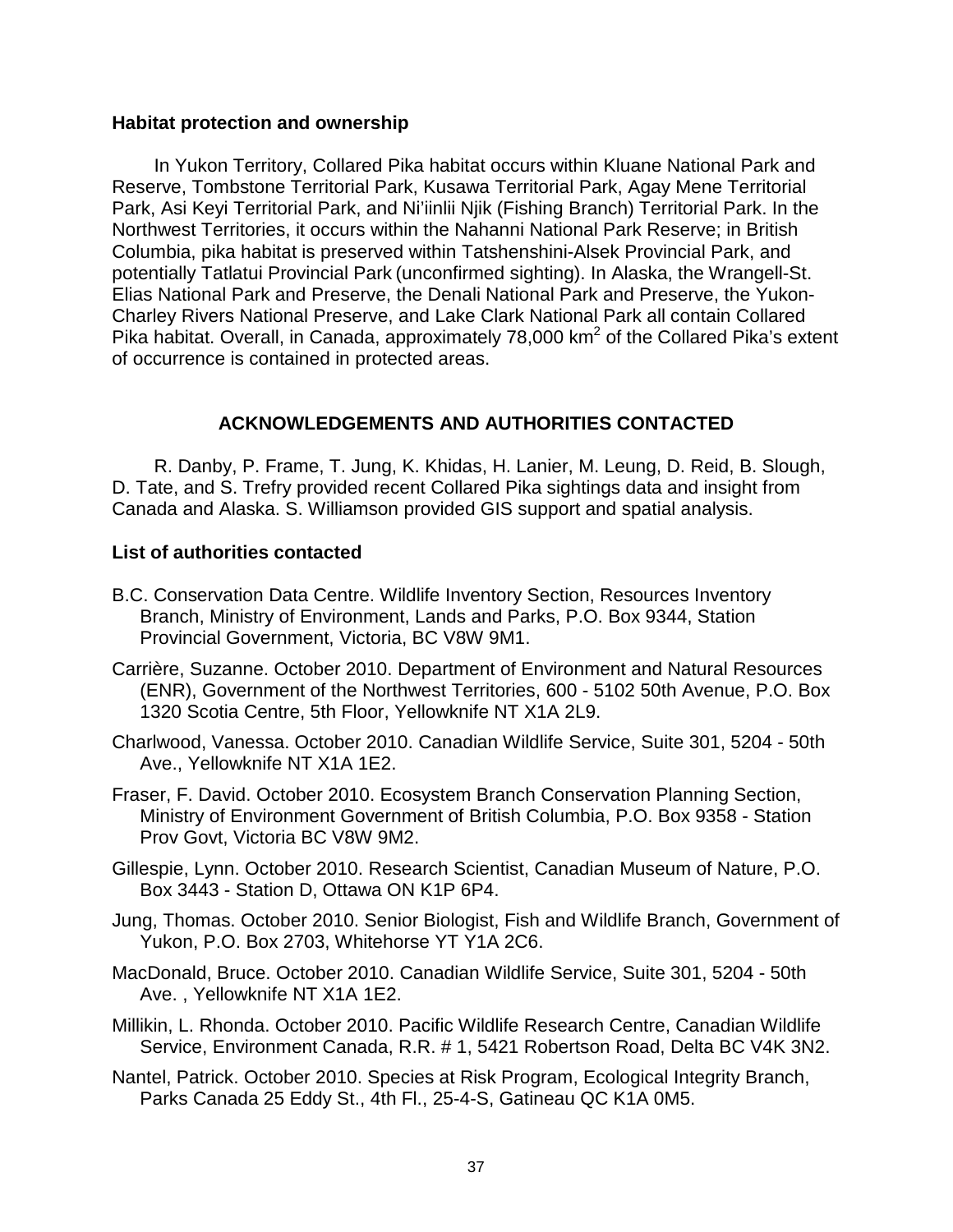- Seutin, Gilles. October 2010. Coordinator Species at Risk Program, Parks Canada, 4th Floor - 25 Eddy St., Gatineau QC K1A 0M5.
- Yukon Fish and Wildlife Management Board (YFWMB). October 2010. 106 Main Street, 2nd Floor Burns Building, P.O. Box 31104, Whitehorse YK Y1A 5P7.

# **INFORMATION SOURCES**

- <span id="page-47-0"></span>ACIA. 2005. Arctic Climate Impact Assessment - Scientific Report, 1st edition. Cambridge University Press.
- Adams, C. E. 1971. A chromosome study of the pika, *Ochotona princeps*. Mammal Chromosome News 12:77-79.
- Alaska Natural Heritage Program (ANHP). 2011. Mammal tracking lists. http://aknhp.uaa.alaska.edu/wpcontent/uploads/2010/11/Mammal\_Tracking\_Lists.pdf. Accessed 25 March 2011.
- Andresen, L. M., K. T. Everatt, T. S. Jung, and J. C. Watson. 2010. Patch occupancy, detection probability and habitat covariates of a climate-sensitive alpine mammal in northwestern Canada. Unpublished manuscript, pp.22.
- Banfield, A. W. F. 1977. Mammals of Canada. University of Toronto Press, Toronto, ON.
- Barash, D. P. 1973. Territorial and foraging behavior of pika (*Ochotona princeps*) in Montana. American Midland Naturalist 89:202-207.
- Beever, E. A., P. E. Brussard, and J. Berger. 2003. Patterns of apparent extirpation among isolated populations of pikas (*Ochotona princeps*) in the Great Basin. Journal of Mammalogy 84:37-54.
- Beever, E. A., C. Ray, J. L. Wilkening, P. F. Brussard, and P. W. Mote. 2011. Contemporary climate change alters the pace and drivers of extinction. Global Change Biology 17:2054–2070.
- Beever, E. A., C. Ray, P. W. Mote, and J. L. Wilkening. 2010. Testing alternative models of climate-mediated extirpations. Ecological Applications 20:164-178.
- Beever, E. A., J. L. Wilkening, D. E. McIvor, S. S. Weber, and P. E. Brussard. 2008. American pikas (*Ochotona princeps*) in northwestern Nevada: A newly discovered population at a low-elevation site. Western North American Naturalist 68:8-14.
- Beniston, M. 2005. Climatic change and its possible impacts in the alpine region. Journal of Alpine Research 93:25-32.
- Bonnaventure, P. P. and A. G. Lewkowicz. 2011. Modelling climate change effects on the spatial distribution of mountain permafrost at three sites in northwest Canada. Climatic Change 105:293–312.
- Brandt, C. A. 1989. Mate choice and reproductive success of pikas. Animal Behaviour 37:118-132.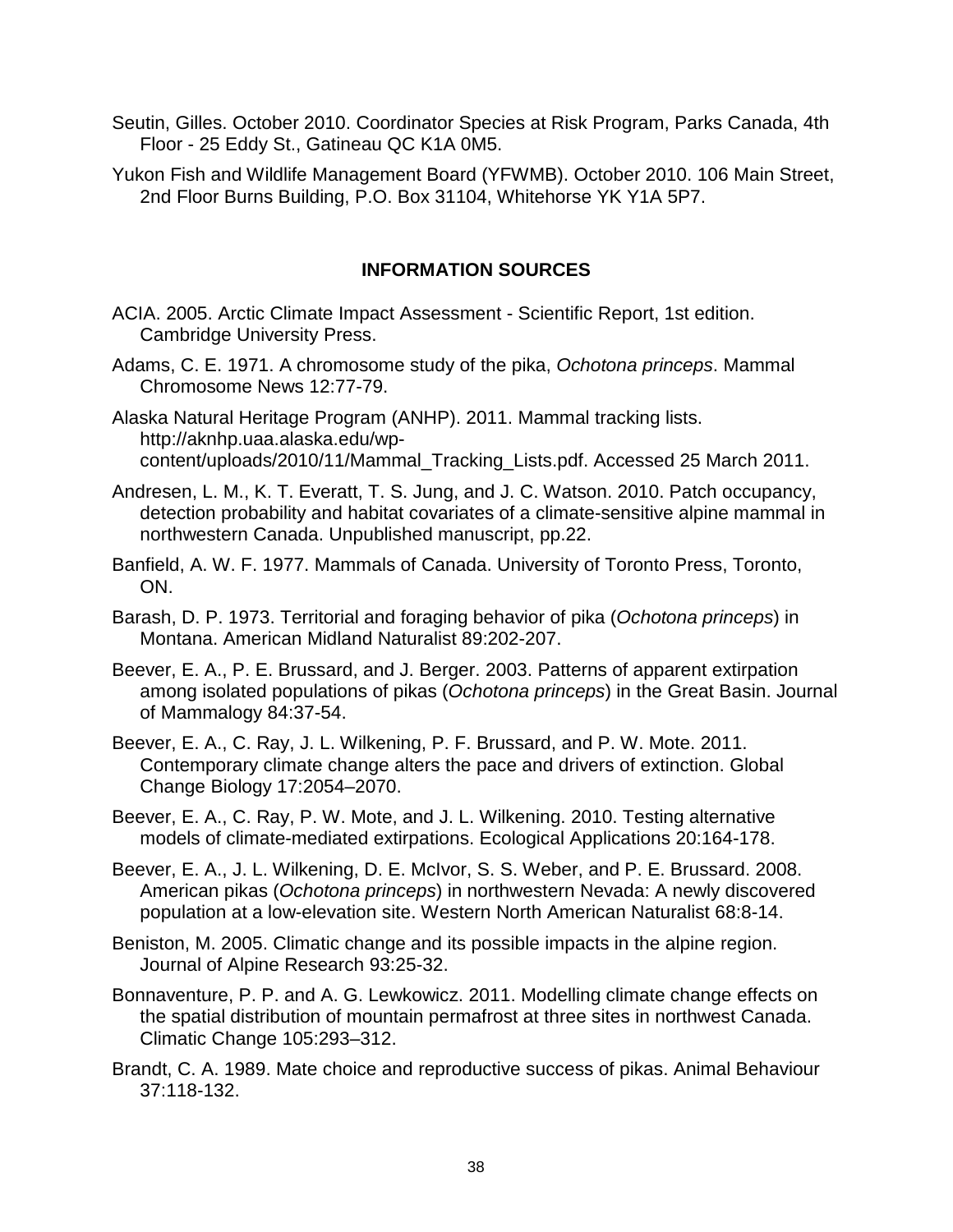- British Columbia Conservation Data Centre. 2011. British Columbia Conservation Data Centre website: http://www.env.gov.bc.ca/cdc/access.html. Accessed 25 March 2011.
- Broadbooks, H. E. 1965. Ecology and distribution on the pikas of Washington and Alaska. American Midland Naturalist 73:299-335.
- Canadian Endangered Species Conservation Council (CESCC). 2011. Wild Species 2010: The General Status of Species in Canada. National General Status Working Group.
- Carbyn, L. N. and D. Patriquin. 1976. Description of the wildlife component for impact assessment at three potential campsite locations in Nahanni National Park, NWT. Canadian Wildlife Service, Edmonton, AB.
- Chapin, F. S. and G. R. Shaver. 1985. Individualistic growth-response of tundra plantspecies to environmental manipulations in the field. Ecology 66:564-576.
- Conner, D. A. 1984. The role of an acoustic display in territorial maintenance in the pika. Canadian Journal of Zoology 62:1906-1909.
- Cook, J. A. and S. O. MacDonald. 2004. Mammal inventory of Alaska's National Parks and Preserves: Kenai Fjords National Park. Southwest Alaska Network Inventory and Monitoring Program, USDI National Park Service, Anchorage, AK. 34 pp.
- Corbet, G. B. 1978. Mammals of the Palaearctic Region: A Taxonomic Review. British Museum (Natural History) and Cornell University Press, London UK and Ithaca, NY.
- Crist, L. 2010. Endangered and threatened wildlife and plants; 12-month finding on a petition to list the American pika as threatened or endangered. FWS-R6-ES-2009- 0021. U. S. Fish and Wildlife Service, Utah Ecological Services Field Office, West Valley City, Utah, USA.
- Danby, R. K. 2007. Alpine Treeline and Climate Warming: A Multiscale Study of Pattern and Process in Southwest Yukon. PhD thesis. University of Alberta, Edmonton, AB.
- Danby, R. K. and D. S. Hik. 2007. Variability, contingency and rapid change in recent subarctic alpine tree line dynamics. Journal of Ecology 95:352-363.
- Danby, R. K., S. Koh, D. S. Hik, and L. W. Price. 2011. Four decades of plant community change in the alpine tundra of southwest Yukon, Canada. Ambio. DOI: 10.1007/s13280-011-0172-2. In Press.
- Dearing, M. D. 1997. The function of haypiles of pikas (Ochotona princeps). Journal of Mammalogy 78:1156-1163.
- Ecosystem Classification Group (ECG). 2010. Ecological Regions of the Northwest Territories –Cordillera. Department of Environment and Natural Resources, Government of the Northwest Territories, Yellowknife, NT, Canada. x + 245 pp. + insert map. Available at http://www.enr.gov.nt.ca/\_live/documents/content/Cordillera\_Low\_Res\_Full\_Report. pdf.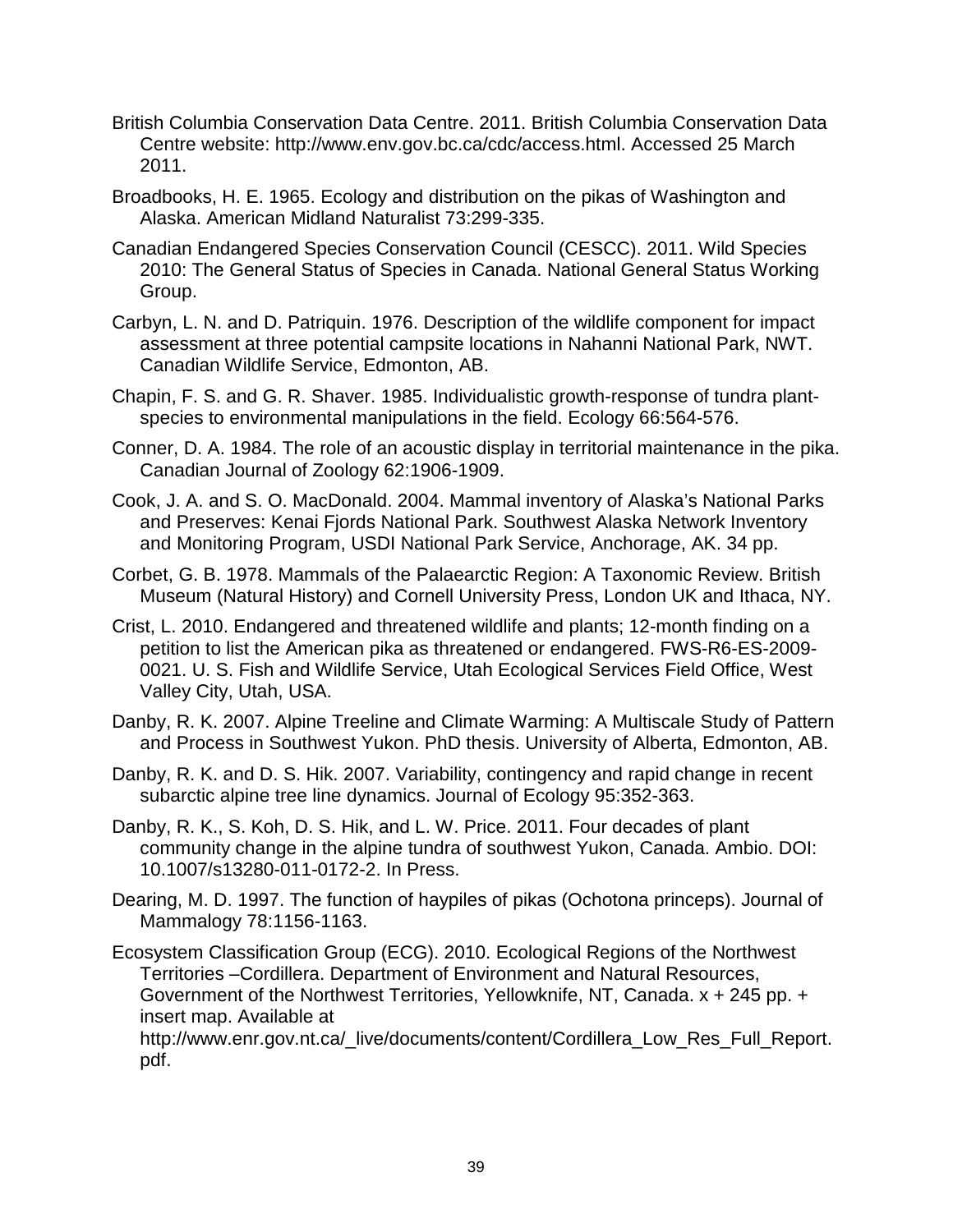- Erb, L. P., C. Ray, and R. Guralnick. 2011. On the generality of a climate-mediated shift in the distribution of the American pika (*Ochotona princeps*). Ecology 92: 1730– 1735.
- Flato, G. M., G. J. Boer, W. G. Lee, N. A. Mcfarlane, D. Ramsden, M. C. Reader, and A. J. Weaver. 2000. The Canadian Centre for Climate Modelling and Analysis Global Coupled Model and its climate. Climate Dynamics 16:451-467.
- Formozov, N. A., T. V. Grigor'eva, and V. L. Surin. 2006. Molecular systematics of pikas of the subgenus Pika (*Ochotona*, Lagomorpha) [in Russian]. Zoologichesky Zhurnal 85:1465-1473.
- Franken, R. J. 2002. Demography and metapopulation dynamics of collared pikas (*Ochotona collaris*) in the southwest Yukon. M.Sc. thesis. University of Alberta, Edmonton, AB.
- Franken, R. J. and D. S. Hik. 2004a. Influence of habitat quality, patch size and connectivity on colonization and extinction dynamics of collared pikas *Ochotona collaris*. Journal of Animal Ecology 73:889-896.
- Franken, R. J. and D. S. Hik. 2004b. Interannual variation in timing of parturition and growth of collared pikas (*Ochotona collaris*) in the southwest Yukon. Integrative and Comparative Biology 44:186-193.
- Galbreath, K. E., D. J. Hafner, and K. R. Zamudio. 2009. When cold is better: Climate driven elevation shifts yield complex patterns of diversification and demography in an alpine specialist (America pika, *Ochotona princeps*). Evolution 63:2848-2863.
- Galbreath, K. E., D. J. Hafner, K. R. Zamudio, and K. Agnew. 2010. Isolation and introgression in the Intermountain West: contrasting gene genealogies reveal the complex biogeographic history of the American pika (*Ochotona princeps*). Journal of Biogeography 37:344-362.
- Grayson, D. K. 2005. A brief history of Great Basin pikas. Journal of Biogeography 32:2103-2111.
- Guthrie, R. D. 1973. Mummified pika (*Ochotona*) carcass and dung pellets from Pleistocene deposits in interior Alaska. Journal of Mammalogy 54:970-971.
- Hafner, D. J. 1993. North American pika (*Ochotona princeps*) as a Late Quaternary biogeographic indicator species. Quaternary Research 39:373-380.
- Hafner, D. J. and A. T. Smith. 2010. Revision of the subspecies of the American pika, *Ochotona princeps* (Lagomorpha: Ochotonidae). Journal of Mammalogy 91:401-417.
- Hanski, I. and O. E. Gaggiotti. 2004. Metapopulation biology: past, present, and future. Page 696 *in* I. Hanski and O. E. Gaggiotti, editors. Ecology, Genetics, and Evolution of Metapopulations. Elsevier Academic Press, Burlington, MA.
- Hanski, I. and M. Kuussaari. 1995. Butterfly metapopulation dynamics. Pages 149-171 *in* N. Capuccino and P. Price, editors. Population Dynamics: New Approaches and Synthesis. Academic Press, London, UK.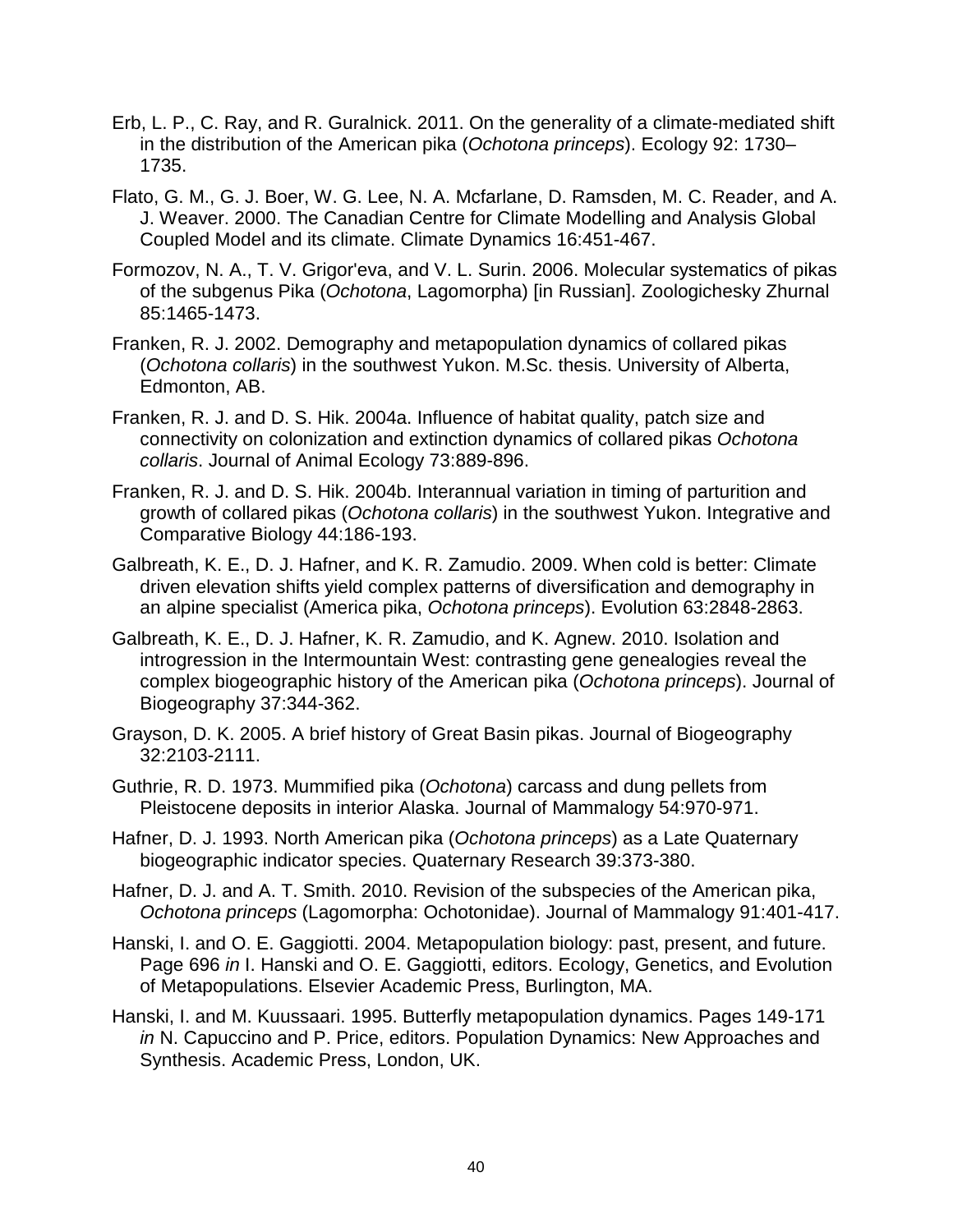- Harsch, M. A., P. E. Hulme, M. S. McGlone, and R. P. Duncan. 2009. Are treelines advancing? A global meta-analysis of treeline response to climate warming. Ecology Letters 12:1040-1049.
- Hinzman, L. D., N. D. Bettez, W. R. Bolton, F. S. Chapin, M. B. Dyurgerov, C. L. Fastie, B. Griffith, R. D. Hollister, A. Hope, H. P. Huntington, A. M. Jensen, G. J. Jia, T. Jorgenson, D. L. Kane, D. R. Klein, G. Kofinas, A. H. Lynch, A. H. Lloyd, A. D. McGuire, F. E. Nelson, W. C. Oechel, T. E. Osterkamp, C. H. Racine, V. E. Romanovsky, R. S. Stone, D. A. Stow, M. Sturm, C. E. Tweedie, G. L. Vourlitis, M. D. Walker, D. A. Walker, P. J. Webber, J. M. Welker, K. Winker, and K. Yoshikawa. 2005. Evidence and implications of recent climate change in northern Alaska and other arctic regions. Climatic Change 72:251-298.
- Hobbs, R. P. and W. M. Samuel. 1974. Coccidia (Protozoa, Eimeriidae) of pikas *Ochotona collaris*, *O. princeps*, and *O. hyperbor*ea yesoensis. Canadian Journal of Zoology 52:1079-1085.
- Hoberg, E. P., P. A. Pilitt, and K. E. Galbreath. 2009. Why museums matter: A tale of pinworms (Oxyuroidea: Heteroxynematidae) among pikas (*Ochotona princeps* and *O. collaris*) in the American West. Journal of Parasitology 95:490-501.
- Hodges, K.E., pers. comm. 2011. Email correspondence to S. Morrison. 2011. Associate Professor, University of British Columbia Okanagan, Kelowna, B.C.
- Hoffmann, R. S. and A. T. Smith. 2005. Lagomorphs.*in* D. E. Wilson and D. M. Reeder, editors. Mammal Species of the World. Johns Hopkins University Press.
- Holland, G. P. 1958. Distributional patterns of northern fleas (Siphonaptera). Proceedings of the 10th International Congress of Entomology 1:645-658.
- Holmes, E. E. 2004. Beyond theory to application and evaluation: Diffusion approximations for population viability analysis. Ecological Applications 14:1272– 1293.
- Holmes, E. E., J. L. Sabo, S. V. Viscido, and W. F. Fagan. 2007. A statistical approach to quasi-extinction forecasting. Ecology Letters 10:1182–1198.
- Holmes, W. G. 1991. Predator risk affects foraging behavior of pikas observational and experimental evidence. Animal Behaviour 42:111-119.
- Hudson, J. M. G., S. F. Morrison, and D. S. Hik. 2008. Effects of leaf size on forage selection by collared pikas, *Ochotona collaris*. Arctic, Antarctic, and Alpine Research 40:481-486.
- Hughes, L., pers. comm. 2011. Oral communication to T.S. Jung. August 2011. Park Ranger, Tombstone Territorial Park, Yukon Department of Environment, Dawson City, Yukon.
- Intergovernmental Panel on Climate Change (IPCC) (2007) Climate change 2007: the physical science basis. Cambridge University Press, New York, NY, USA.
- Irving, L. and J. Krog. 1954. Body temperatures of Arctic and Subarctic birds and mammals. Journal of Applied Physiology 6:667-680.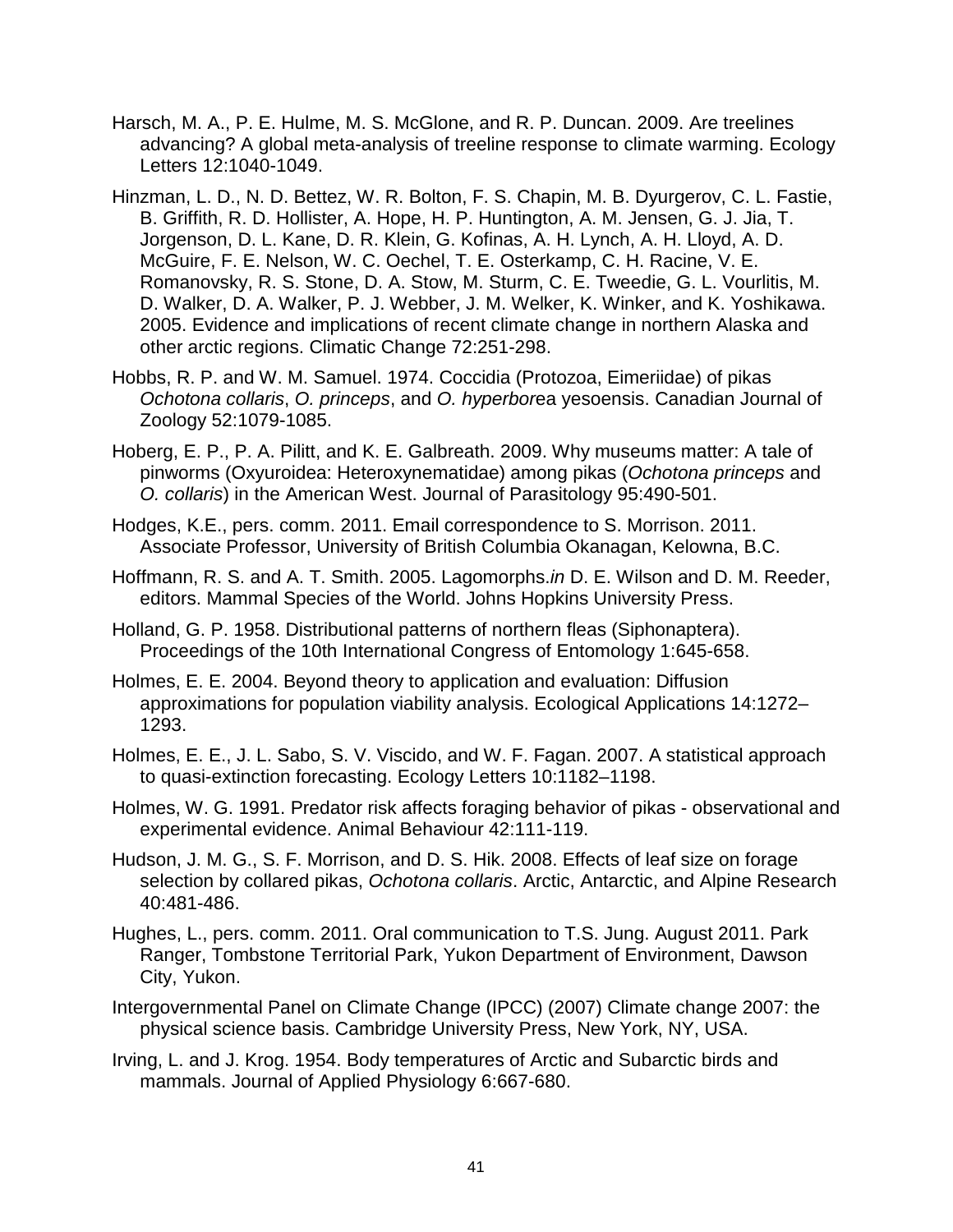- James, P., pers. comm. 2011. Oral communication to T.S. Jung. May 2011 and November 2011. Carcross Tagish First Nations, Carcross, Yukon.
- Kendall, B. E. 2009. The diffusion approximation overestimates the extinction risk for count-based PVA. Conservation Letters 2:216-225.
- Knowles, N., M. D. Dettinger, and D. R. Cayan. 2006. Trends in snowfall versus rainfall in the western United States. Journal of Climate 19:4545–4559.
- Lanier, H. C. and L. E. Olson. 2009. Inferring divergence times within pikas (*Ochotona* spp.) using mtDNA and relaxed molecular dating techniques. Molecular Phylogenetics and Evolution 53:1-12.
- Larter, N.C., pers. comm.. 2011. Email correspondence on observations from Sunje Petersen, South Nahanni Outfitters Ltd to S. Carriere. August 2011. Dehcho Regional Biologist, Environment and Natural Resources, Government of the Northwest Territories, Fort Simpson, NWT.
- Lemke, P., Ren, J., Alley, R.B., Allison, I., Carrasco, J., Flato, G., Fujii, Y., Kaser, G., Mote, P., Thomas, R.H. and Zhang, T. 2007. Observations: changes in snow, ice and frozen ground. In Climate change 2007: the physical science basis. Contribution of Working Group I to the Fourth Assessment Report of the Intergovernmental Panel on Climate Change. Edited by Solomon, S., Qin, D., Manning, M., Chen, Z., Marquis, M., Averyt, K.B., Tignor, M. and Miller, H.L. Cambridge University Press. Cambridge, UK and New York, NY.
- Li, W. and Y. Ma. 1986. A new species of Ochotonidae, Lagomorpha. [in Chinese]. Acta Zoologica Sinica 32:375-379.
- Lissovsky, A. A., N. V. Ivanova, and A. V. Borisenko. 2007. Molecular phylogenetics and taxonomy of the subgenus Pika (*Ochotona*, Lagomorpha). Journal of Mammalogy 88:1195-1204.
- Lynch, A. J., D. W. Duszynski, and J. A. Cook. 2007. Species of coccidia (Apicomplexa: Eimeriidae) infecting pikas from Alaska, USA and northeastern Siberia, Russia. Journal of Parasitology 93:1230-1234.
- MacArthur, R. A. 1973. Temperature regulation in the pika, *Ochotona princeps*. MSc thesis. University of Alberta, Edmonton, Alberta.
- MacArthur, R. A. and L. C. H. Wang. 1973. Physiology of thermoregulation in pika, *Ochotona princeps*. Canadian Journal of Zoology 51:11-16.
- MacArthur, R. A. and L. C. H. Wang. 1974. Behavioral thermoregulation in pika *Ochotona princeps* - field study using radiotelemetry. Canadian Journal of Zoology 52:353-358.
- MacDonald, S. O. and J. A. Cook. 2009. *Recent Mammals of Alaska*, University of Alaska Press, Fairbanks, Alaska.
- MacDonald, S. O. and C. Jones. 1987. *Ochotona collaris*. Mammalian Species 281:1-4.
- Mantua, N. J. and S. R. Hare. 2002. The Pacific Decadal Oscillation. Journal of Oceanography 58:35-44.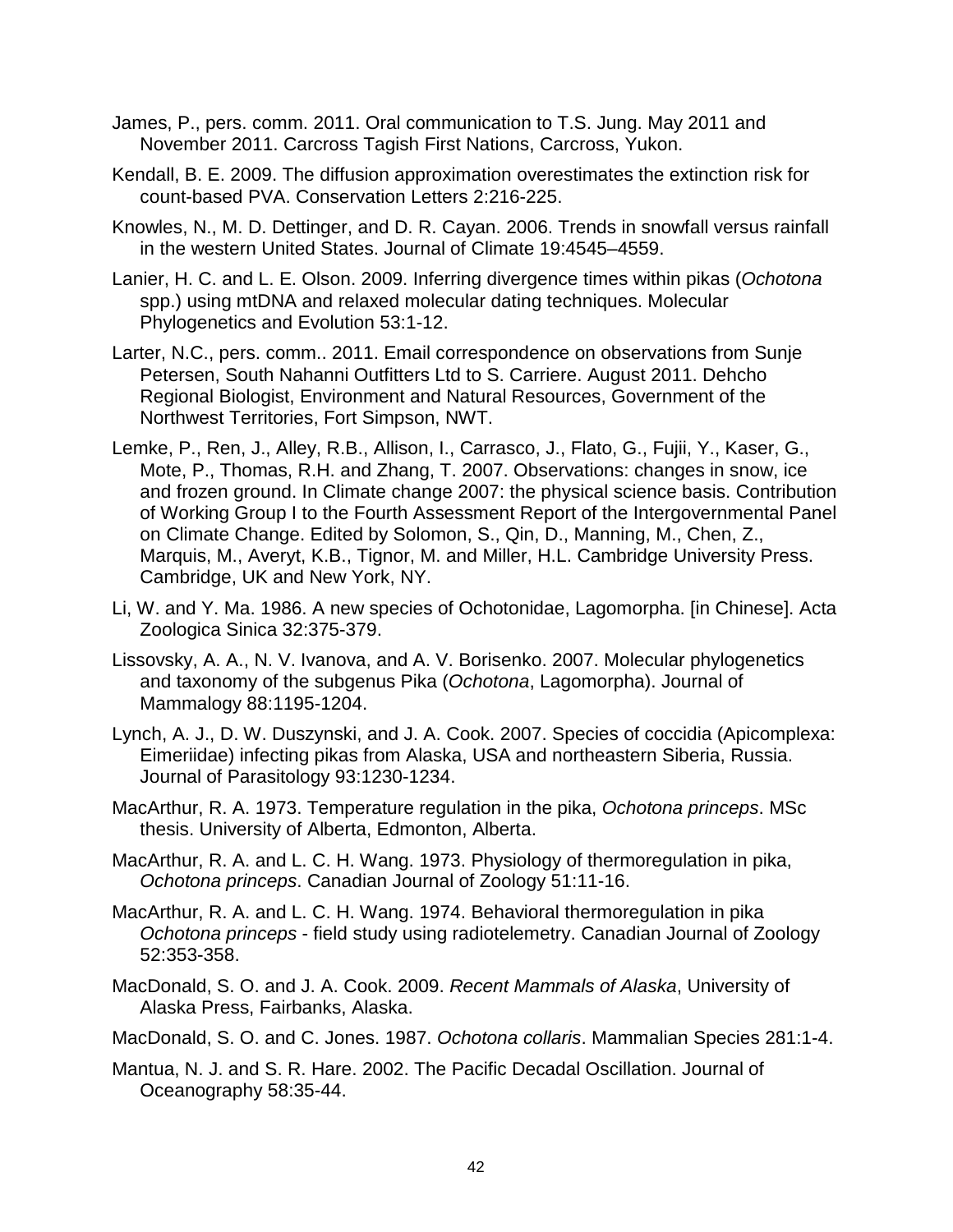- McDonald, K. A. and J. H. Brown. 1992. Using montane mammals to model extinctions due to climate change. Conservation Biology 6:409-415.
- McIntire, E. J. B. 1999. The effects of collared pika grazing on alpine tundra vegetation in southwestern Yukon, Canada. MSc thesis. University of Toronto, Toronto, Ontario.
- McIntire, E. J. B. and D. S. Hik. 2002. Grazing history versus current grazing: leaf demography and compensatory growth of three alpine plants in response to a native herbivore (*Ochotona collaris*). Journal of Ecology 90:348-359.
- McIntire, E. J. B. and D. S. Hik. 2005. Influences of chronic and current season grazing by collared pikas on above-ground biomass and species richness in subarctic alpine meadows. Oecologia 145:288-297.
- Mead, J. I. 1987. Quaternary records of pika, *Ochotona*, in North America. Boreas 16:165-171.
- Millar, C. I., and R. D. Westfall. 2010. Distribution and climatic relationships of American pika (*Ochotona princeps*) in the Sierra Nevada and Western Great Basin, USA;Periglacial landforms as refugia in warming climates. Arctic, Antarctic, and Alpine Research 42:76–88.
- Moritz, C. 2007. Final Report: A Re-survey of the Historic Grinnell-Storer Vertebrate Transect in Yosemite National Park, California. Sierra Nevada Network Inventory & Monitoring Program, Sequoia & Kings Canyon National Parks,47050 Generals Highway, Three Rivers, CA.
- Morris, W. F. and D. F. Doak. 2002. Quantitative Conservation Biology. Sinauer Associates, Sunderland, MA.
- Morrison, S., L. Barton, P. Caputa, and D. S. Hik. 2004. Forage selection by collared pikas, *Ochotona collaris*, under varying degrees of predation risk. Canadian Journal of Zoology 82:533-540.
- Morrison, S. F. and D. S. Hik. 2007. Demographic analysis of a declining pika *Ochotona collaris* population: linking survival to broad-scale climate patterns via spring snowmelt patterns. Journal of Animal Ecology 76:899-907.
- Morrison, S. F. and D. S. Hik. 2008. When? Where? And For How Long?: Census design considerations for an alpine Lagomorph, the collared pika (*Ochotona collaris*). Pages 103-113 *in* P. Alves, N. Ferrand, and K. Hackländer, editors. Lagomorph Biology: Evolution, Ecology and Conservation. Springer-Verlag, Berlin.
- Morrison, S. F., G. Pelchat, A. Donahue, and D. S. Hik. 2009. Influence of food hoarding behavior on the over-winter survival of pikas in strongly seasonal environments. Oecologia 159:107-116.
- Mulder, R., pers. comm. 2011. Oral communication to T.S. Jung. January 2011. Biodiversity Information Specialist, Yukon Department of Environment, Whitehorse, Yukon.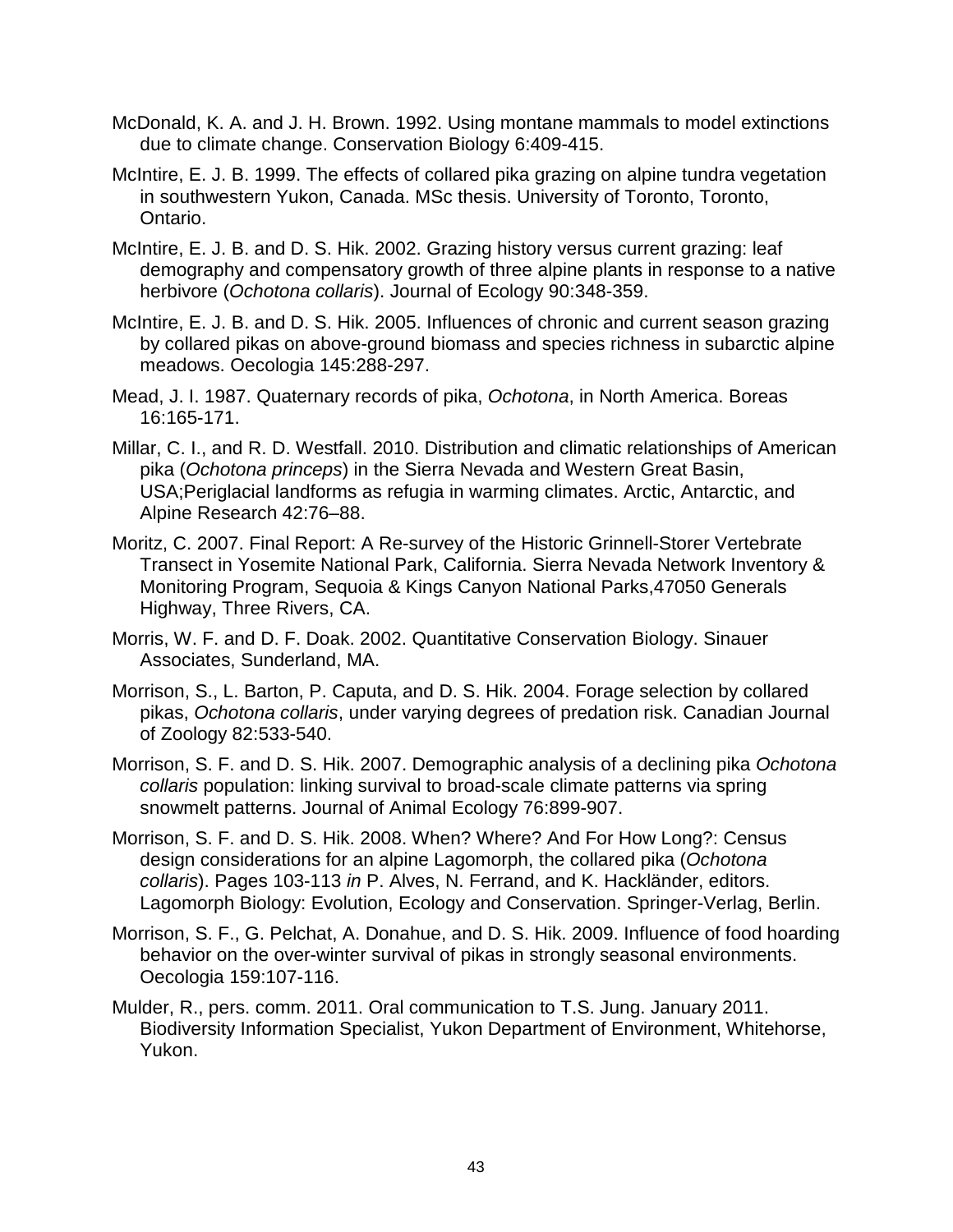- Myers-Smith, I. H. 2011. Shrub encroachment in arctic and alpine tundra: patterns of expansion and ecosystem impacts. Ph.D. Thesis, University of Alberta, Edmonton, AB.
- Nagorsen, D. W. 2005. Rodents and lagomorphs of British Columbia, Volume 4. Royal British Columbia Museum, Victoria, BC.
- NatureServe. 2011. NatureServe Explorer. http://www.natureserve.org/explorer. Accessed 25 March 2011.
- Nelson, E. W. 1893. Description of a new species of Lagomys from Alaska. Proceedings of the Biological Society of Washington 8:117-120.
- Niu, Y., F. Wei, M. Li, X. Liu, and Z. Feng. 2004. Phylogeny of pikas (Lagomorpha, *Ochotona*) inferred from mitochondrial cytochrome b sequences. Folia Zoologica 53:141-155.
- Peacock, M. M. 1997. Determining natal dispersal patterns in a population of North American pikas (Ochotona princeps) using direct mark-resight and indirect genetic methods. Behavioral Ecology 8:340-350.
- Post, E., M. C. Forchhammer, M. S. Bret-Harte, T. V. Callaghan, T. R. Christensen, B. Elberling, A. D. Fox, O. Gilg, D. S. Hik, T. T. Hoye, R. A. Ims, E. Jeppesen, D. R. Klein, J. Madsen, A. D. McGuire, S. Rysgaard, D. E. Schindler, I. Stirling, M. P. Tamstorf, N. J. C. Tyler, R. van der Wal, J. Welker, P. A. Wookey, N. M. Schmidt, and P. Aastrup. 2009. Ecological dynamics across the Arctic associated with recent climate change. Science 325:1355-1358.
- R Development Core Team. 2010. R: A language and environment for statistical computing. R Foundation for Statistical Computing, Vienna, Austria. ISBN 3-900051- 07-0, URL http://www.R-project.org.
- Rausch, R. 1960. Studies on the helminth fauna of Alaska. XXXVII. Description of *Schizorchis caballerio* n. sp. (Cestoda: Anoplocephalidae), with notes on other parasites of *Ochotona*. Libro Homenaje Dr. Edu. Caballero y KC. Mexico, D. F. 594 pp.
- Rausch, R. L. 1961. Notes on the collared pika, *Ochotona collaris* (Nelson), in Alaska. Murrelet 42:22-24.
- Reid, D.G., pers. comm. 2011. Email correspondence to J. C. Ray *.* July 2011. Associate Conservation Scientist, Wildlife Conservation Society Canada, Whitehorse, Yukon.
- Roach, W. J., N. Huntly, and R. Inouye. 2001. Talus fragmentation mitigates the effects of pikas, *Ochotona princeps*, on high alpine meadows. Oikos 92:315-324.
- Rodhouse, T. J., E. A. Beever, L. K. Garrett, K. M. Irvine, M. R. Jeffress, M. Munts, and C. Ray. 2010. Distribution of American pikas in a low-elevation lava landscape: conservation implications from the range periphery. Journal of Mammalogy 91:1287- 1299.
- Sabo, J. L., E. E. Holmes, and P. Kareiva. 2004. Efficacy of simple viability models in ecological risk assessment: Does density dependence matter? Ecology 85:328–341.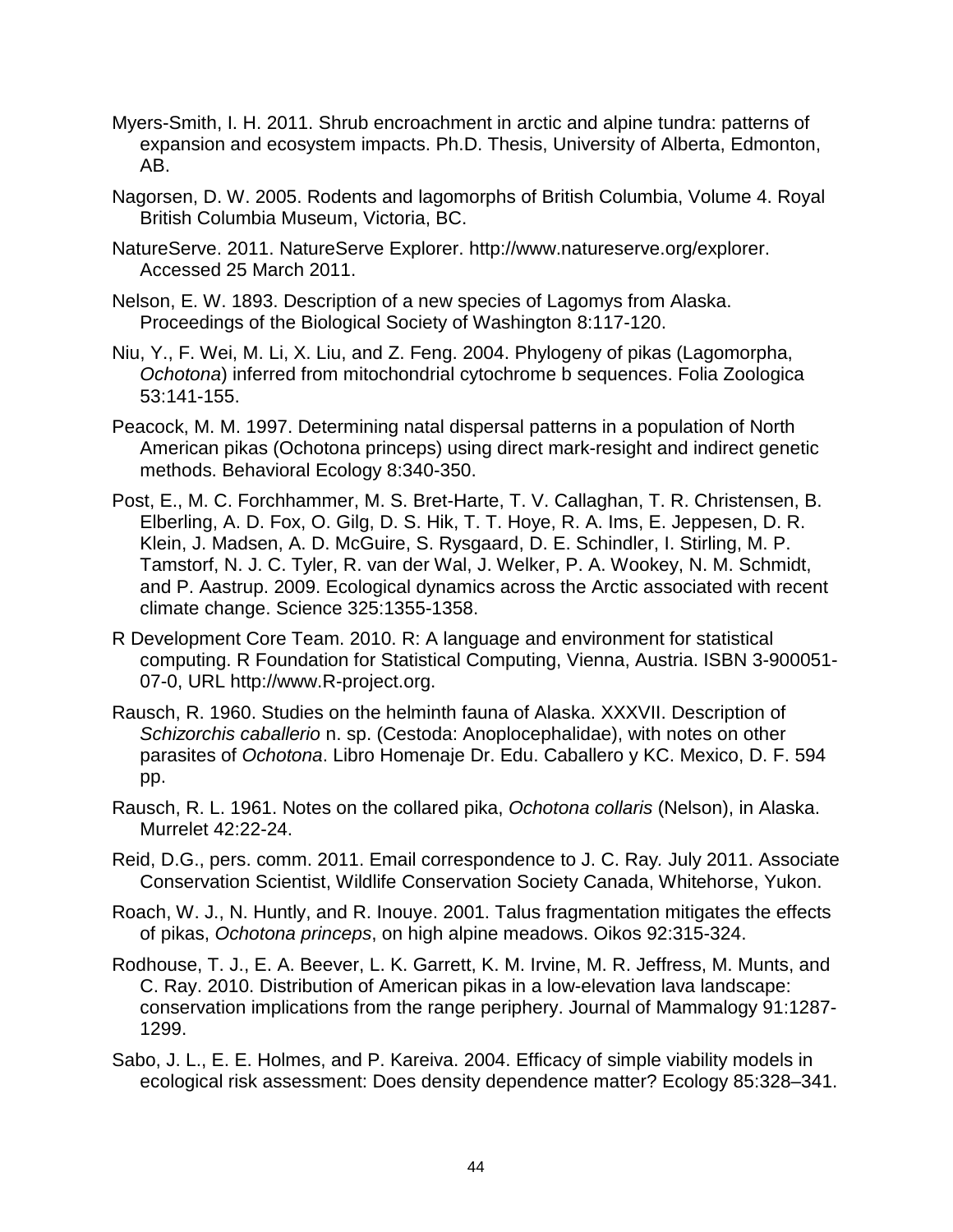- Scudder, G.G.E. 1997. Environment of the Yukon. pp. 13 57 in H.V. Danks and J.A. Downes (Eds.), Insects of the Yukon. Biological Survey of Canada (Terrestrial Arthropods), Ottawa. 1034 pp.
- Simpson, W. G. 2009. American pikas inhabit low-elevation sites outside the species' previously described bioclimatic envelope. Western North American Naturalist 69:243-250.
- Smarch, S., pers. comm. 2011. Oral communication to T.S. Jung. May 2011 and November 2011. Teslin Tlingit First Nation, Teslin, Yukon.
- Smith, A. T. 1974a. Distribution and dispersal of pikas consequences of insular population structure. Ecology 55:1112-1119.
- Smith, A. T. 1974b. The distribution and dispersal of pikas: influences of behavior and climate. Ecology 55:1368-1376.
- Smith, A. T., N. A. Formozov, R. S. Hoffmann, C. Zheng, and M. Erbajeva. 1990. The Pikas. Pages 14-60 *in* J. A. Chapman and J. E. C. Flux, editors. Rabbits, hares, and pikas: status survey and conservation action plan. International Union for Conservation of Nature and Nature Resources, Gland, Switzerland.
- Smith, A. T. and C. H. Johnston. 2008. *Ochotona collaris*. In: IUCN 2010. IUCN Red List of Threatened Species. Version 2010.3. http://www.iucnredlist.org. Downloaded on 15 October 2010.
- Smith, A. T., W. Li, and D. S. Hik. 2004a. Pikas as harbingers of global warming. Species 41:4-5.
- Smith, C. A. S., J. C. Meikle, and C. F. Roots, editors. 2004b. Ecoregions of the Yukon Territory: biophysical properties of Yukon landscapes. Agriculture and Agri-Food Canada, PARC Technical Bulletin 04-01, Summerland, British Columbia.
- Smith, R. 1978. The pika in Alaska. Wildlife Notebook Series, Alaska Department of Fish and Game.
- Scenarios Network for Arctic Planning (SNAP). 2011. Yukon Water Availability Analysis: An assessment of the potential impacts of climate change on the balance between precipitation and potential evapotranspiration in the Yukon, Canada. Report prepared for The Northern Climate Exchange. University of Alaska Fairbanks. Available from: www.snap.uaf.edu.
- Stubben, C. and B. Milligan. 2007. Estimating and analyzing demographic models using the popbio package in R. Journal of Statistical Software 22:1-23.
- Sturm, M., C. Racine, and K. Tape. 2001. Climate change Increasing shrub abundance in the Arctic. Nature 411:546-547.
- Svendsen, G. E. 1979. Territoriality and behavior in a population of pikas (*Ochotona princeps*). Journal of Mammalogy 60:324-330.
- Tait, M. A. 2002. Effects of climate change and herbivory on alpine plants in the southwest Yukon. MSc thesis. University of Alberta, Edmonton, AB.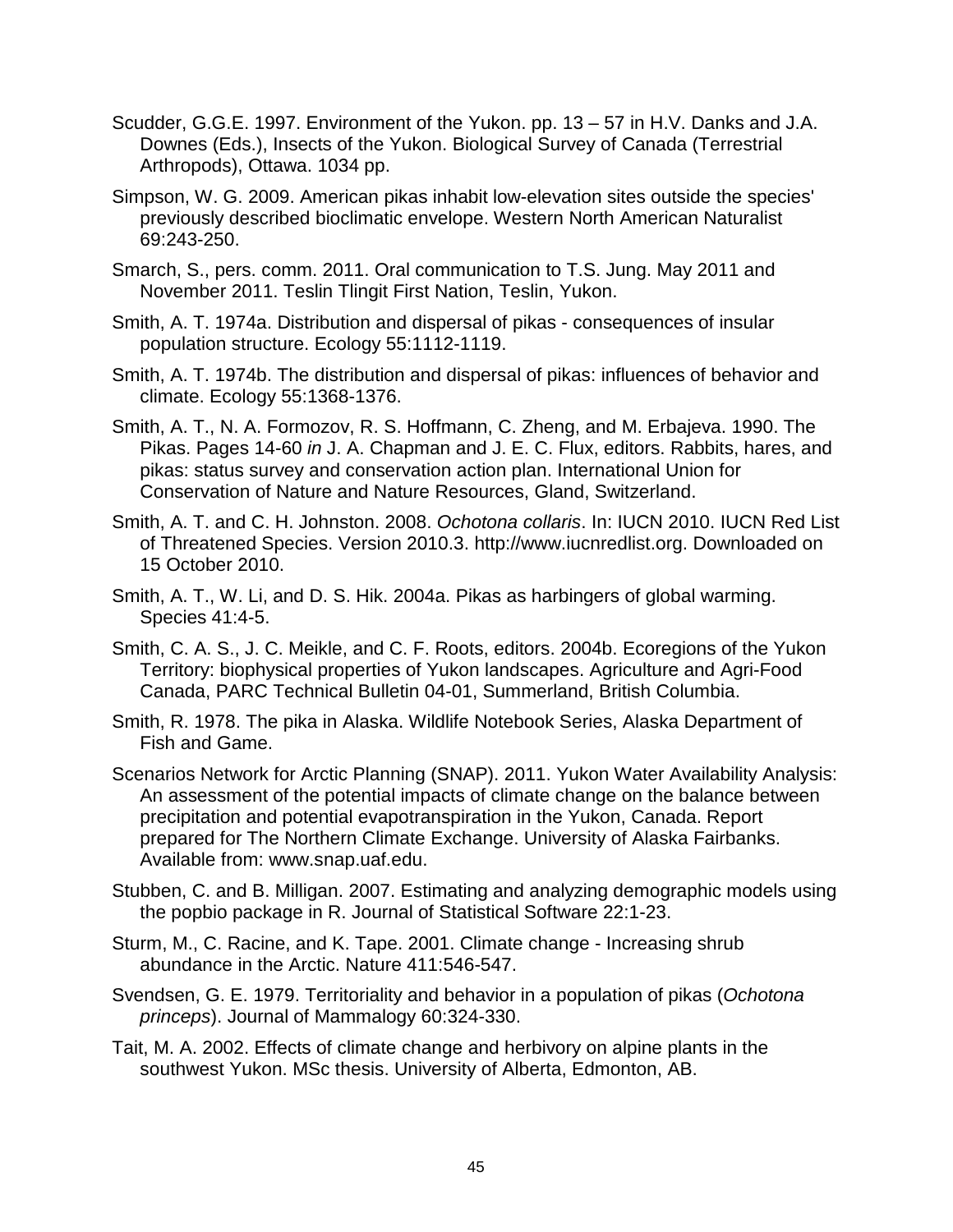- Tape, K. E. N., M. Sturm, and C. Racine. 2006. The evidence for shrub expansion in Northern Alaska and the Pan-Arctic. Global Change Biology 12:686-702.
- Tate, D., pers. comm. 2011. Email correspondence to S. Carriere. August 2011. Conservation Biologist, Parks Canada, Nahanni National Park. Reserve, Ft. Simpson, NWT
- Tefry, S. A. and D. S. Hik. 2010. Variation in pika (Ochotona collaris, O-princeps) vocalizations within and between populations. Ecography 33:784-795.
- Trenberth, K.E., Jones, P.D., Ambenje, P., Bojariu, R., Easterling, D., Klein Tank, A., Parker, D., Rahimzadeh, F., Renwick, J.A., Rusticucci, M., Soden, B. & Zhai, P. 2007: Observations: Surface and Atmospheric Climate Change. Pp. 235‑ 336 in: Solomon, S., Qin, D., Manning, M., Chen, Z., Marquis, M., Averyt, K.B., Tignor, M. and Miller, H.L. (eds.): Climate Change 2007: The Physical Science Basis. Contribution of Working Group I to the Fourth Assessment Report of the Intergovernmental Panel on Climate Change. Cambridge, Cambridge University Press. Cambridge, UK and New York, NY.
- Vorontsov, N. N. and E. Y. Ivanitskaya. 1973. Comparative karyology of north Palearctic pikas (*Ochotona*, Lagomorpha, Ochotonidae) [In Russian]. Zoolicheskii Zhurnal 52:584-588.
- Weston, M. 1982. A numerical revision of the genus *Ochotona* (Lagomorpha: mammalia) and an examination of its phylogenetic relationships. PhD thesis. University of British Columbia, Vancouver, BC.
- Working Group on General Status of NWT Species. 2006. NWT Species 2006-2010 General Status Ranks of Wild Species in the Northwest Territories, Department of Environment and Natural Resources, Government of the Northwest Territories, Yellowknife, NT. 111 pp.
- Youngman, P. 1975. Mammals of the Yukon Territory, National Museums of Canada, Ottawa, Ontario. Publications in Zoology 10:1-192.
- Zhang, X., Brown, R., Vincent, L., Skinner, W., Feng, Y. and Mekis, E. 2011. Canadian climate trends, 1950‐2007. Canadian Biodiversity: Ecosystem Status and Trends 2010, Technical Thematic Report No. 5. Canadian Councils of Resource Ministers. Ottawa, ON. iv  $+21$  p.

http://biodivcanada.ca/default.asp?lang=En&n=6F7EB059‐1&wsdoc=39325B81‐C87 C‐4E7C‐8437‐CE5179CE88FE.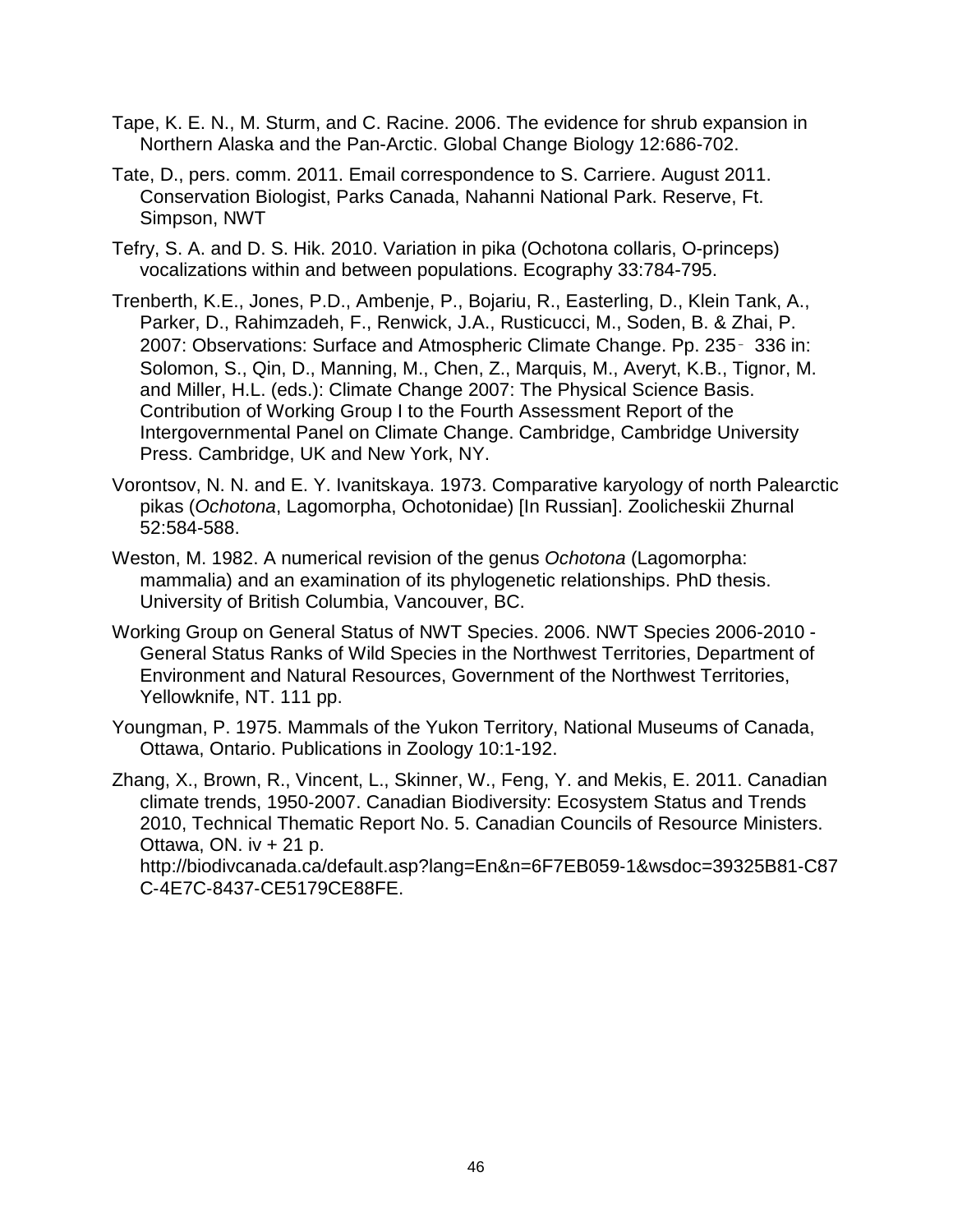## **BIOGRAPHICAL SUMMARY OF REPORT WRITERS**

<span id="page-56-0"></span>David S. Hik, PhD, University of Alberta, has been studying Collared Pikas since 1991, and since 1995 has led a research program in the southwestern Yukon looking at the various effects of climate variability and climate change on the population, community and landscape ecology of mountain environments, with a special emphasis on Collared Pikas. Students have undertaken studies of pika-plant interactions, changes in treeline and shrub-line dynamics, and the behaviour and demography of multiple alpine species. Since 1993, Dr. Hik has been a member of the IUCN Lagomorph SSG.

Jessie Zgurski, MSc, is an Edmonton-based biologist completing her PhD at the University of Alberta on the population genetics and behaviour of Collared Pikas. Previous to this, she has also conducted research on leaf development in the model vascular plant *Arabidopsis thaliana* and on the phylogeny of vascular plants, cycads and lilies.

Kieran O'Donovan is a Yukon-based ecologist, currently undertaking his MSc at the University of Alberta, studying habitat selection and spatial use of alpine mammals in southwestern Yukon. He has worked extensively in northern wildlife ecology since 2001 in arctic, alpine and boreal ecosystems. His research has addressed questions on the impacts of human disturbance on wildlife, population monitoring, behavioural observations and habitat use.

Shawn F. Morrison, PhD, is an Edmonton-based ecologist with Dryas Research Ltd. His PhD dissertation at the University of Alberta focused on Collared Pika population dynamics and foraging ecology in southwestern Yukon. Prior to that research, he conducted research on the population ecology, behavioural ecology, habitat management, and predator-prey interactions of a variety of wildlife species including ungulates, predators, birds, and small mammals.

# **COLLECTIONS EXAMINED**

<span id="page-56-1"></span>Museum of Southwest Biology (MSB), Department of Biology, University of New Mexico

Smithsonian Museum of Natural History (SMNH), Washington, DC

University of Alaska Museum of the North (UAM), Fairbanks, Alaska

Canadian Museum of Nature (CMN), Ottawa, Ontario

National Museum of Natural History; Smithsonian Institution; Washington, DC ( USNM)

Royal BC Museum (RBCM), Victoria, BC

University of British Columbia

Kansas Museum of Natural History (KU), University of Kansas, Lawrence, KS

Royal Ontario Museum (ROM), Toronto, Ontario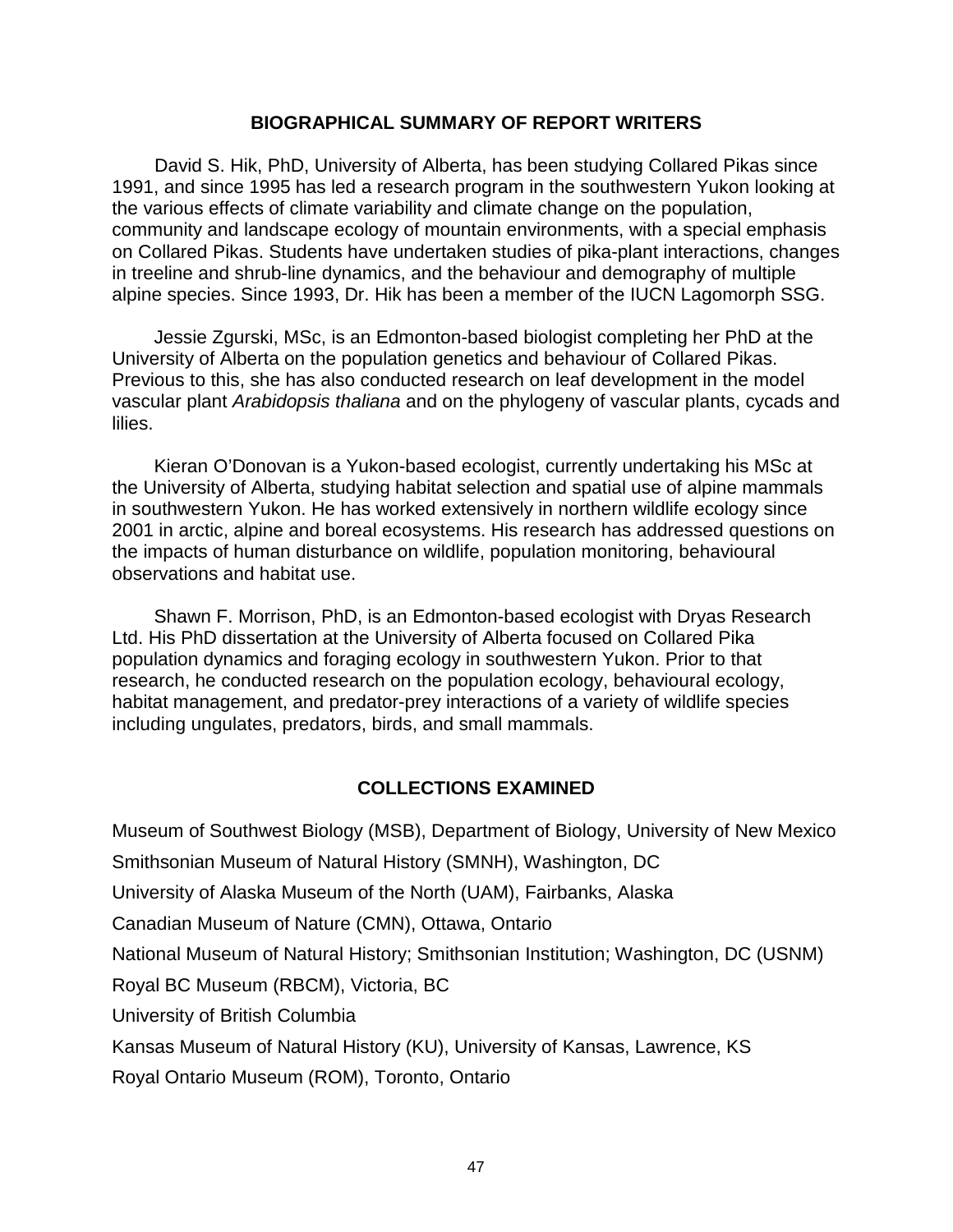David Hik Lab Collection, Department of Biological Sciences, University of Alberta

University of Alberta Zoology Museum, Department of Biological Sciences, University of Alberta

Royal Alberta Museum, Edmonton, Alberta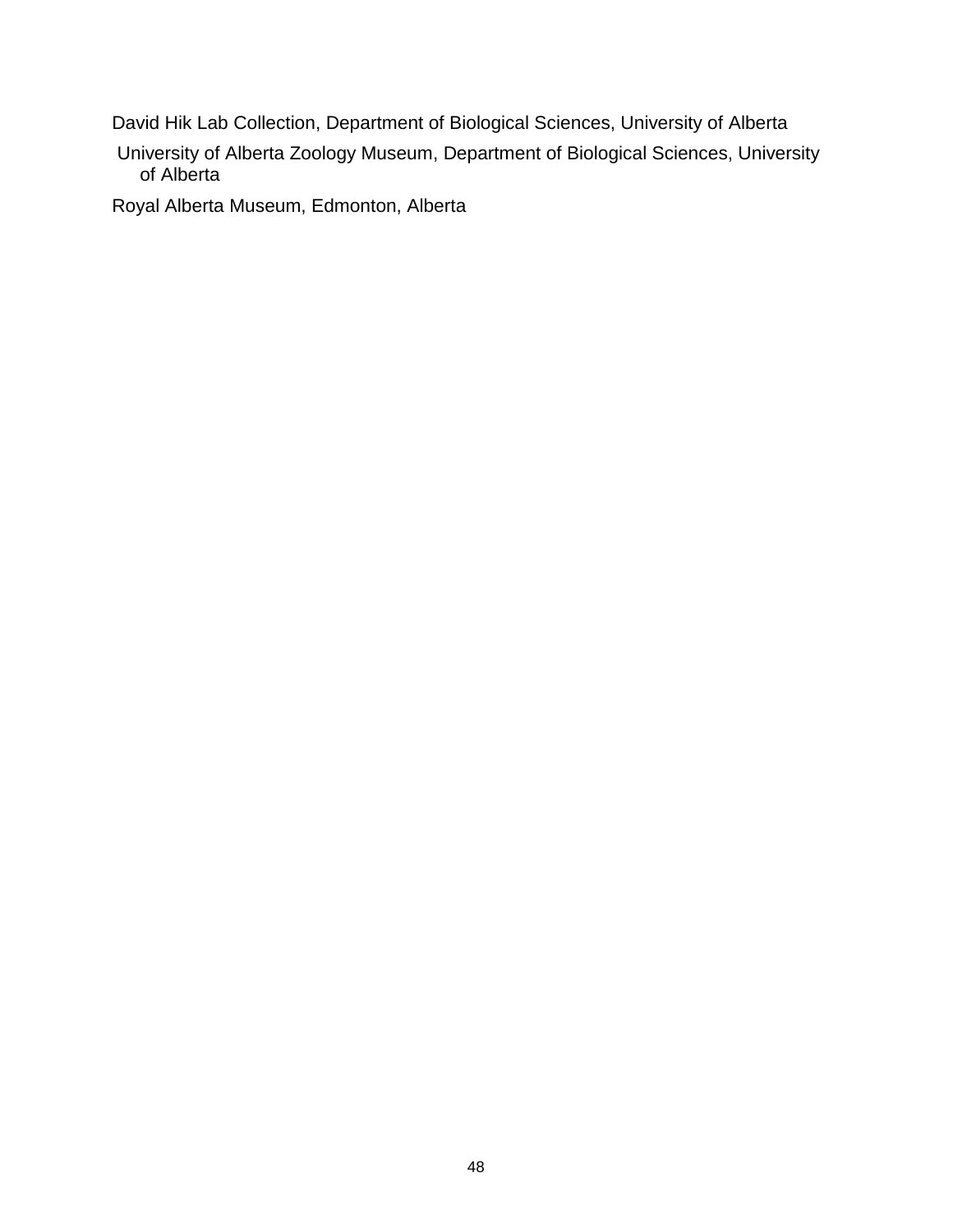# **Appendix 1. THREATS ASSESSMENT WORKSHEET**

#### **Species or Ecosystem Common Name Species or Ecosystem Scientific Name**

| <b>Collared Pika</b> |
|----------------------|
| Ochotona collaris    |

|                                          |           | <b>Level 1 Threat Impact Counts</b> |           |  |  |  |
|------------------------------------------|-----------|-------------------------------------|-----------|--|--|--|
|                                          |           | high range                          | low range |  |  |  |
|                                          | Very High |                                     |           |  |  |  |
|                                          | High      |                                     |           |  |  |  |
|                                          | Medium    |                                     |           |  |  |  |
|                                          | Low       |                                     |           |  |  |  |
| <b>Calculated Overall Threat Impact:</b> |           | Low                                 | Low       |  |  |  |

<span id="page-58-0"></span>

| <b>Threat</b>  |                                               | Impact<br>(calculated) | <b>Scope</b> | <b>Severity</b>      | <b>Timing</b> | <b>Site(s) or Population(s)</b>                                                    | <b>Stress</b>                                                                                      | <b>Comments</b>                                                                                                                          |
|----------------|-----------------------------------------------|------------------------|--------------|----------------------|---------------|------------------------------------------------------------------------------------|----------------------------------------------------------------------------------------------------|------------------------------------------------------------------------------------------------------------------------------------------|
|                | Residential & commercial development          |                        |              |                      |               |                                                                                    |                                                                                                    |                                                                                                                                          |
| 1.3            | Tourism & recreation areas                    |                        |              |                      |               |                                                                                    |                                                                                                    | Example - Tombstone and Kusawa Parks in<br>Yukon                                                                                         |
| 3              | Energy production & mining                    |                        |              |                      |               |                                                                                    |                                                                                                    |                                                                                                                                          |
| 3.1            | Oil & gas drilling                            |                        |              |                      |               | Throughout range                                                                   | Reduction in available habitat                                                                     | Population size is unknown; unlikely that 1% of<br>total population will be affected; patches are<br>not found where oil/gas are present |
| 3.2            | Mining & quarrying                            |                        |              |                      |               | Throughout range                                                                   | Reduction in available habitat                                                                     | Mineral exploration may affect total population<br>but less than 1%                                                                      |
| 3.3            | Renewable energy                              |                        |              |                      |               |                                                                                    |                                                                                                    | Renewable energy is negligible; infancy only<br>(ex. windmill)                                                                           |
| $\overline{4}$ | <b>Transportation &amp; service corridors</b> |                        |              |                      |               |                                                                                    |                                                                                                    |                                                                                                                                          |
| 4.1            | Roads & railroads                             | ---                    |              |                      |               | Throughout range                                                                   | Reduction in available habitat                                                                     | Related to mining and oil & gas exploration<br>and development                                                                           |
| 4.2            | Utility & service lines                       |                        |              |                      |               | Throughout range                                                                   | Reduction in available habitat                                                                     | Related to mining and oil & gas exploration<br>and development                                                                           |
| $6^{\circ}$    | Human intrusions & disturbance                |                        |              |                      |               |                                                                                    |                                                                                                    |                                                                                                                                          |
| 6.1            | Recreational activities                       |                        |              |                      |               | Throughout range, likely<br>more of an issue in parks<br>& accessible hiking areas | Some harassment by humans<br>and dogs; however, talus<br>slopes are generally avoided<br>by hikers | Scope of threat is less than 1%: Only a small<br>percentage of species habitat is accessible to<br>public                                |
| 10             | <b>Geological events</b>                      |                        |              |                      |               |                                                                                    |                                                                                                    |                                                                                                                                          |
| 10.3           | Avalanches/landslides                         | ---                    |              | Extreme              | High          |                                                                                    |                                                                                                    | Avalanches do not normally occur in coarse<br>talus. Landslides can both destroy and create<br>pika habitat.                             |
| 11             | Climate change & severe weather               | Low                    | Small        | Moderate -<br>Slight | High          |                                                                                    |                                                                                                    |                                                                                                                                          |